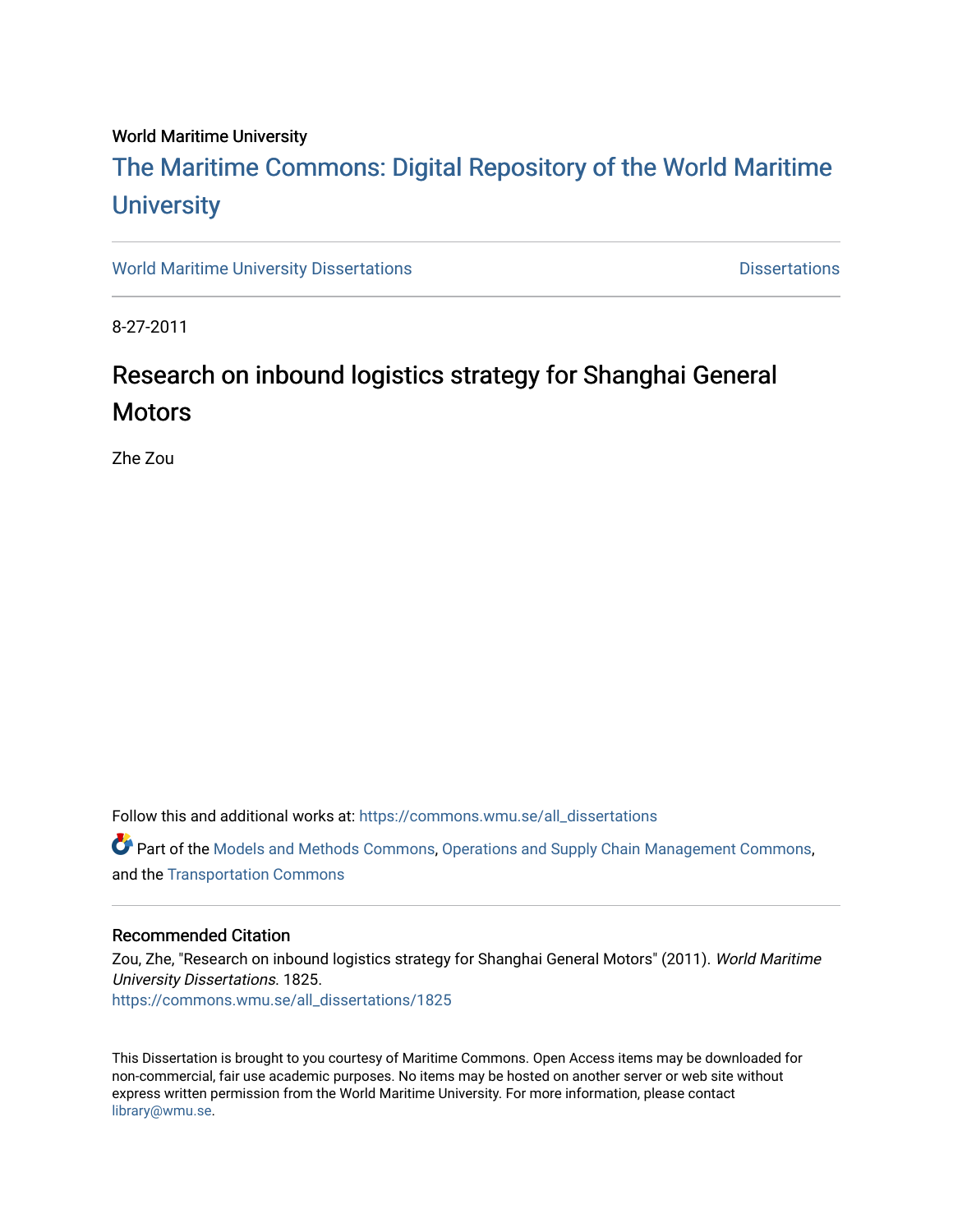

### **WORLD MARITIME UNIVERSITY**

Shanghai, China

# **RESEARCH ON INBOUND LOGISTICS STRATEGY FOR SHANGHAI GENERAL MOTORS**

**With the application of milk run and distribution center integration**

BY

### **ZOU ZHE**

### **China**

A research paper submitted to the World Maritime University in partial fulfillments of the requirements for the award the degree of

### **MASTER OF SCIENCE**

### **INTERNATIONAL TRANSPORTATION AND LOGISTICS**

© Copyright, ZOU Zhe,2011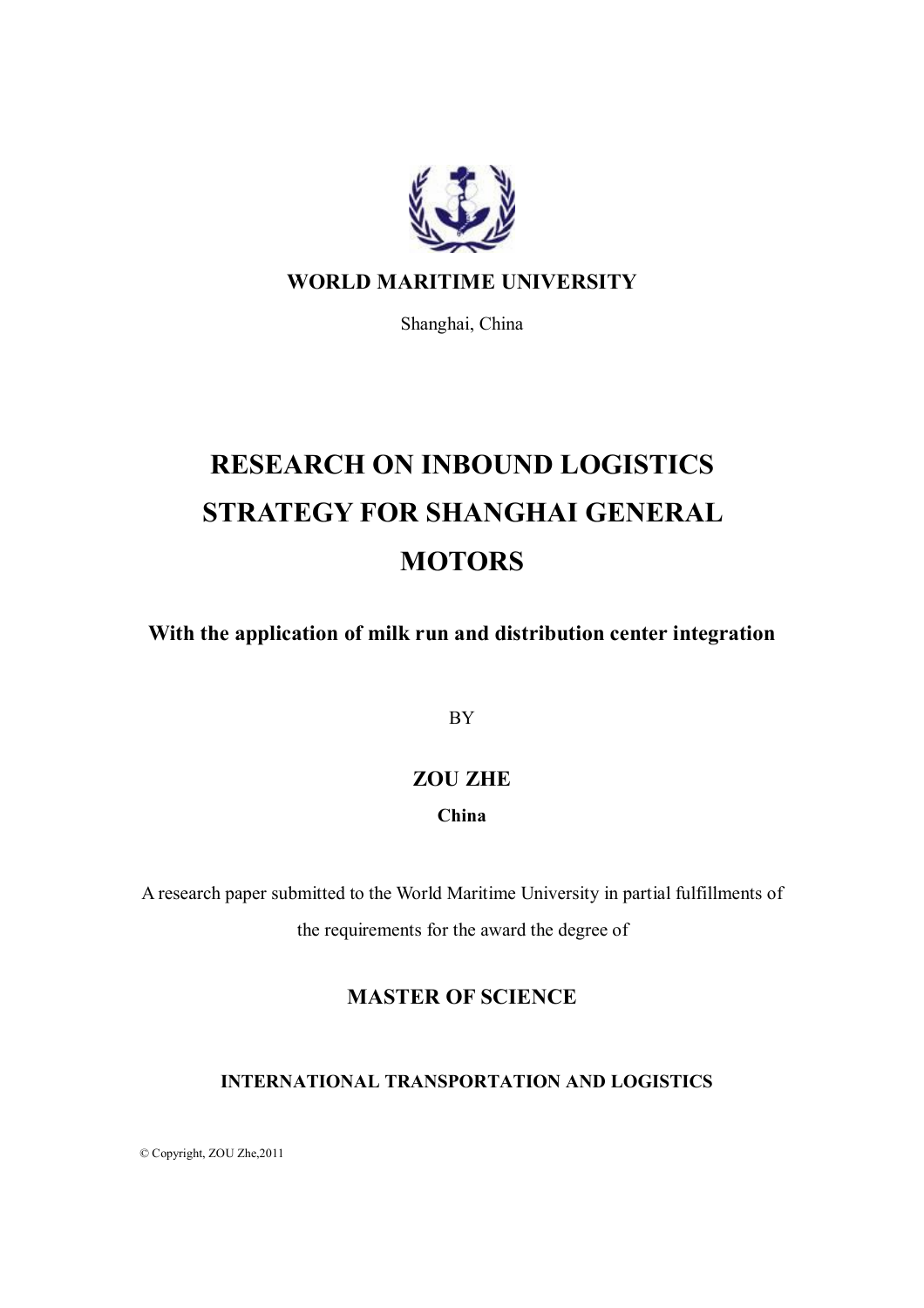# **DECLARCTION**

I certify that all the material in this research paper that is not my own work has been identified, and that no materials are included for which a degree has previously been conferred on me.

The contents of this research paper reflect my own personal views, and are not necessarily endorsed by the University.

ZOU Zhe

### **Supervised by**

Professor XU Dazheng

World Maritime University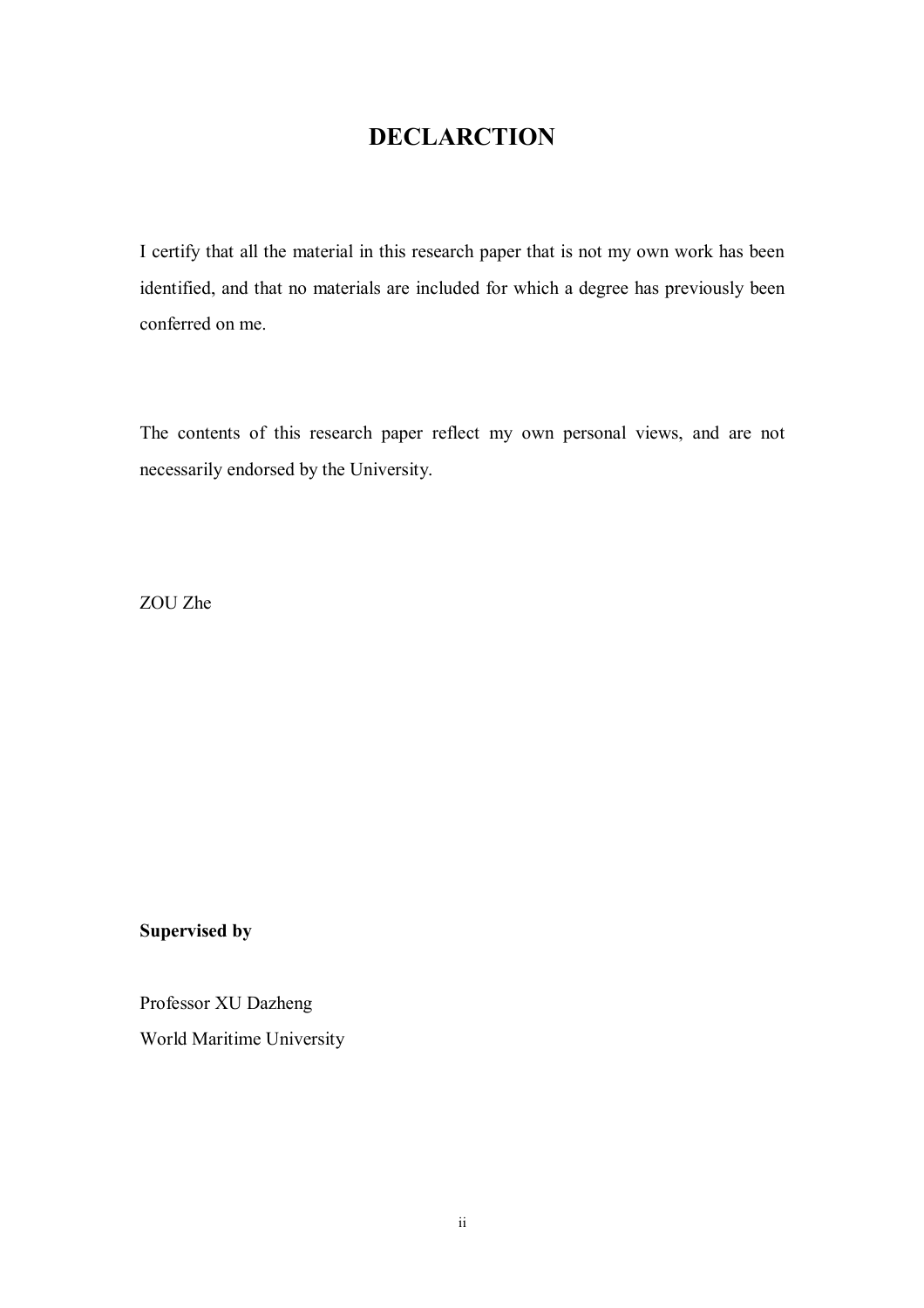### **ACKNOWLEDGEMENT**

Firstly I want to express my deepest appreciation to Professor Ma Shuo, Ms. Zhou Yingchun, and Hu Fangfang, who are in charge of this joint postgraduate programme on behalf of Shanghai Maritime University. Their continuous help and support during my studies in Shanghai Maritime University have benefited me a lot in study of logistics management.

Secondly I want to express profound gratitude to my supervisor Prof. Xu Dazheng for supporting me throughout my research paper with his patience and knowledge and this research paper could not have been possibly finished without his moral and academic support.

Thirdly I am deeply thankful to my colleague Zhao Huajian, Zhang Yueping, and Zhao Songhua in Shanghai General Motors for offering the necessary data and information to me. I also would like to thank Dong Zhou for providing me with continuous moral support and access to foreign universities and international resources. To all of my classmates I would like to express my gratitude for their support and cooperation during my studies in Shanghai Maritime University.

Finally, I would like to show my indebtedness to my beloved parents who have always offered me full support both in my study and life in Shanghai tolerating at the same time my absence from their side.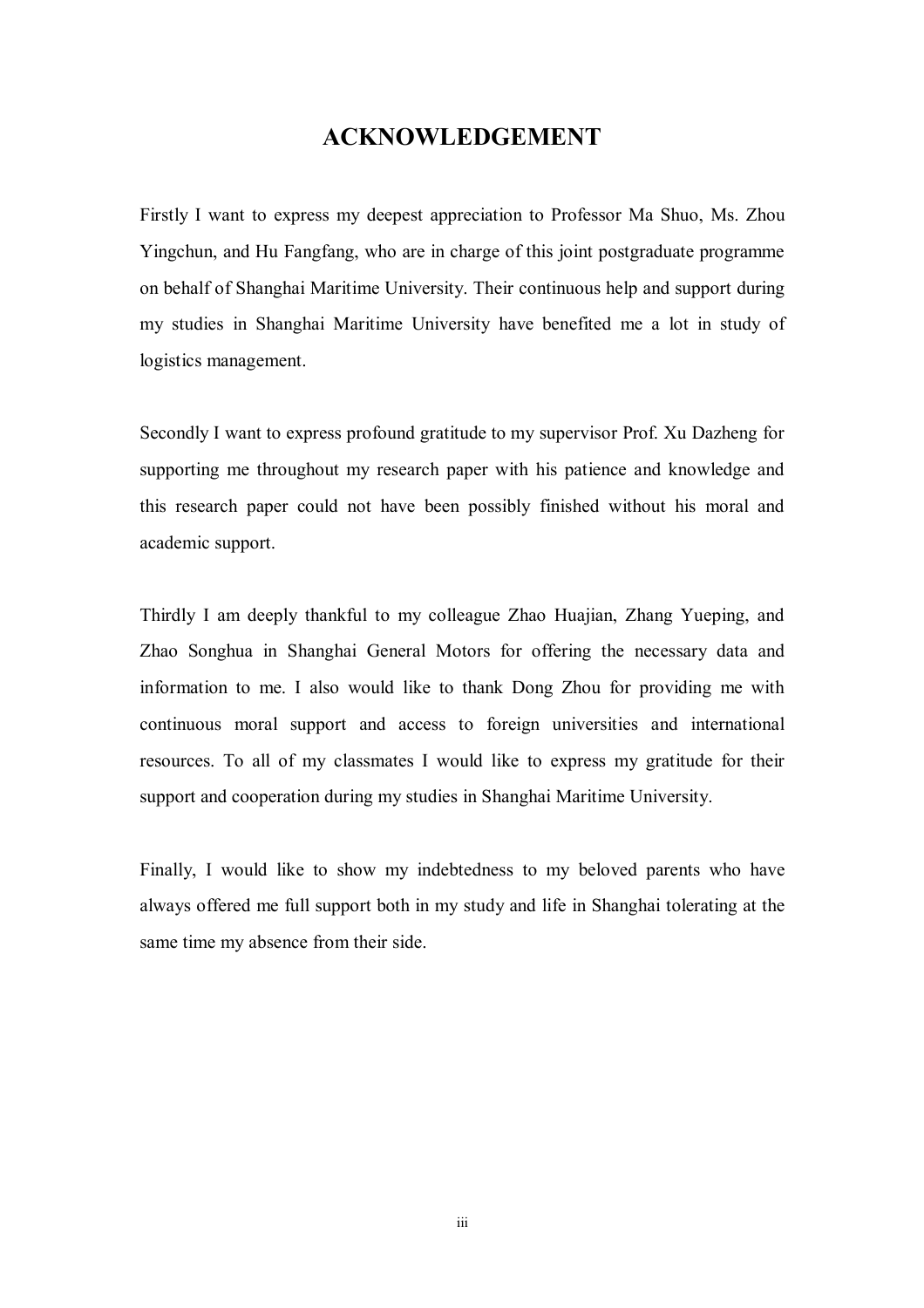# **ABSTRACTS**

Title of Research paper: **Research On Inbound Logistics Strategy For Shanghai General Motors With The Application Of Milk Run And Distribution Center Integration**

Degree: **MSC**

With the development of the world economy and globalization, the manufacturing industry is developing so fast especially automotive vehicle manufacturing industry which brings a large challenge to logistics and makes logistics system more and more complex. To eliminate the wastes and unreasonable activities in logistics system, more and more manufacturers are focusing on the Lean Logistics Management.

In this research paper, Shanghai General Motors is taken as an example and a new inbound logistics system is put forward to replace the current inbound logistics system to achieve an effective and low-cost logistics performance according to Lean Logistics Management.

Based on the analysis on SGM current inbound logistics, lots of problems will be defined and a new inbound logistics will be put forward. To quantitative analyze the improvement brought by new system to SGM, one simulation software called Extendsim will be used to simulate the situation of new system applied in SGM and a simulation analysis will be given based on the data recorded by Extendsim.

The supporting system of new system and expected result of the application of new system will be given in the last part.

**KEYWORDS:** Lean logistics management, Inbound logistics, Milk run, Distribution center, Simulation, Supporting system.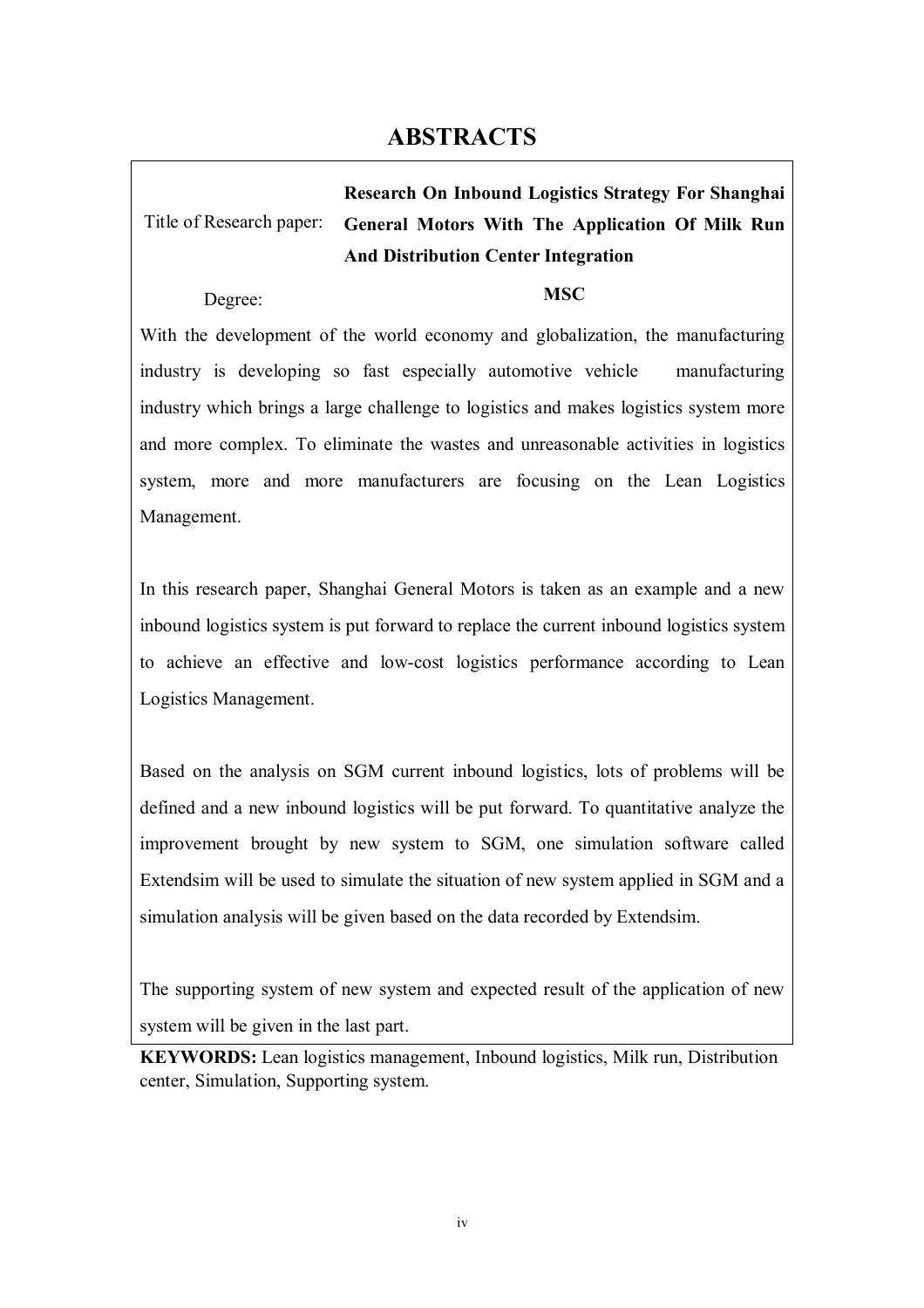# **TABLE OF CONTENTS**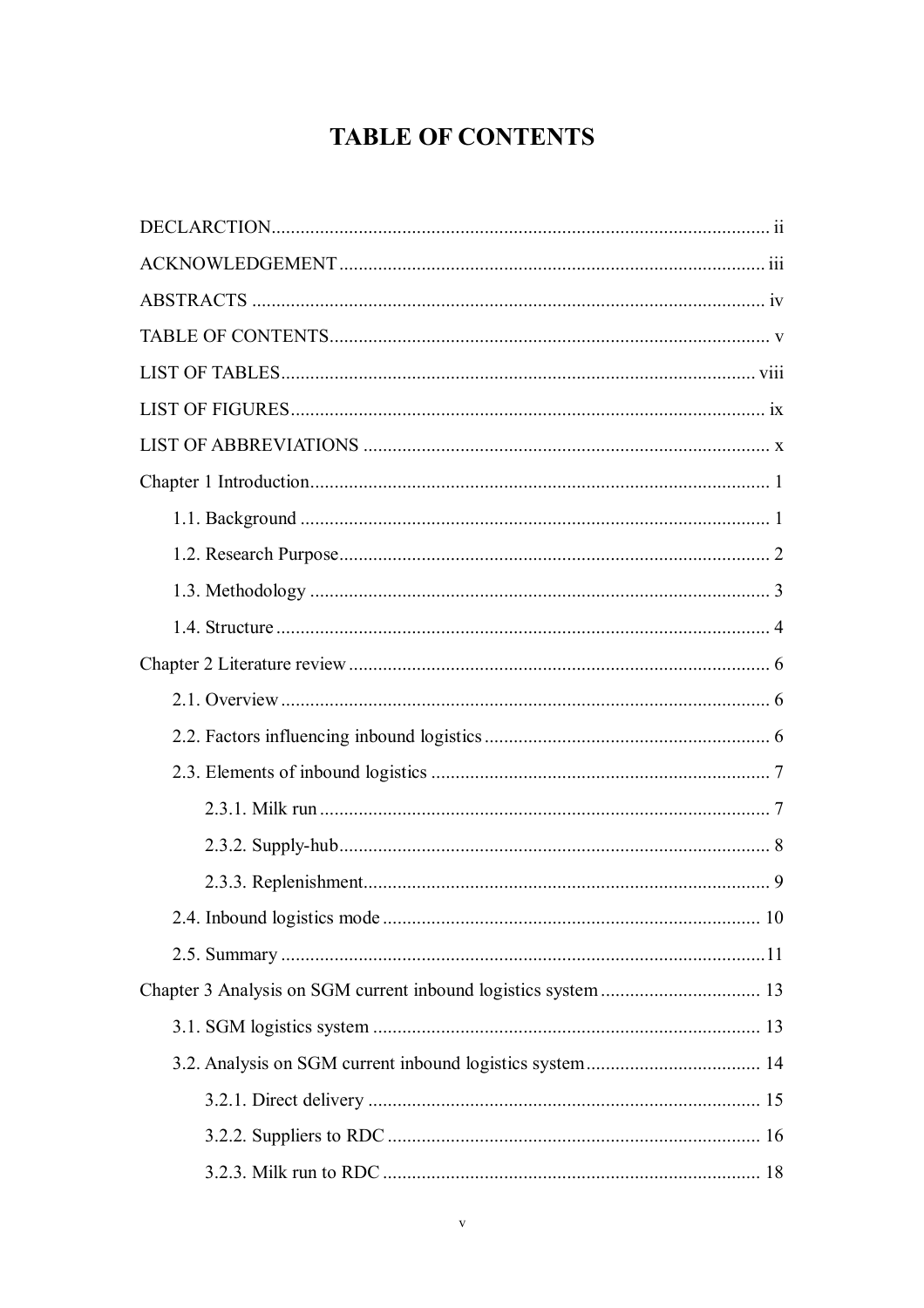| 4.1.1. A combination of milk run system and distribution center 20              |  |
|---------------------------------------------------------------------------------|--|
|                                                                                 |  |
| 4.1.3. Distribution center has the function of the distribution, consolidation, |  |
|                                                                                 |  |
|                                                                                 |  |
| 4.1.5. An integration system of all the logistics activities involved in the    |  |
|                                                                                 |  |
| 4.2. Comparison between SGM current inbound logistics system and MRDCIS 22      |  |
|                                                                                 |  |
| 4.2.2. Comparison between current inbound logistics system and MRDCIS23         |  |
|                                                                                 |  |
|                                                                                 |  |
|                                                                                 |  |
|                                                                                 |  |
|                                                                                 |  |
|                                                                                 |  |
|                                                                                 |  |
|                                                                                 |  |
|                                                                                 |  |
|                                                                                 |  |
|                                                                                 |  |
|                                                                                 |  |
|                                                                                 |  |
|                                                                                 |  |
|                                                                                 |  |
|                                                                                 |  |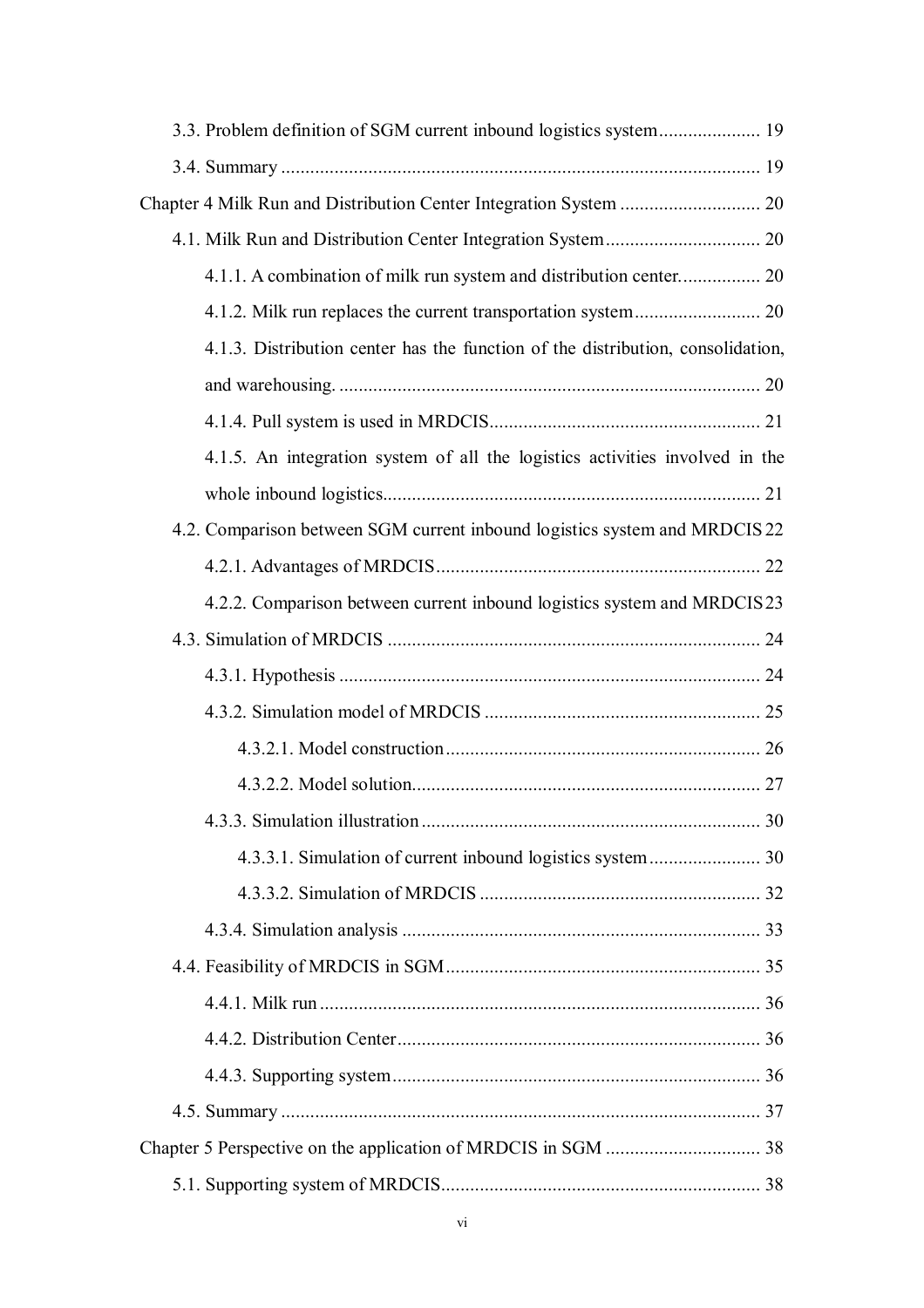| Appendix II - Inventory Level of current inbound logistics system and MRDCIS 57 |
|---------------------------------------------------------------------------------|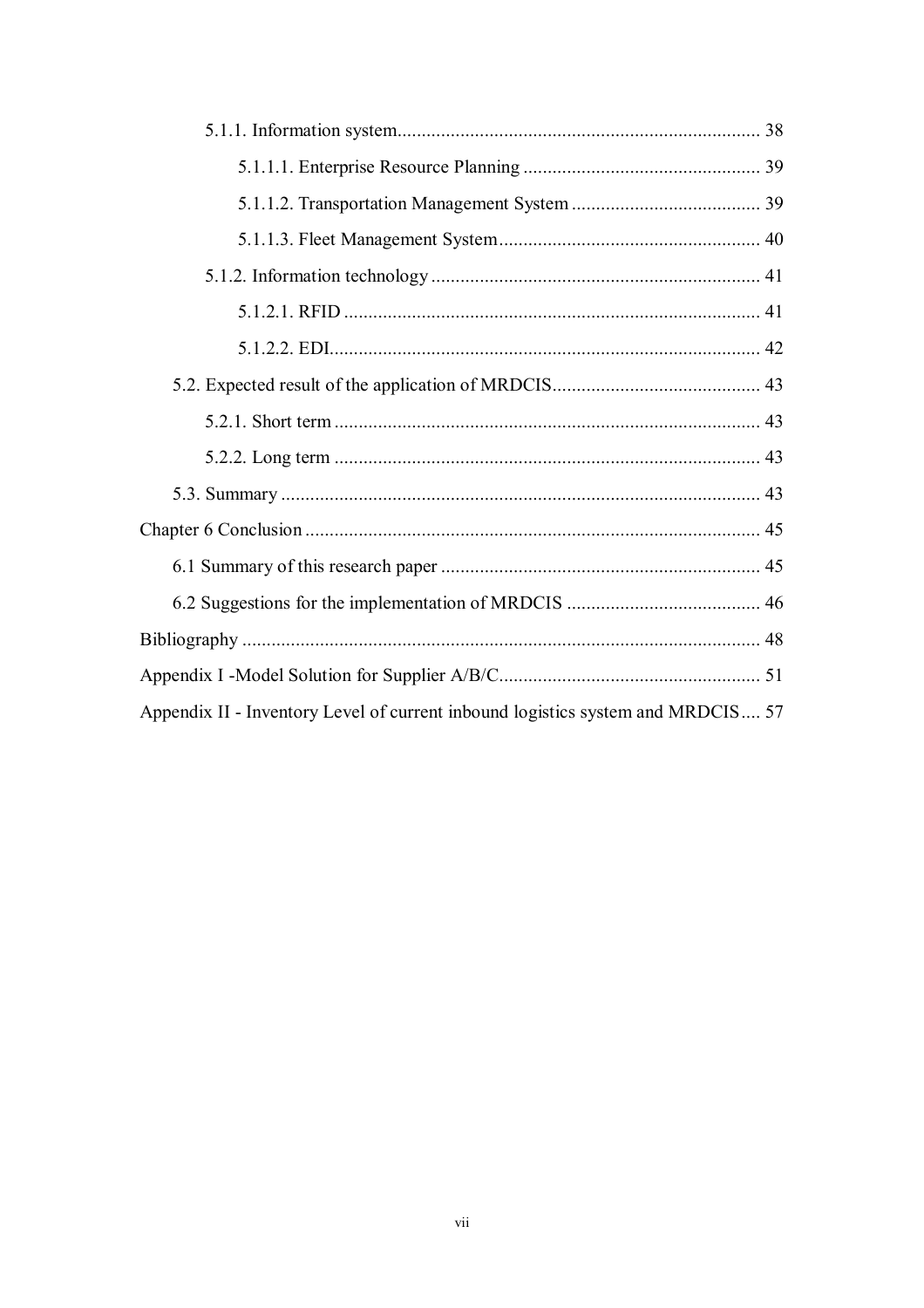# **LIST OF TABLES**

| Table 4-Comparison between MRDCIS and SGM current inbound logistics system 23     |
|-----------------------------------------------------------------------------------|
| Table 5-Transportation cost of Supplier A in current inbound logistics system  28 |
|                                                                                   |
| Table 7-Transportation and warehousing data for Supplier A, B and C in current    |
|                                                                                   |
| Table 8-Transportation and warehousing data for Supplier A, B and C in MRDCIS. 32 |
| Table 9-Inventory Level of current inbound logistics system and MRDCIS 34         |
| Table 10-Logistics costs of current inbound logistics system and MRDCIS 35        |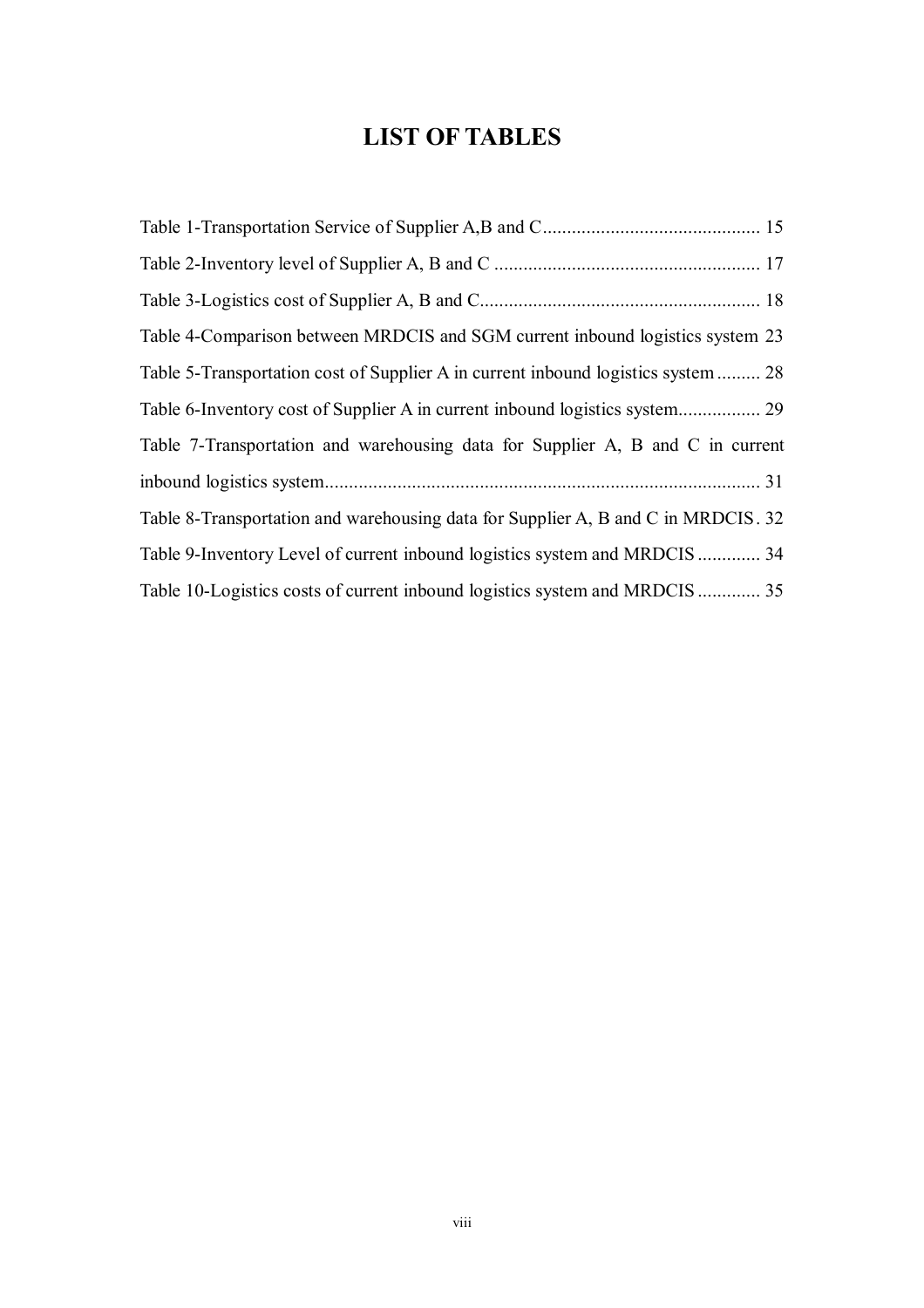# **LIST OF FIGURES**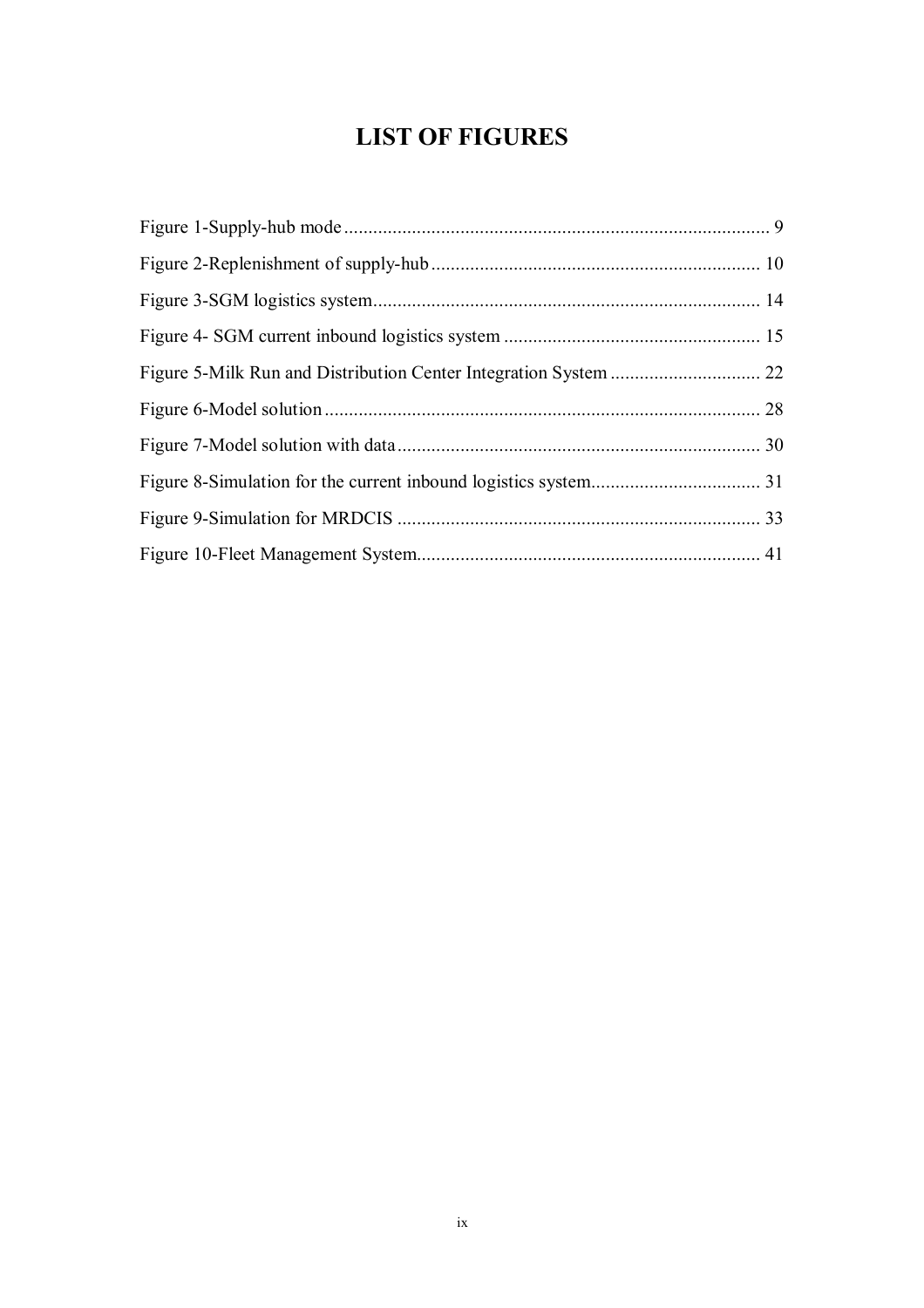# **LIST OF ABBREVIATIONS**

| CC            | <b>Consolidation Center</b>                         |
|---------------|-----------------------------------------------------|
| <b>DD</b>     | Direct Delivery                                     |
| <b>EDI</b>    | Electronic Data Interchange                         |
| ERP           | <b>Enterprise Resource Planning</b>                 |
| <b>FMS</b>    | <b>Fleet Management System</b>                      |
| <b>LLM</b>    | Lean Logistics Management                           |
| <b>MRDCIS</b> | Milk Run and Distribution Center Integration System |
| <b>OTD</b>    | Order TO Delivery                                   |
| <b>RDC</b>    | <b>Regional Distribution Center</b>                 |
| <b>RFID</b>   | Radio-Frequency Identification                      |
| <b>SGM</b>    | Shanghai General Motors                             |
| <b>TMS</b>    | <b>Transportation Management System</b>             |
| <b>VDC</b>    | <b>Vehicle Distribution Center</b>                  |
| <b>VSC</b>    | Vehicle Storage Center                              |
| 3PL           | 3rd Part Logistics                                  |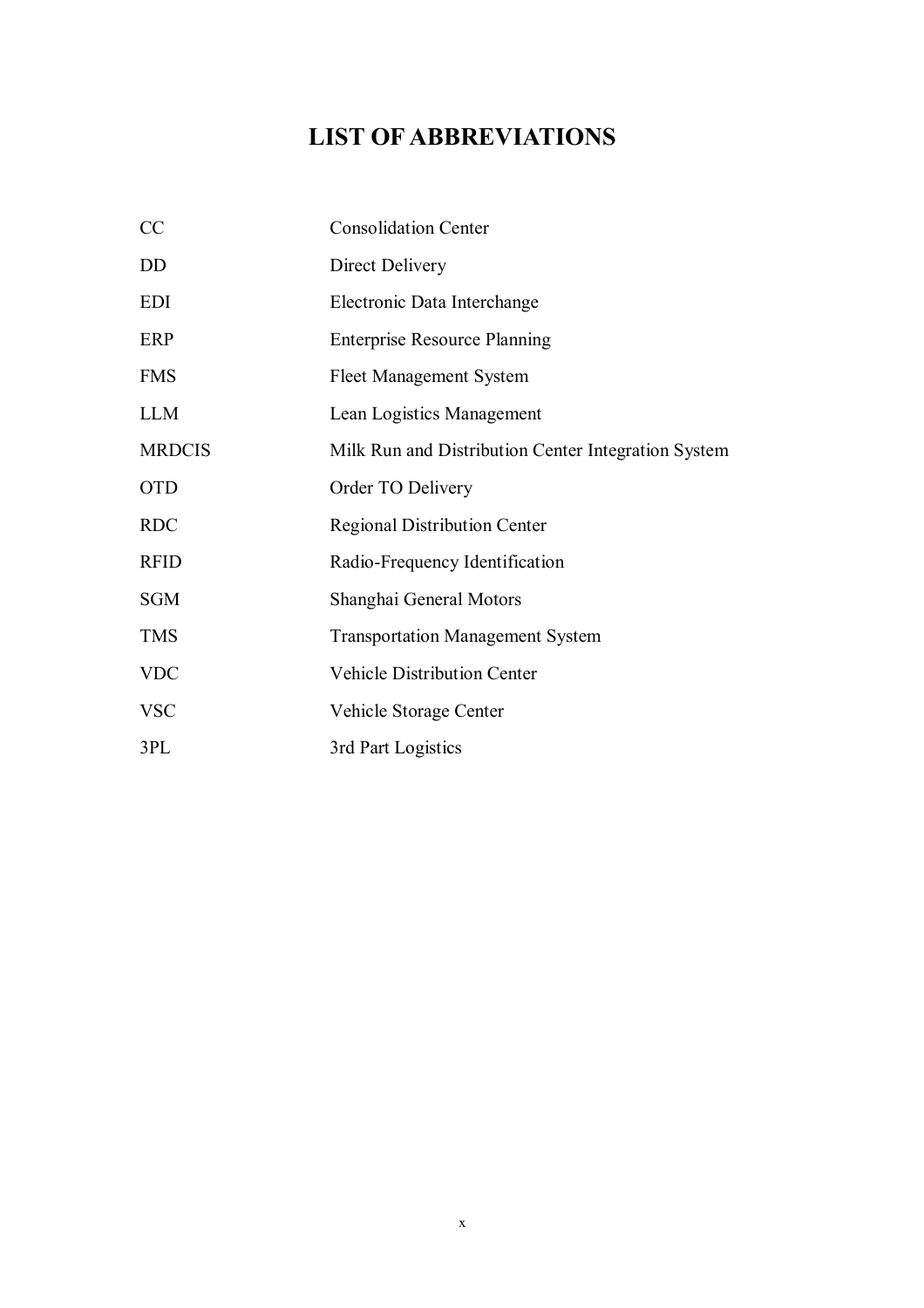### **Chapter 1 Introduction**

#### **1.1. Background**

With the development of the world economy and globalization, the manufacturing industry is developing so fast and the companies involved in manufacturing industry are becoming more and more competitive. Many successful companies become international manufacturers and sell their products all around world. With the theory of supply chain management well established, more and more manufacturers are focusing on the cooperation and communication with their global partners involved in the supply chain, and lean production has become the competitive advantage of the manufacturers.

As a result, many manufacturers locate their factories all round the world especially in China, India, and other developing countries in which human resources and raw materials are cheaper. Cheaper raw material and manpower could benefit the manufacturers by achieving cost-effectiveness in manufacturing and procurement.

Automotive vehicle manufacturing industry is one of the most important manufacturing industries because the demand of the automobiles is getting larger and larger which leads to the fast development of automotive vehicle market. Many international automotive vehicle manufacturers such as GM, Ford, and Toyota have made production and procurement all around world for many years, benefiting from the cost-effectiveness in manufacturing and procurement.

However, this kind of geographical change brings a large challenge to logistics which makes logistics system more and more complex. Nowadays, to eliminate the wastes and unreasonable activities in logistics system, more and more manufacturers are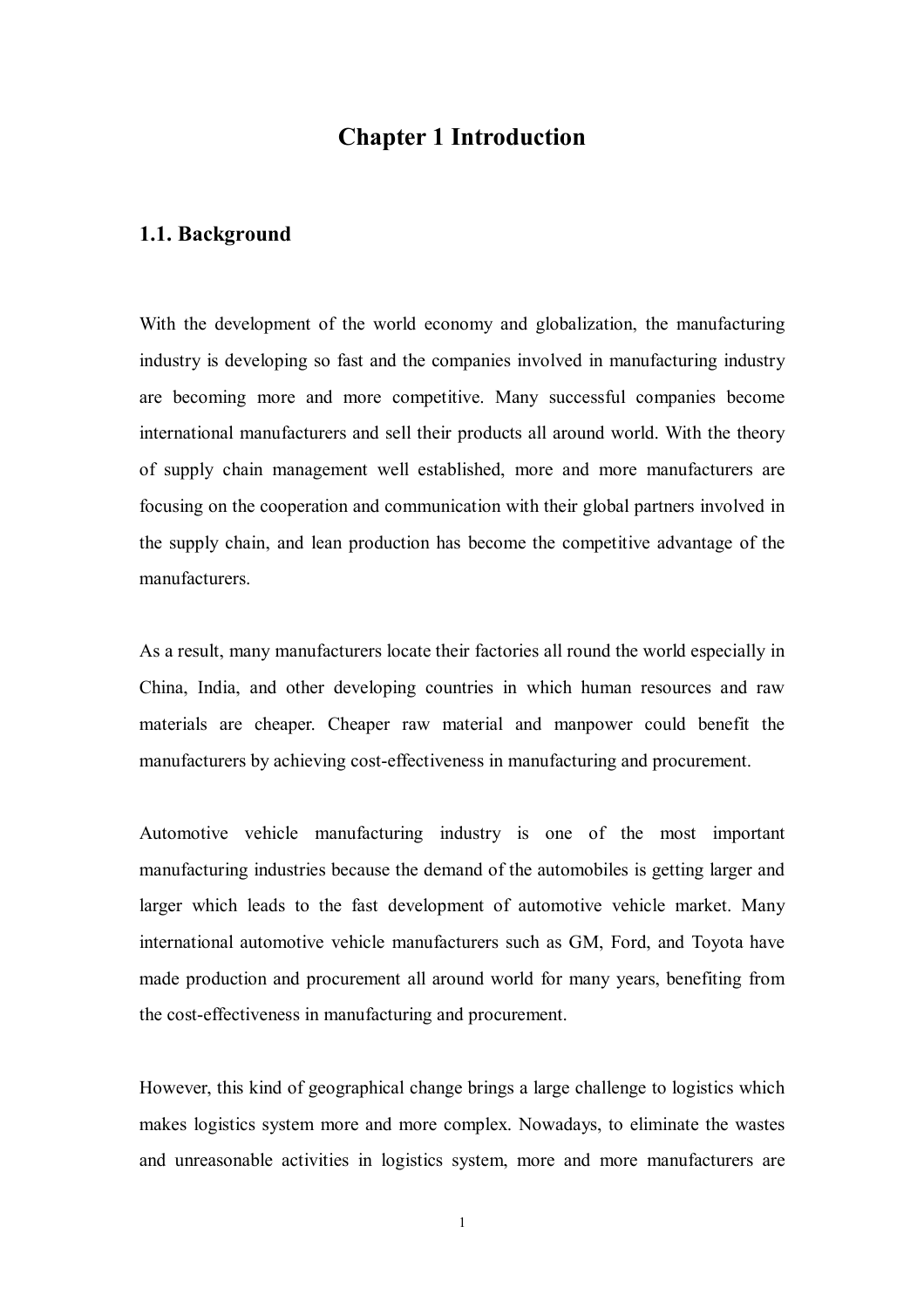focusing on the Lean Logistics Management, including the automotive vehicle manufacturers. As we all know, thousands of spare parts are needed when an automotive vehicle are made, which leads to the difficulty in inbound logistics management. Because the high cost of transportation and warehousing for the spare parts of automotive vehicle brings a large challenge on the automotive vehicle manufacturers, LLM is more paid attention to in the whole logistics system of automotive vehicle manufacturers especially in inbound logistics.

LLM comes from the concept of Lean production given by Toyota Production System (Michael, 2000, pp.959-978), and its core principles such as flow, value, pull, minimizing waste, etc have become the paradigm for many automotive vehicle manufacturers. What is the most important in lean thinking is the minimizing the waste such are waiting, overproduction, over processing, unused creativity, excess inventory, unnecessary transport, defects and unnecessary movement (Lumsden, 2006, p.3).

Minimizing waste and the elimination of unnecessary logistics activities will result in a large reduction in logistics cost and more efficient logistics activities. With the successful case of Toyota Production System (Michael, 2000, pp.959-978), LLM is more paid attention to in logistics system of manufacturers. Inbound logistics system is an extremely complex system with thousands of spare parts, the application of LLM in inbound logistics contributes to the manufacturers by achieving efficiency and cost-effectiveness in logistics.

#### **1.2. Research Purpose**

As the large demand in automotive vehicles requires a larger capacity of automotive vehicle manufacturers, the logistics activity is becoming more and more complex especially inbound logistics. With thousands of spare parts needed to be transported,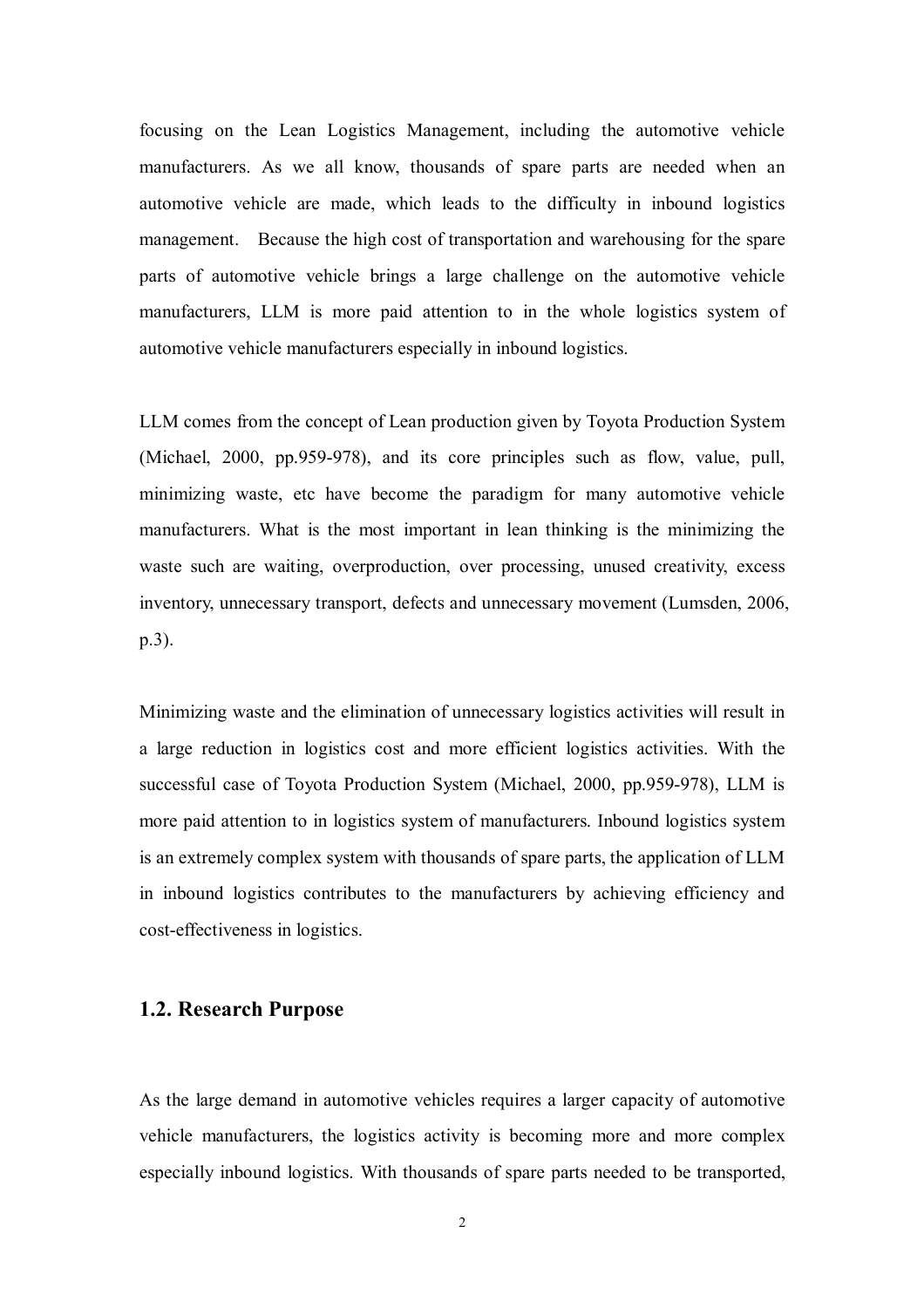stored, packed and delivered, the traditional inbound logistics is getting ineffective and inefficient and it also keeps a high logistics cost which consist of the larger part of the total cost. On the other hand, the pool communication between suppliers and manufacturers leads to the inflexibility in logistics and many problems in transportation, warehousing and delivery.

In this research paper, Shanghai General Motors is taken as an example and a new inbound logistics system is put forward to replace the SGM's current inbound logistics system to achieve an effective and low-cost logistics performance according to LLM.

So the objectives of the research are:

● Find the main problems in inbound logistics system of SGM;

● Try to solve the problems by using new strategy for Shanghai GM inbound logistics system according to LLM;

● The application of information system and technology will be found to support the new inbound logistics system;

● The general suggestion of improving the inbound logistics system of automotive vehicle manufacturers will be given through the example of SGM.

### **1.3. Methodology**

In this research, to quantitative analyze the improvement brought by new system to SGM, the software of Extendsim is used in chapter 4 and the simulation model will be estimated before using Extendsim.

**Simulation model** is a kind of mode in which all the parts of the real situation will be involved and lots of indexes of the real situation will be figured out by the model solution. In this research paper, the simulation model of new inbound logistics system will be given before the simulation based on the data given by SGM logistics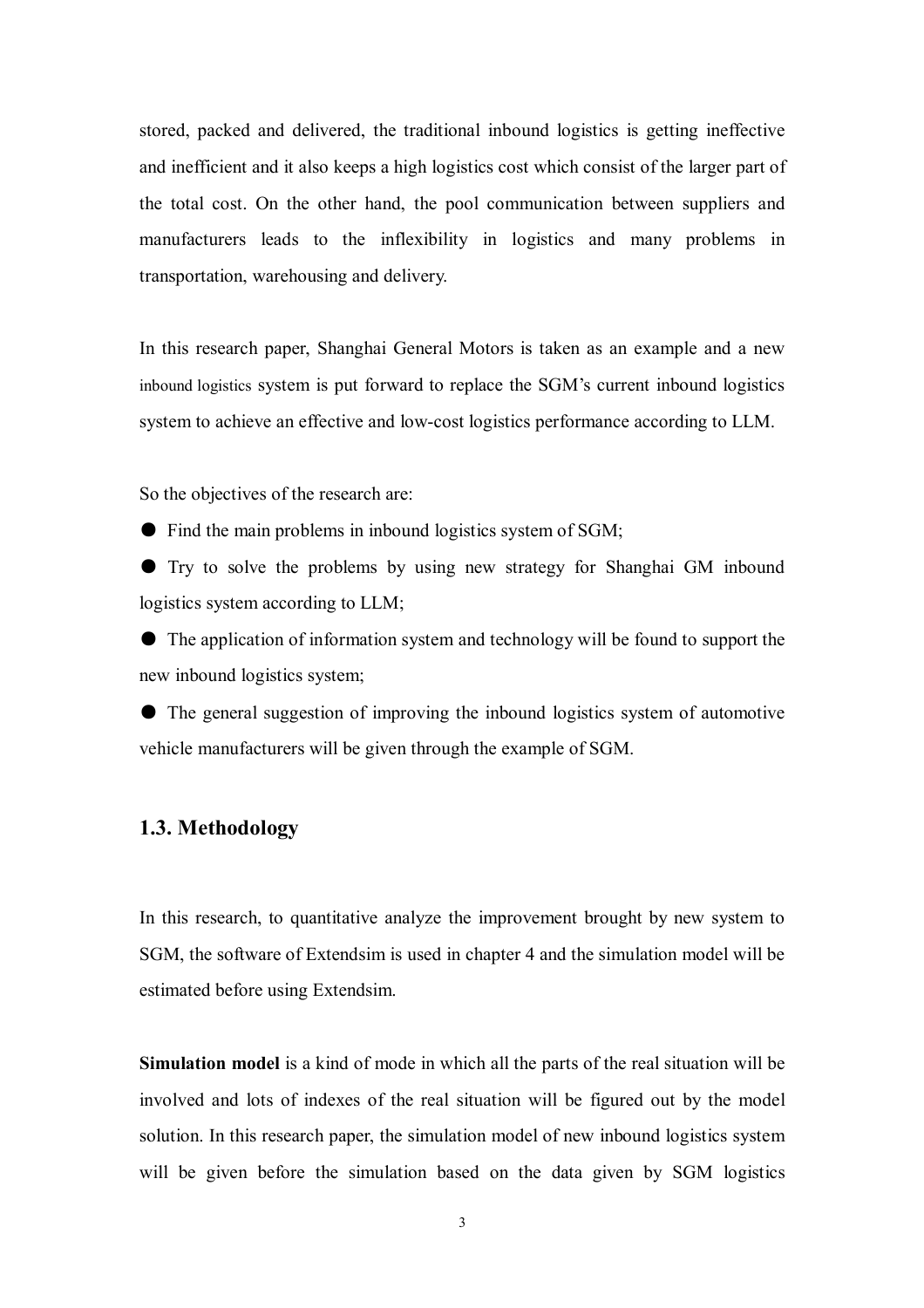department.

**Extendsim** is a kind of simulation software which could simulate the real situation base on the result given by simulation model and it will be used in chapter 4 to simulate the current situation and the new inbound logistics system respectively to quantitative analyze the improvement brought by new inbound logistics system to SGM.

#### **1.4. Structure**

There are six sections involved in this research paper:

In chapter 1, introduction including background, research purpose, methodology and outline will be given. In background, global manufacturing industry analysis and LLM applied in logistics system will be introduced and in researc0h purpose, the objectives of the research paper will be given. Moreover, the methodology used in this research paper and the outline are also given in this part.

In chapter 2, the literature review are made based on three aspects of inbound logistics which consists of elements of inbound logistics, factors influencing inbound logistics, and inbound logistics mode.

In chapter 3, analysis on SGM current inbound logistics will be given including the introduction of the current system and problem definition of SGM current inbound logistics system.

In chapter 4, introduction of MRDCIS and the advantages of MRDICS will be given in the first part and in the following part, the simulation of MRDCIS will be made to quantitative analyze the improvement brought by MRDICS to SGM. Finally, the feasibility of MRDCIS will be given according to the current situation of SGM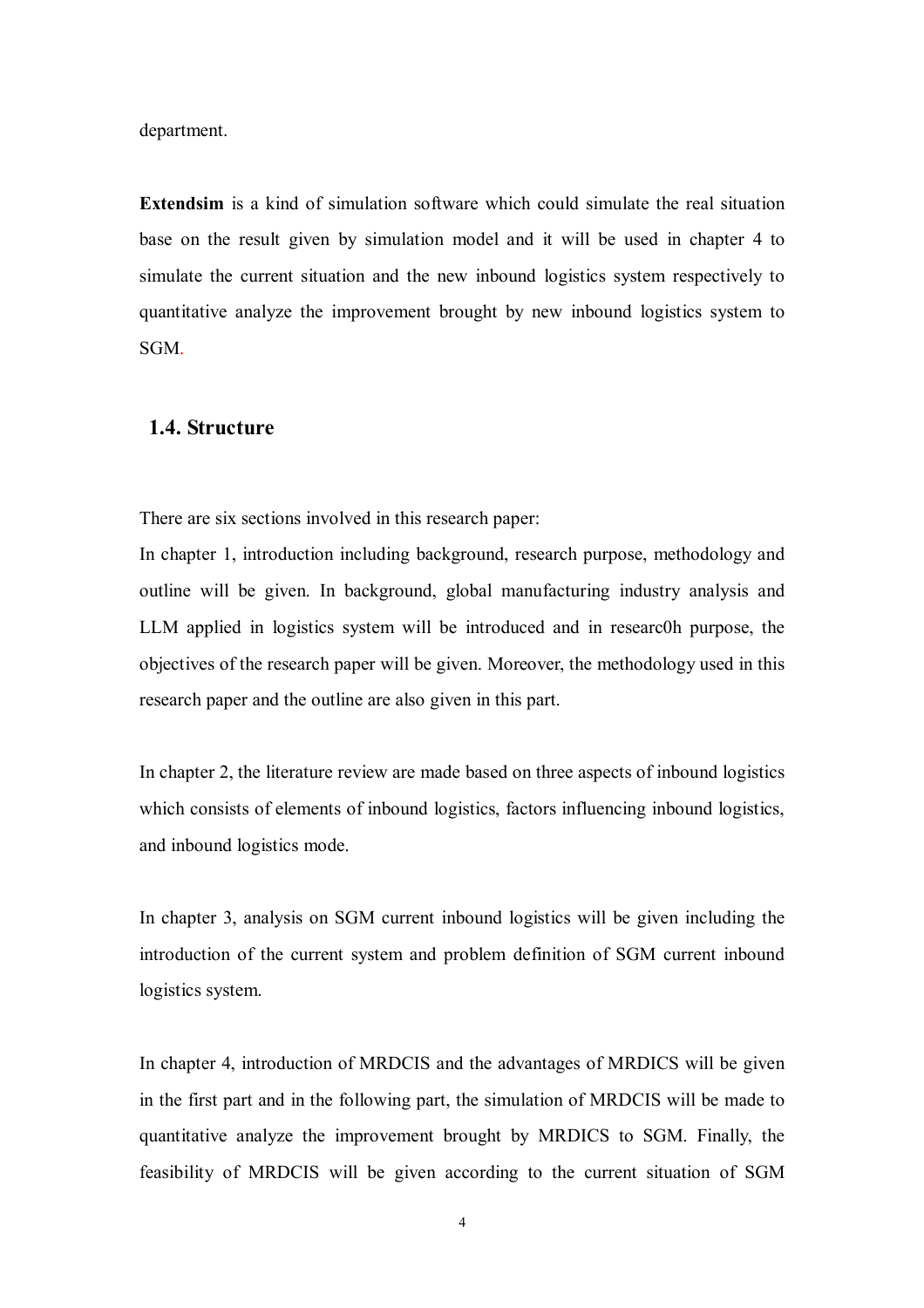inbound logistics.

In chapter 5, the supporting system of MRDCIS including information system and information technology will be discussed in this section, and expected result of the application of MRDCIS will be given in the last part. Lastly a summary of the whole research paper will be given in chapter 6 as well as the suggestions for the implementation of MRDCIS in SGM.

In the next chapter, the literature review are made based on three aspects of inbound logistics which consists of elements of inbound logistics, factors influencing inbound logistics, and inbound logistics mode.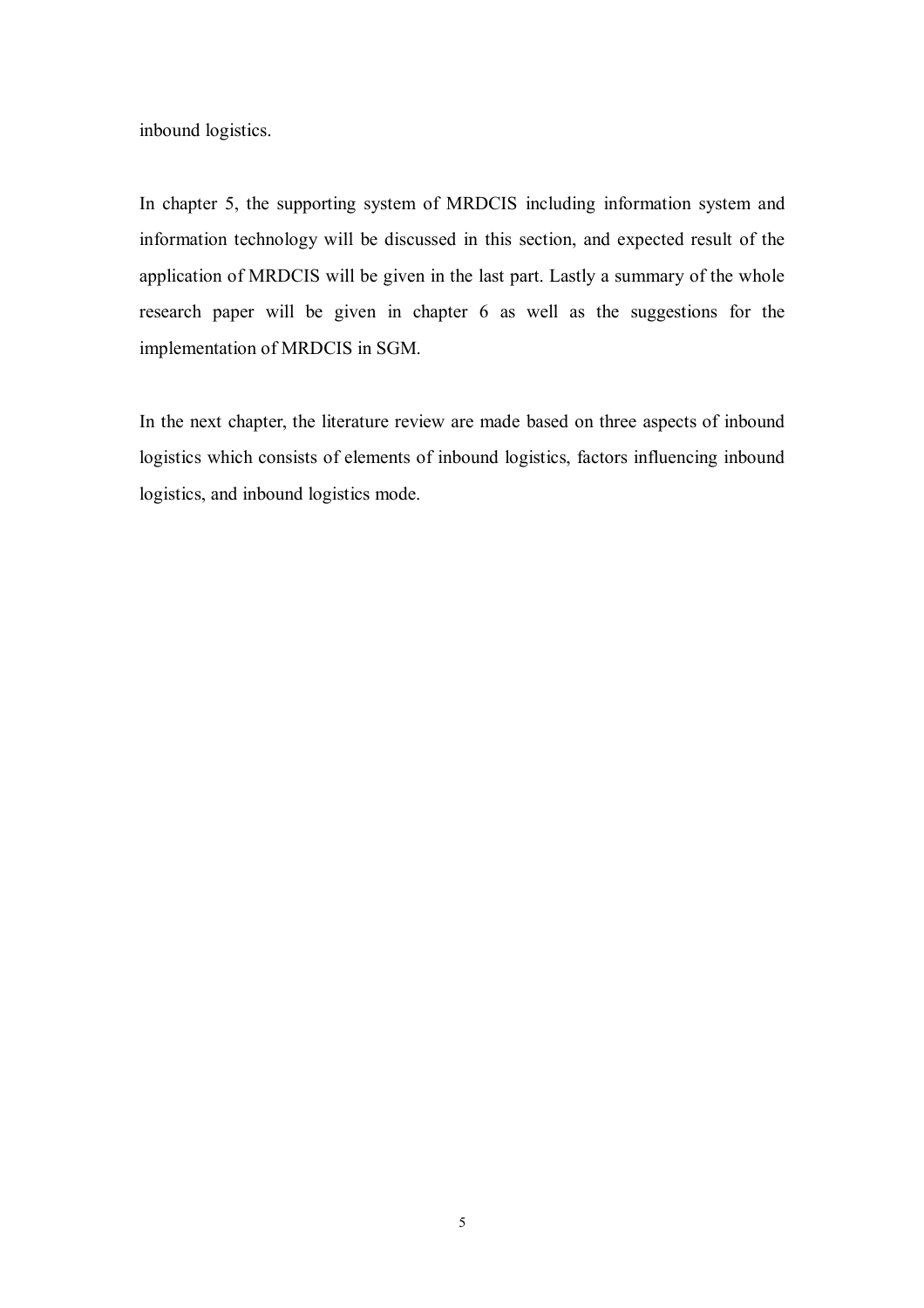### **Chapter 2 Literature review**

#### **2.1. Overview**

As the manufacturing industry develops so fast, more and more companies are focusing on the inbound logistics which is an important part of the supply chain. At the same time, many scholars and professors are working on the research of companies' inbound logistics system, especially the automotive vehicle manufacturers'. So far, the discussions and researches about automotive vehicle manufacturers' inbound logistics system can be concluded in three aspects: factors influencing inbound logistics, elements of inbound logistics, inbound logistics mode,

In the next part, the literature review will be made based on the three aspects of inbound logistics which consists of the papers, researches and methodology that are helpful to this research paper.

#### **2.2. Factors influencing inbound logistics**

Richardson thinks there are three key elements of inbound logistics which are network designing, mixed JIT, and event management (Richardson, 2003, pp.30-34). All the three factors will play an extremely important role in inbound logistics.

In Holmstroem and Aavikko's research, by analyzing the inbound logistics of Saab-Vulmet, an automotive vehicle manufacturer in Finland, he concludes that frequency of replenishment, quantity of replenishment, and the safe stock are the three key elements of inbound logistics, and he also points out the Decision Support System should has the function of providing the information of frequency of replenishment, coordinating with multiple suppliers, and evaluating the suppliers' service level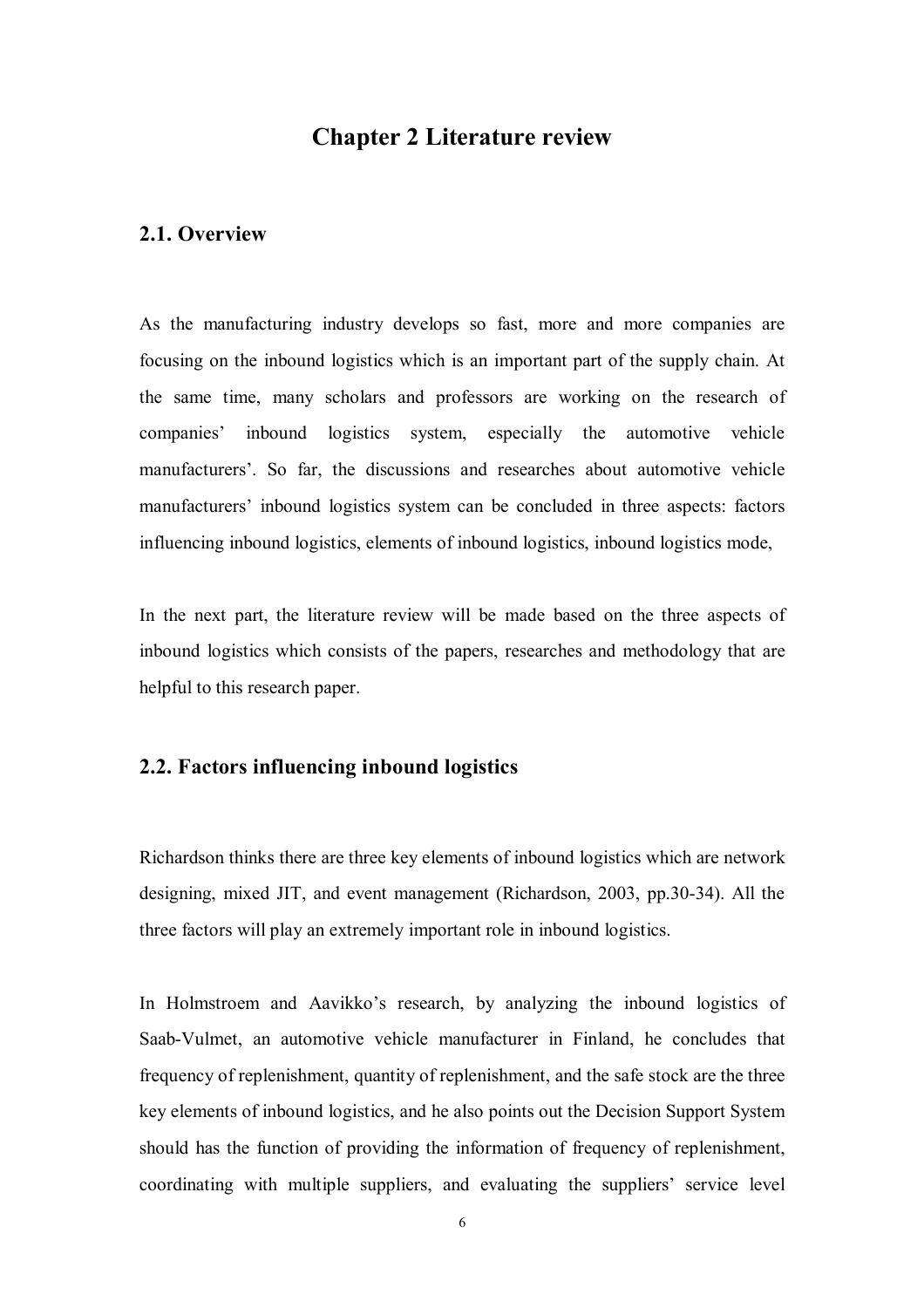(Holmstroem & Aavikko, 1994, pp.1-8).

Chatur thinks the 3PL providers' management is also a factor that influences the inbound logistics. What he believes is the good communication and collaboration between the 3PL providers and the manufacturers will bring the benefits of cost reduction in inbound logistics to manufacturers (Chatur, 2005).

From what has been discussed above, in Richardson' research, network designing and mixed JIT belongs to the facilities (Richardson, 2003, pp.30-34), and Holmstroem emphasizes the importance of information system (Holmstroem & Aavikko, 1994, pp.1-8), while Chatur thinks 3PL providers are also important part of inbound logistics (Chatur, 2005). In conclusion, facilities, information system, and the 3PL providers are the key factors influencing inbound logistics.

#### **2.3. Elements of inbound logistics**

#### **2.3.1. Milk run**

As the inbound logistics consists of two main parts which are transportation and warehousing, transportation mode plays a very important role in inbound logistics. One new transportation mode which has been well developed in recent years is milk run system.

"The name of this system comes from the traditional system for selling milk in the West, in which the milkman used to walk to the doors of the customers' houses with his dray in a specified route and deliver the milk containing bottles to his customers and finally take back the empty bottles. This system has been performed in miscellaneous industries and the auto manufacturing companies of the world have been (and are) the most important clients of this system" (Du et al, 2007, pp.565-577).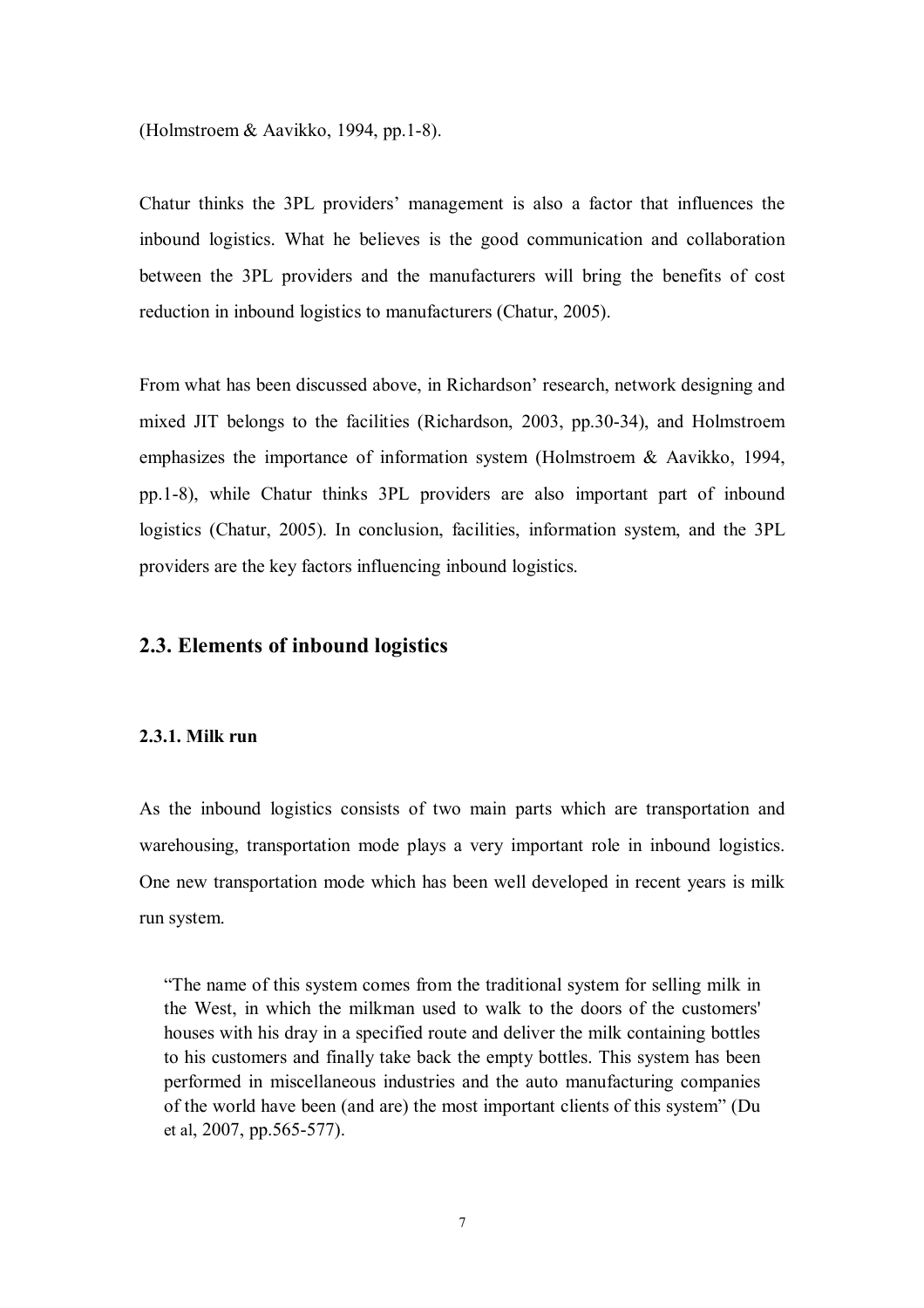"Milk Run System determines the route, the time schedule, the type and the number of parts that different trucks must choose in order to receive the orders from various suppliers with the primary assumption that all trucks must return the empty pallets to the demand center" (Eskandari et al, 2009, pp.1076-1081).

In the milk run system, the spare parts of the suppliers in the same region will be consolidated and delivered to the customers' warehouse by trucks, In Wang jinlian's opinion, milk run carried by manufacturer has lots of advantages: high loading rate and low transportation cost, on time delivery, easy to manage the suppliers, less packaging, high turnover rate and low inventory level (Wang, 2009, p. 21).

Milk run, as a new mode of transportation, has been applied in inbound logistics of automotive vehicle industry for many years with characteristics of high delivery frequency, small delivery volume (Zhou & Zhang, 2008, pp.111-112), and reliable service. With the development of milk run system, the advantages of milk run system, such as high loading rate, low transportation cost and on time delivery, attract more and more automotive vehicle manufacturers to adopt it in inbound logistics.

Taking what has been discussed above into account, milk run system contributes to the efficiency and cost-effectiveness of the inbound logistics and provides a better service when compared with the traditional transportation mode.

#### **2.3.2. Supply-hub**

In automotive vehicle industry, warehouse plays an extremely important role in its logistics system because thousands of spare parts that needed to be transported, stored, packed, and delivered are involved in inbound logistics.

A supply-hub is a warehouse which is located close to the manufacturer's plant where its supplies will be packed, stored, picked up and delivered and the materials will be paid for only after consumed (Barnes, 2000). Barnes firstly proposed the concept of

8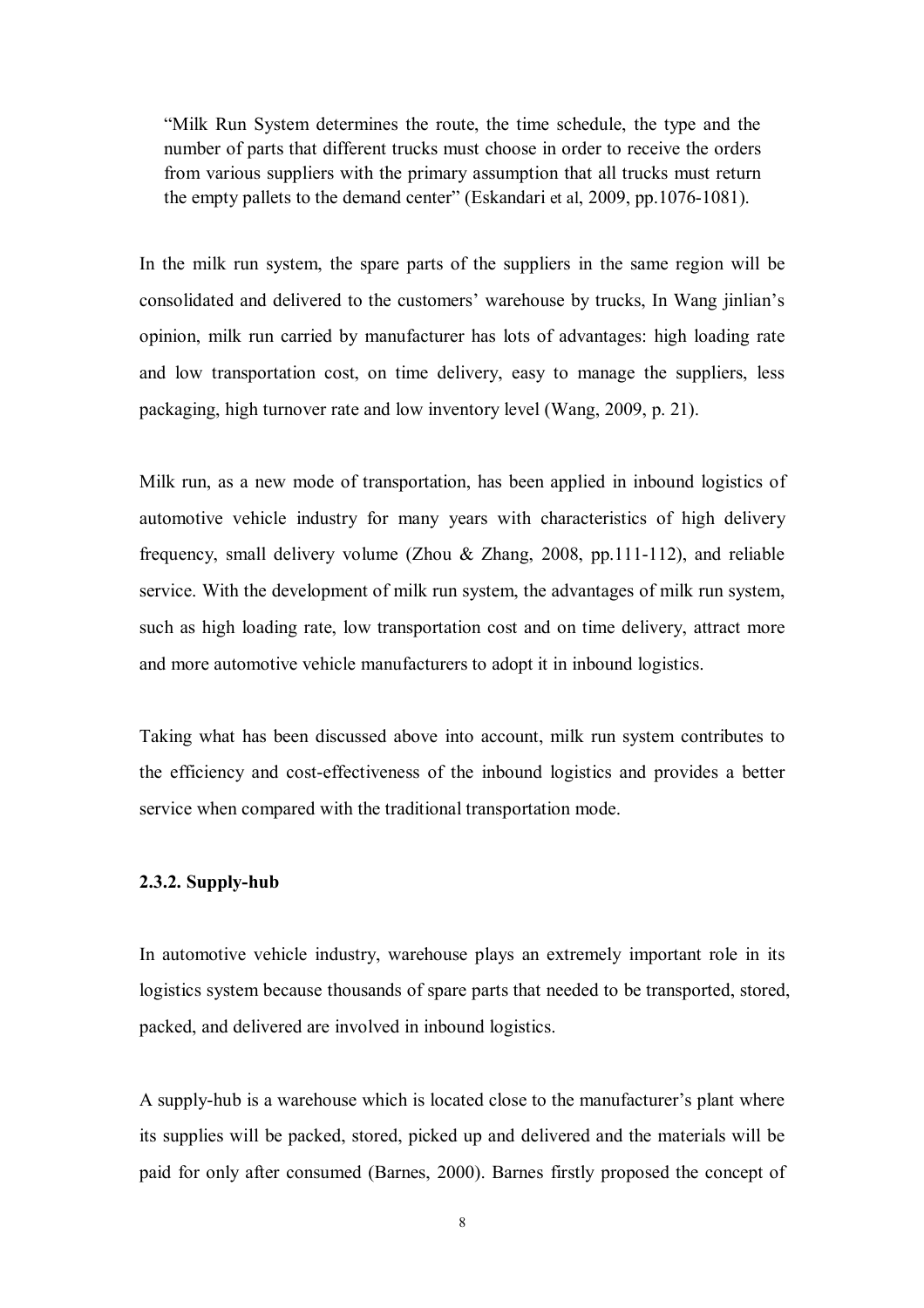supply-hub, discussing the advantages and disadvantages of supply hub and the necessity of establishing the supply hub in logistics system. Supply-hub is an effective strategy to achieve the goal of cost reduction and quick response.

Supply-hub model is totally different from the traditional warehouse in term of the service it provides and the role it plays in the logistics system.

"The Supply Hub not only provides traditional vendor-managed inventory or third-party logistics services, but can be a supply chain integrator, which can enhance information sharing, and provide overall supply chain solutions efficiency." (Wang et al, 2010, pp.93-97)



Figure 1-Supply-hub mode

Source: Wang, Z. G. & Zhu, B. F. & Yang, Y. (2010). Replenishment policy for supply hub based on Third-party logistics. *International Conference on Computer Application and System Modeling: Vol*. 4 (pp.193-197). Taiyuan: North University of China.

#### **2.3.3. Replenishment**

Where planning the replenishment of the warehouse, the decision-makers always take milk run system into consideration. Wang Zhengguo, Zhu Benfei, and Yang ying think "Replenishment mode of supply-hub based on 3PL can generally be divided into the traditional replenishment mode and Milk-run Replenishment" (Wang et al, 2010,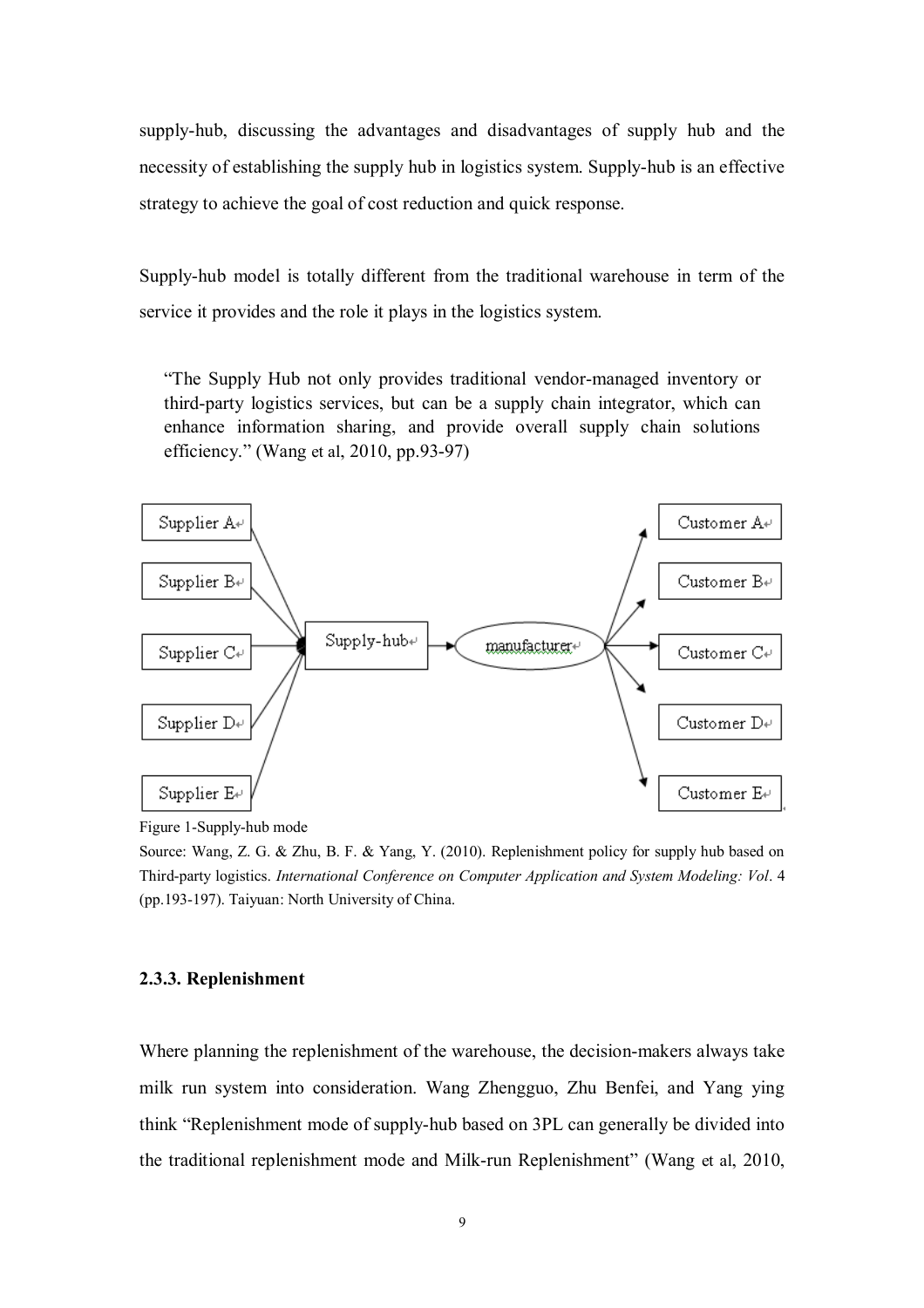pp.193-197). In the milk-run replenishment mode of supply-hub, it will implement the cycle transportation among suppliers which are divided into different groups and information system is also used in milk-run replenishment mode of supply-hub, in which production information, inventory information, and logistics requirements planning are involved.



Figure 2-Replenishment of supply-hub

Source: Wang, Z. G. & Zhu, B. F. & Yang, Y. (2010). Replenishment policy for supply hub based on Third-party logistics. *International Conference on Computer Application and System Modeling: Vol*. 4 (pp.193-197). Taiyuan: North University of China.

#### **2.4. Inbound logistics mode**

With the high development of automotive vehicle manufacturer, variety of inbound logistics mode has been put forward based on the traditional inbound logistics mode in the past few years. Chopra and Meindl classified the inbound logistics system into four main types: DD, milk run, crossing docking and tailored network (Chopra & Meindl, 2001, pp. 32-36).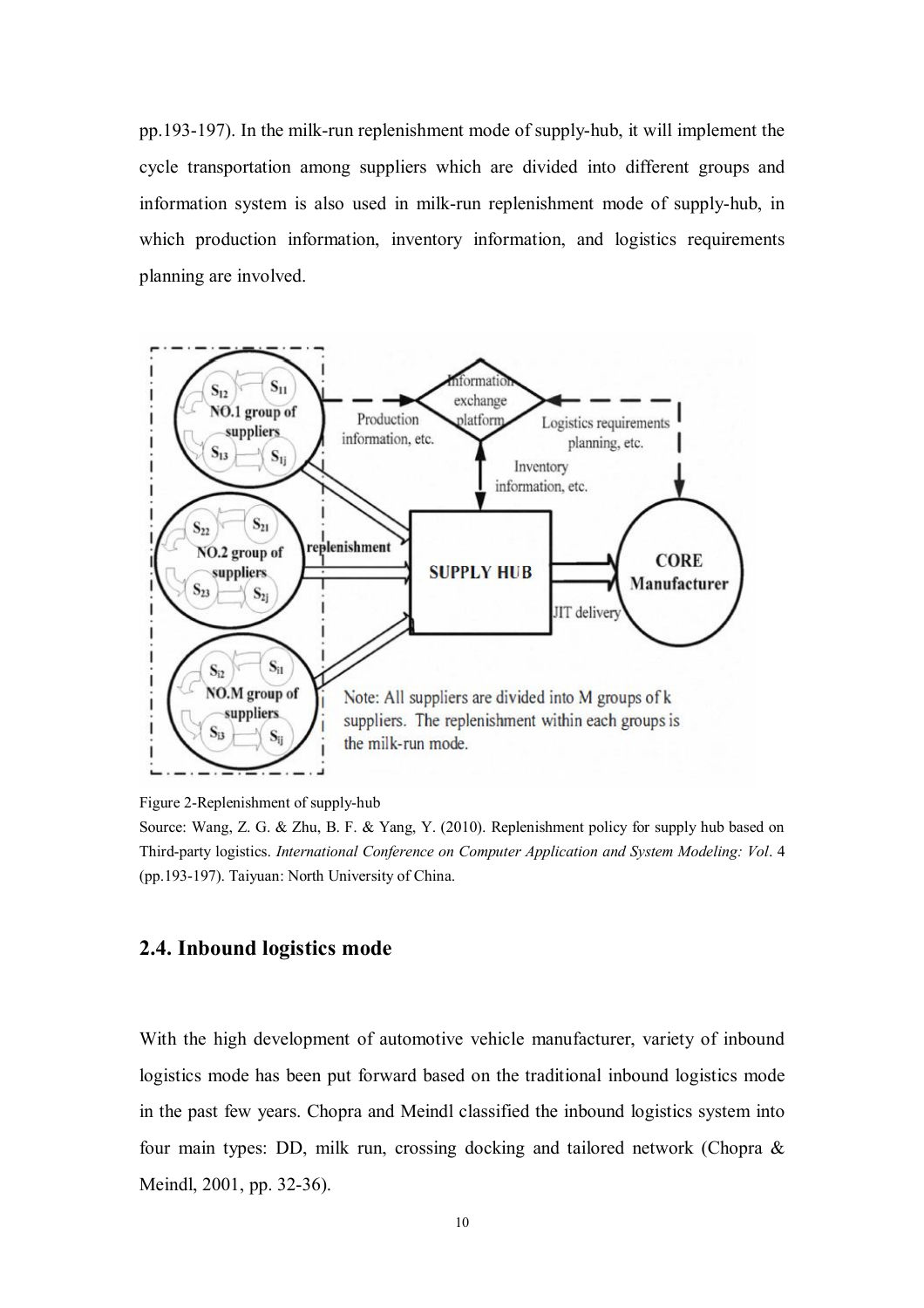As to the situation in China, there are three main inbound logistics mode according to Jiang shuman**:** Direct delivery, manufacturer milk run and 3PL milk run (Jiang, 2010, pp. 6-8).

In DD, suppliers delivery their cargo to the manufacturers by themselves under this mode and Jiang shuman thinks there are several disadvantages in DD: no benefits for whole supply chain, low loading rate and high transportation cost, difficulty to management, bad information share, and poor risk control (Jiang, 2010, pp. 12-13)

As automotive vehicle industry is developing, a new type of delivery called "milk run" (Ferrin, 1994, pp.53-69) was put forward to improve the traditional inbound logistics mode. In Wang jinlian's opinion, milk run carried by manufacturer with high delivery frequency and low delivery volume has lots of advantages: high loading rate and low transportation cost, on time delivery, easy to manage the suppliers, less packaging, high turnover rate and low inventory level (Wang, 2009, p. 21).

With the highly-development of 3rd Party Logistics, milk run has been outsourced to the 3PL providers, and now the inbound logistics mode of 3PL milk run is applied in automotive vehicle industry. According Jiang Xiaobing, 3PL milk run has more advantages over DD and manufacturer milk run: more focus on core business, better control of logistics cost, integration between warehousing and milk run, good communication between manufacturers and suppliers, etc (Jiang, 2001, pp. 88-91).

As we can see, the 3PL milk run has more advantages when compared with other inbound logistics modes and could contributes a lot to the whole supply chain.

### **2.5. Summary**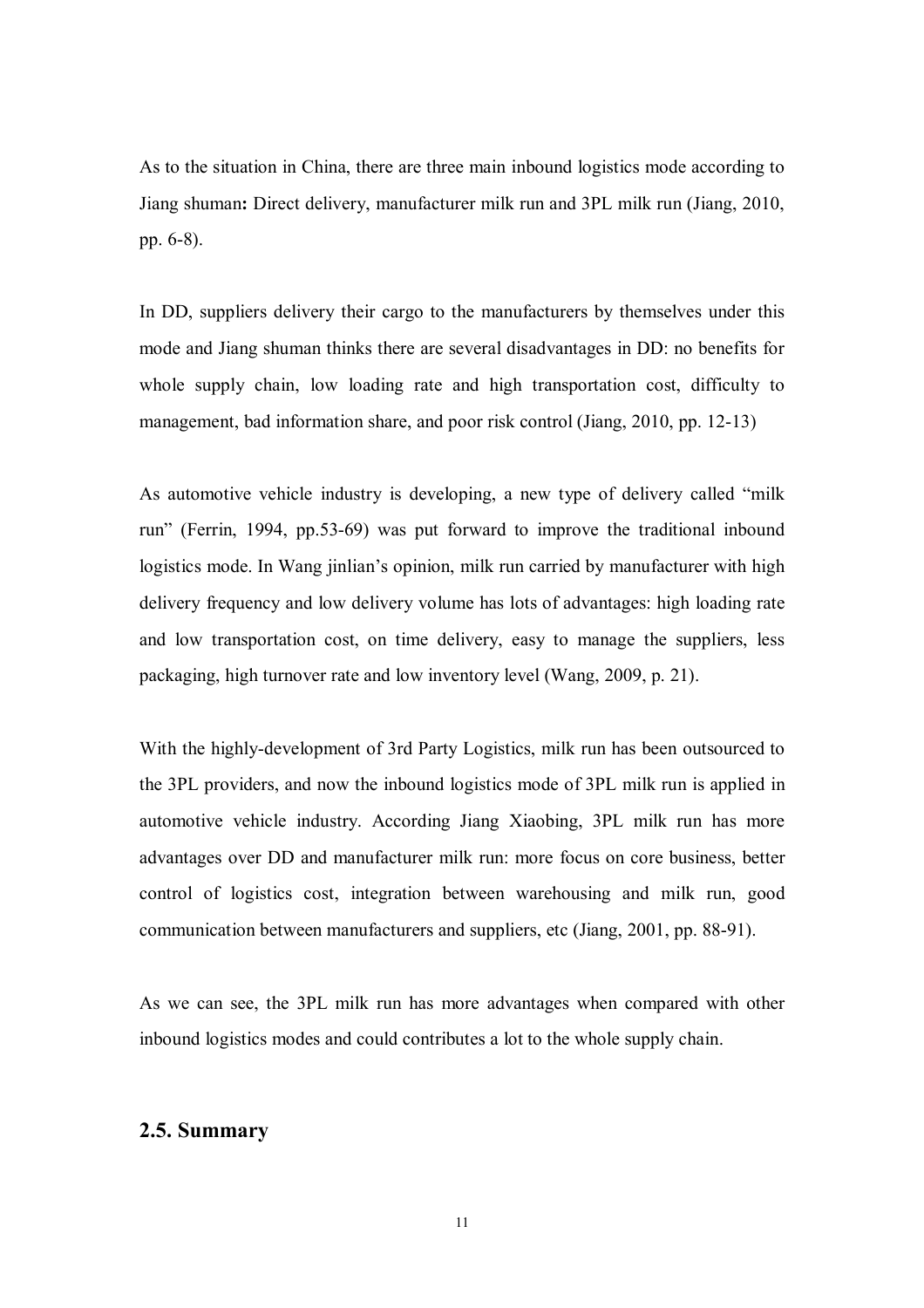From what has been discussed above, we can draw a conclusion that there are lots of researches and discussions focusing on the inbound logistics of manufacturers, especially the automotive vehicle manufacturers which mainly includes factors influencing inbound logistics, elements of inbound logistics, and inbound logistics mode. As we can see, the most efficient and cost-effective inbound logistics is 3PL milk run & supply-hub mode. Other scholars and professors elaborate the important roles milk run and supply-hub play in transportation and warehousing and their advantages when compared with the traditional ones.

In the next chapter, analysis on SGM current inbound logistics system will be given including the introduction and problem definition of SGM current inbound logistics system.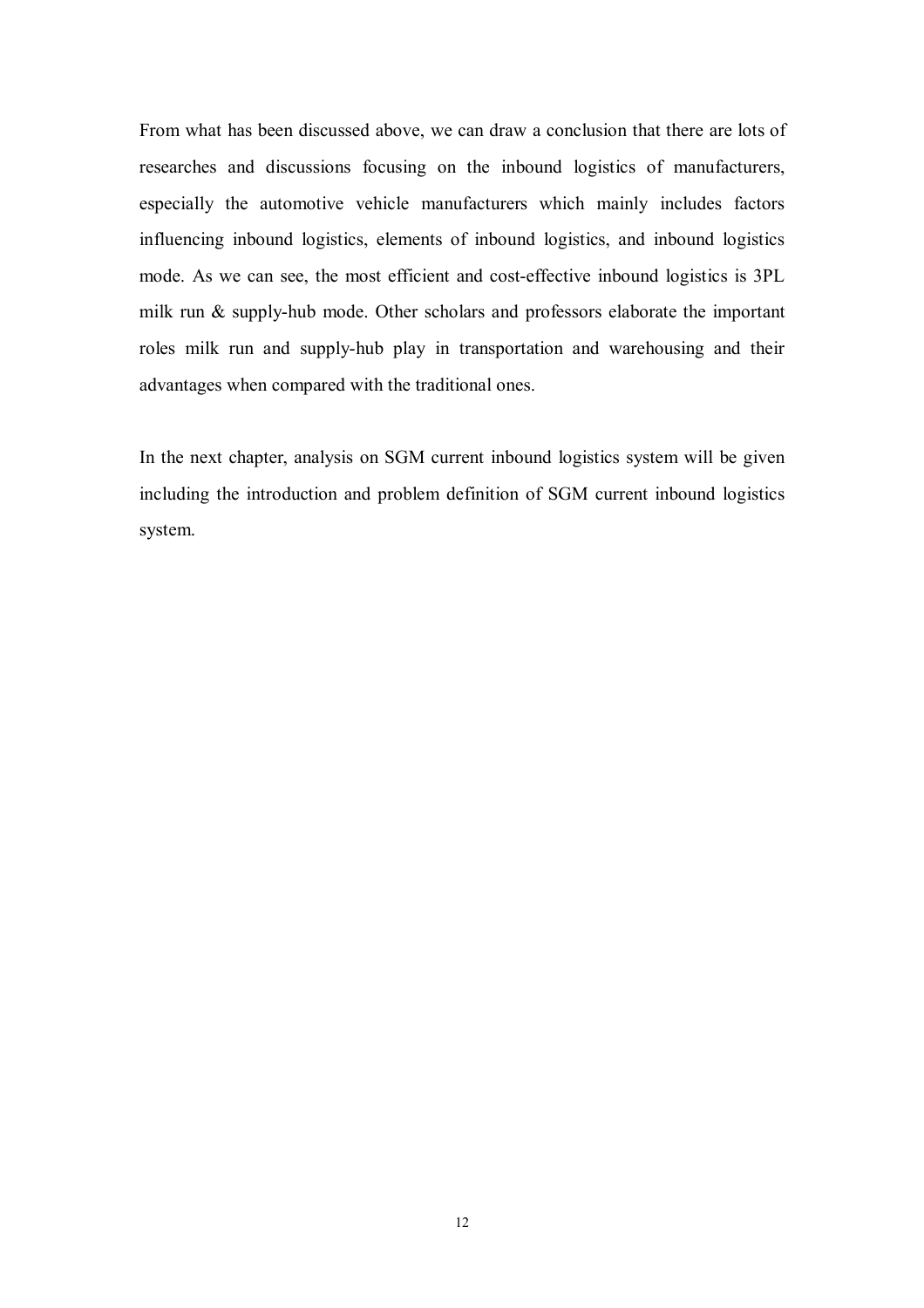# **Chapter 3 Analysis on SGM current inbound logistics system**

### **3.1. SGM logistics system**

Since SGM was found based on the cooperation between General Motors and Shanghai Automobile Industry Company, the logistics system of SGM develops so fast especially inbound logistics. Nowadays, the logistics system of SGM has an impressively competitive advantage in logistics industry, with its advanced logistics mode and technology including logistics planning, packaging, transportation and warehousing, etc.

The logistics system of SGM is a combination of various logistics activities. The automobile parts will be delivered from the suppliers to SGM through Regional Distribution Center and Consolidation Center, the finished product will be transported to Vehicle Distribution Center or Vehicle Storage Center and then distributed to retailers all round the country by sea and trucks and finally bought by customer in the exhibition hall (Chen, 2010, p. 5). Nowadays, nearly 1 million vehicles will be transported and warehoused each year through this logistics system.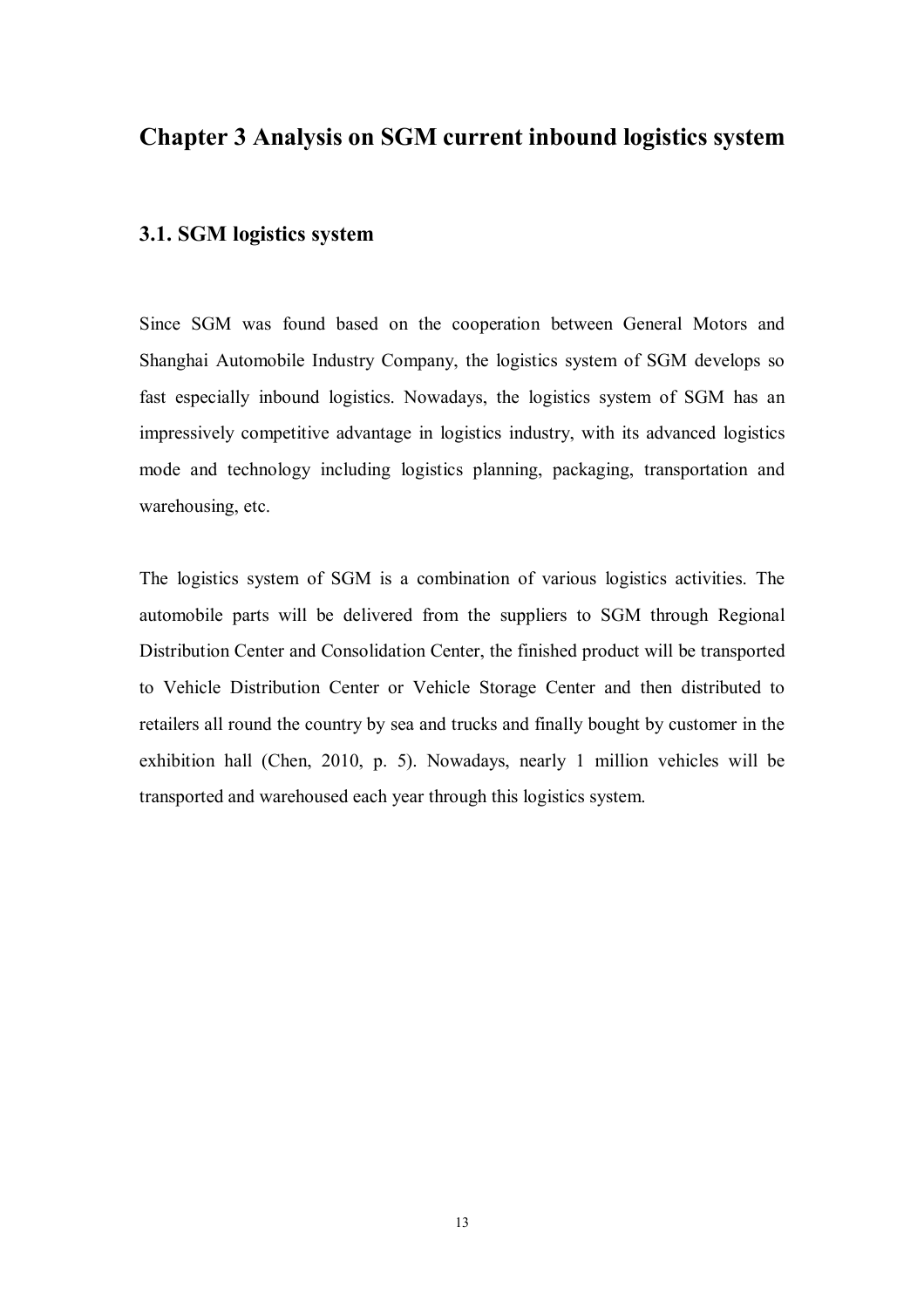

Figure 3-SGM logistics system

Source: Ye, C. (2010). Analysis on inbound logistics system of SGM, unpublished presentation. Shanghai GM Limited, Shanghai, 2010.

#### **3.2. Analysis on SGM current inbound logistics system**

The inbound logistics system of SGM is a complex and important logistics section of the whole logistics system because thousands of automobile parts should be categorized and transported and even a small mistake will lead to the shortage of materials. So the inbound logistics mode becomes the key factor to manage the inbound logistics in terms of improving efficiency and cost-effectiveness.

From figure 4 we can see there are three main inbound logistics modes in SGM: DD, Suppliers to RDC, and Milk run to RDC, and the introduction of each inbound logistics mode will be given below including participants, characters, advantages and disadvantages.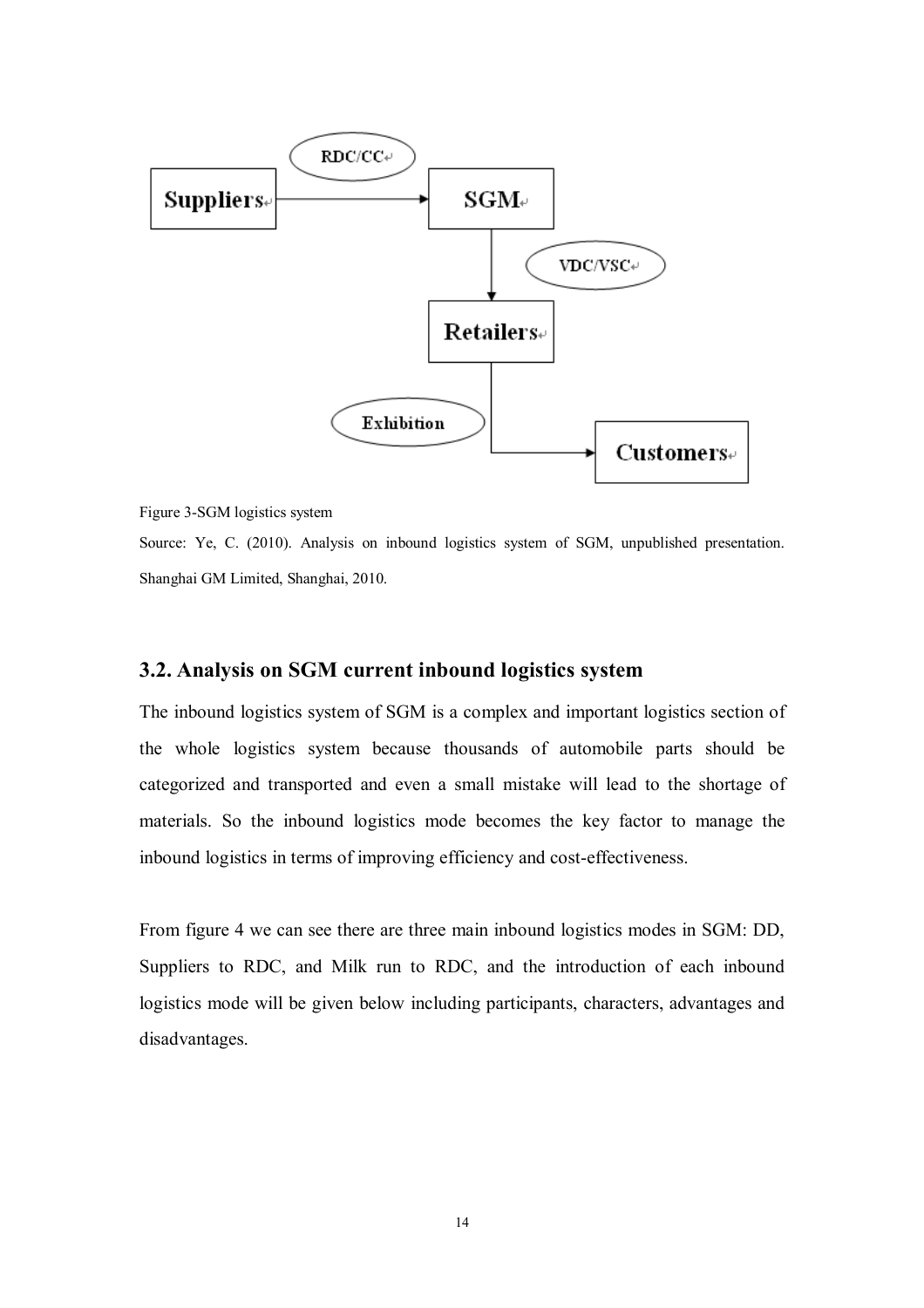

Figure 4- SGM current inbound logistics system

Source: Ye, C. (2010). Analysis on inbound logistics system of SGM, unpublished presentation. Shanghai GM Limited, Shanghai, 2010.

#### **3.2.1. Direct delivery**

First of all, some materials will be delivered by DD. In this situation, materials are delivered to SGM plant directly from the factory or warehouse of suppliers with unreturnable packaging of the materials like carton. The participants of DD only consist of SGM plant and suppliers, so DD is very efficient and effective.

| the second contract of the second second property of the second second second second second second second second second second second second second second second second second second second second second second second seco |                        |                   |           |                |      |
|--------------------------------------------------------------------------------------------------------------------------------------------------------------------------------------------------------------------------------|------------------------|-------------------|-----------|----------------|------|
| Suppliers<br>Mode                                                                                                                                                                                                              |                        |                   | Loading   | Transportation |      |
|                                                                                                                                                                                                                                | Volume                 | distribution rate | cost(RMB) | Delay rate     |      |
| A                                                                                                                                                                                                                              | DD                     | 40                | 40%       | 352            | 5.8% |
| B                                                                                                                                                                                                                              | suppliers to<br>RDC/CC | 50                | 60%       | 192            | 6.7% |

Table 1-Transportation Service of Supplier A,B and C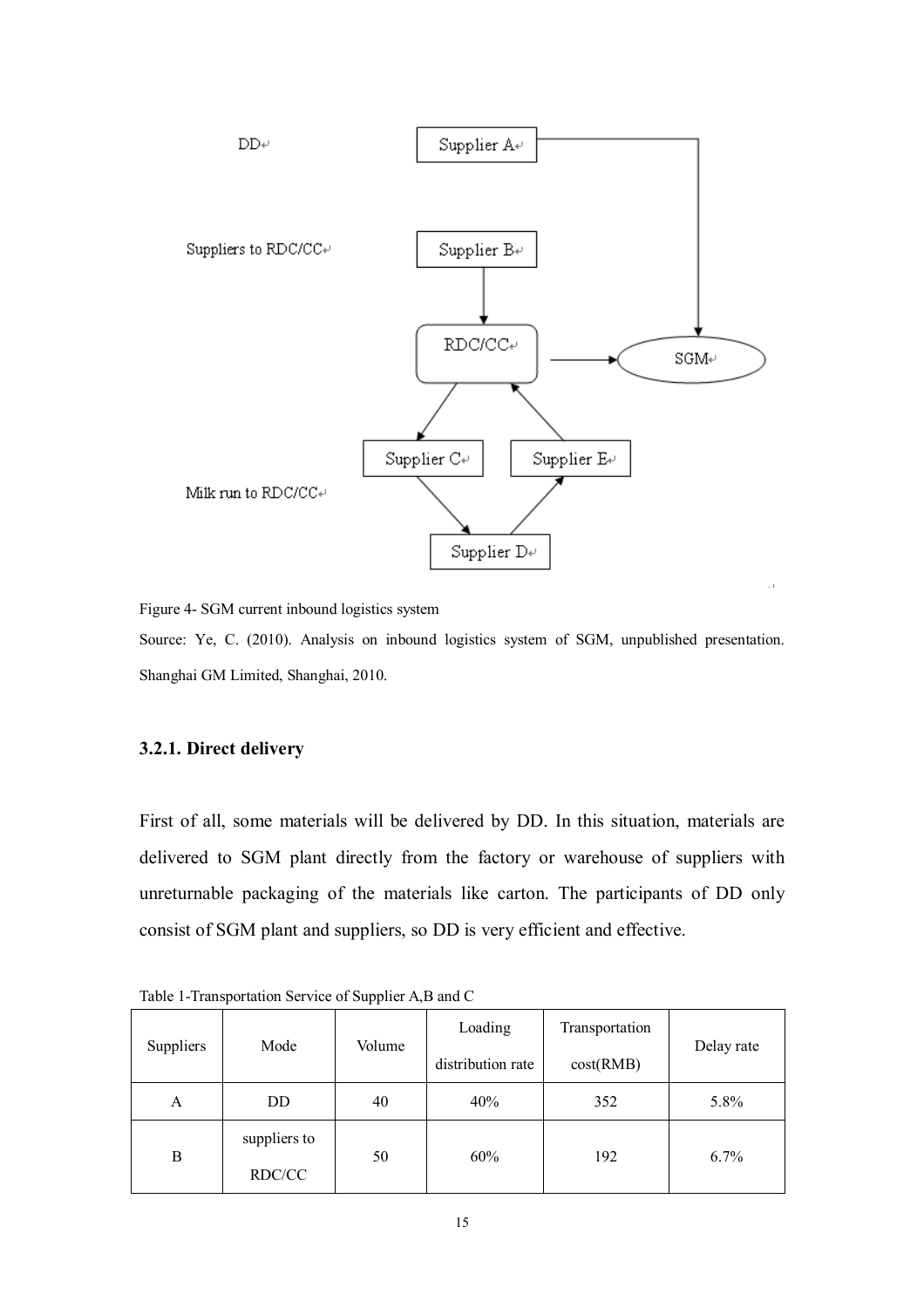| milk run to | 90 | 75% | 150 | 1.2% |
|-------------|----|-----|-----|------|
| RDC/CC      |    |     |     |      |

Source: Chen, J.  $(2010)$  SGM inbound logistics management, unpublished presentation. Shanghai GM Limited, Shanghai, 2010.

However, DD is far more expandable than the other inbound logistics modes in most situations. In Table 1, the logistics costs of three suppliers of SGM, which are Supplier A, B and C, are shown and we can see the transportation cost of Supplier A which uses DD is 352 RMB and extremely higher than those of Supplier B and C which apply other inbound logistics modes.

The high cost of DD is mainly caused by the low loading distribution rate. For DD, one truck usually carries only one kind of material which leads to the low loading distribution rate. As we can see from Table 1, the loading distribution rate of DD is usually 40%-50% while the loading distribution rate of milk run is usually above 75%.

Another problem of DD is the delay delivery. Due to the DD is carried by suppliers' fleet which is out of control of SGM, the delay delivery happens at high frequency. The delay delivery usually takes 5.8% of the total deliveries which influences the efficiency of whole inbound logistics system.

#### **3.2.2. Suppliers to RDC**

Some other materials are carried by the mode of "Suppliers to RDC". Materials are delivered to RDC by suppliers and then delivered to SGM plant after stored for several days in this mode. Materials will be stored, picked and checked in RDC and some of them will be repacked before delivered to SGM plant. In this inbound logistics mode, RDC can be regarded as supply-hub of SGM plant and the shortage of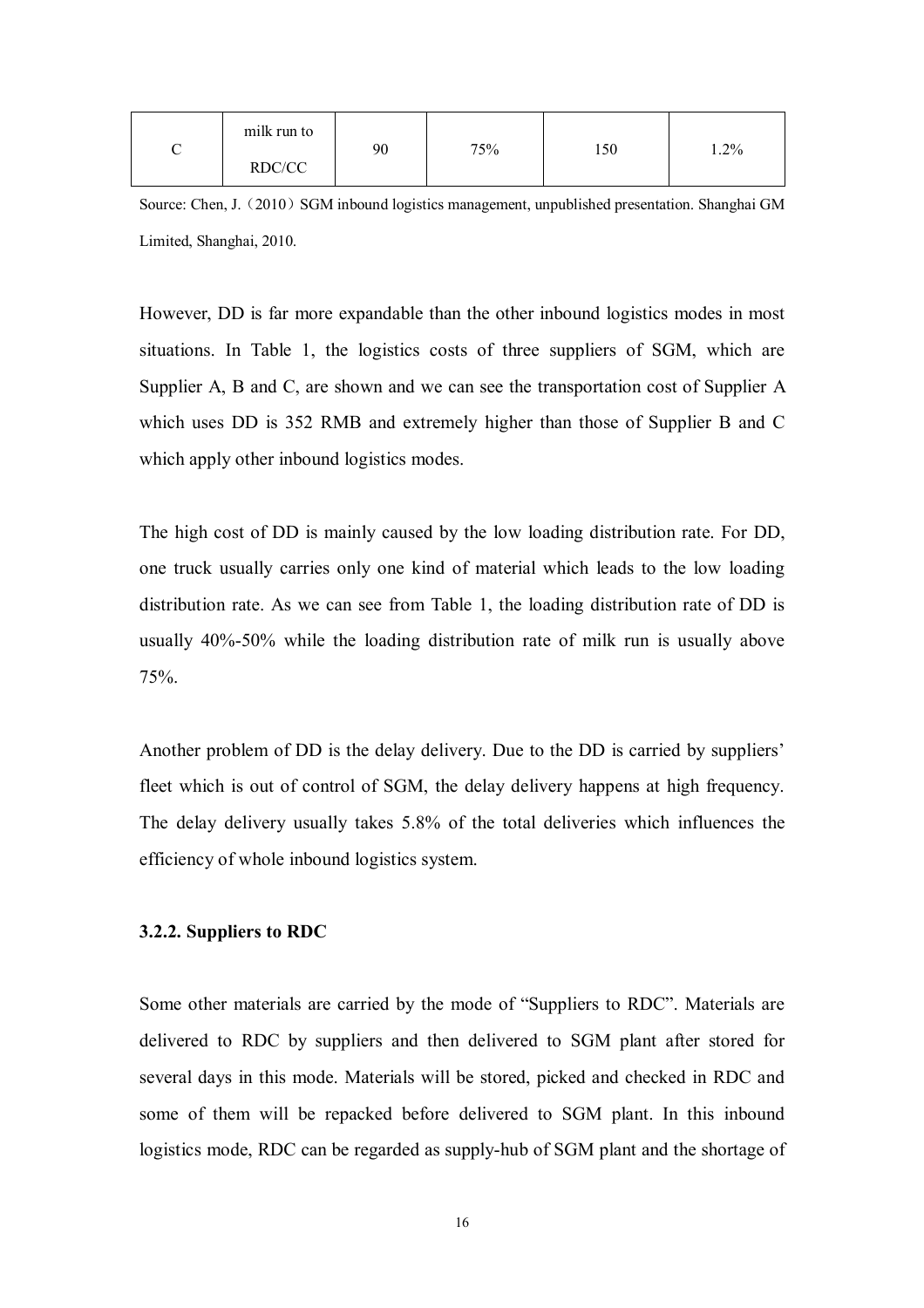materials in SGM plant will be avoided because inventory of the automotive parts are kept in RDC as replenishment.

| Suppliers | Mode             | Lead<br>time(days) | Volume | Frequency      | Inventory<br>level (days) |
|-----------|------------------|--------------------|--------|----------------|---------------------------|
| A         | DD.              | 5                  | 40     |                | 0                         |
| B         | Suppliers to RDC | 7                  | 50     |                |                           |
| C         | Milk run to RDC  | 6                  | 90     | $\mathfrak{D}$ | 4.5                       |

Table 2-Inventory level of Supplier A, B and C

Source: Chen, J. (2010) SGM inbound logistics management, unpublished presentation. Shanghai GM Limited, Shanghai, 2010.

However, the inventory of the materials is kept at very high level in RDC. Based on the data given by SGM logistics department in Table 2, Supplier B which uses the mode of "Suppliers to RDC" has a high inventory level of seven while Supplier A and C's inventory level is respectively 0 and 4.5.

Several seasons are involved and one of the most important one is the long lead time. As we can see from Table 2, the lead time of Supplier B is 7 days which is the longest among the three suppliers. This is because in this mode transportation is undertaken by suppliers and some of the suppliers offer bad transportation service, leading to the long lead time. So out of control on transportation mainly keeps the high inventory level of RDC. In addition, the poor communication and coordination between RDC and suppliers makes it worse and even leads to some mistakes and loss.

There is also a problem in RDC and CC in this mode. According to SGM, RDC is used for warehousing and CC has the function of consolidation and distribution. In some situation, the materials need both warehousing and consolidating and they should be transported from RDC to CC. As a result, the transportation between RDC and CC becomes a kind of waste. Additionally, the poor communication and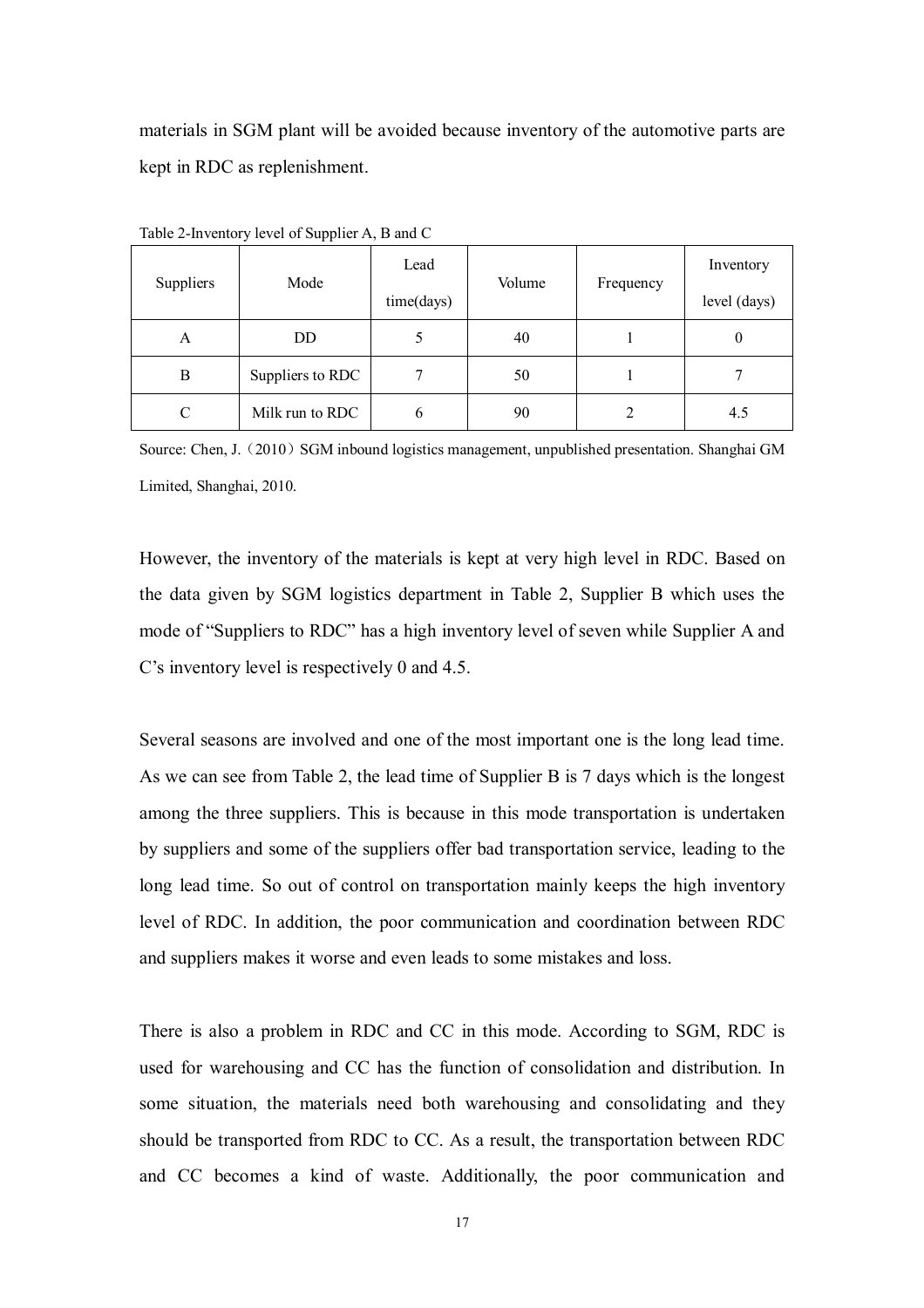coordination among RDC, CC and other department result in low working efficiency and poor resource utilization.

#### **3.2.3. Milk run to RDC**

The rest of the materials go through the mode of "Milk run to RDC". In this mode, the schedule and path of milk run has been made before the transportation is carried out. Materials are transported to RDC by milk run and then delivered to SGM plant after stored for one or two days. The function of RDC is similar to the second logistics mode's, but the transportation cost is decreased to large extend due to the application of milk run in this mode.

| Suppliers<br>Mode               |            | Volume | Transportation | Inventory level | Warehousing      |
|---------------------------------|------------|--------|----------------|-----------------|------------------|
|                                 |            |        | cost(RMB)      | (days)          | cost(RMB)        |
| A                               | DD.        | 40     | 352            | $\theta$        | $\boldsymbol{0}$ |
| suppliers to<br>B<br><b>RDC</b> | 50         | 192    | 7              | 148             |                  |
|                                 |            |        |                |                 |                  |
| $\mathcal{C}$                   | <b>RDC</b> | 150    | 4.5            | 220             |                  |

Table 3-Logistics cost of Supplier A, B and C

Source: Chen, J. (2010) SGM inbound logistics management, unpublished presentation. Shanghai GM Limited, Shanghai, 2010.

However, the inventory of the material is still kept at high level in this mode although the transportation cost is decreased to large extend due to the application of milk run. In Table 3, the inventory level of Supplier C is 4.5 days but the inventory cost is 220RMB which is more than that of Supplier B with inventory level of 7 days. That is because the volume of Supplier C is more than 60 in real situation because of the push system applied in the inbound logistics system of SGM. The schedule of milk run fleet is made based on the production plan which is made by forecasting in long term.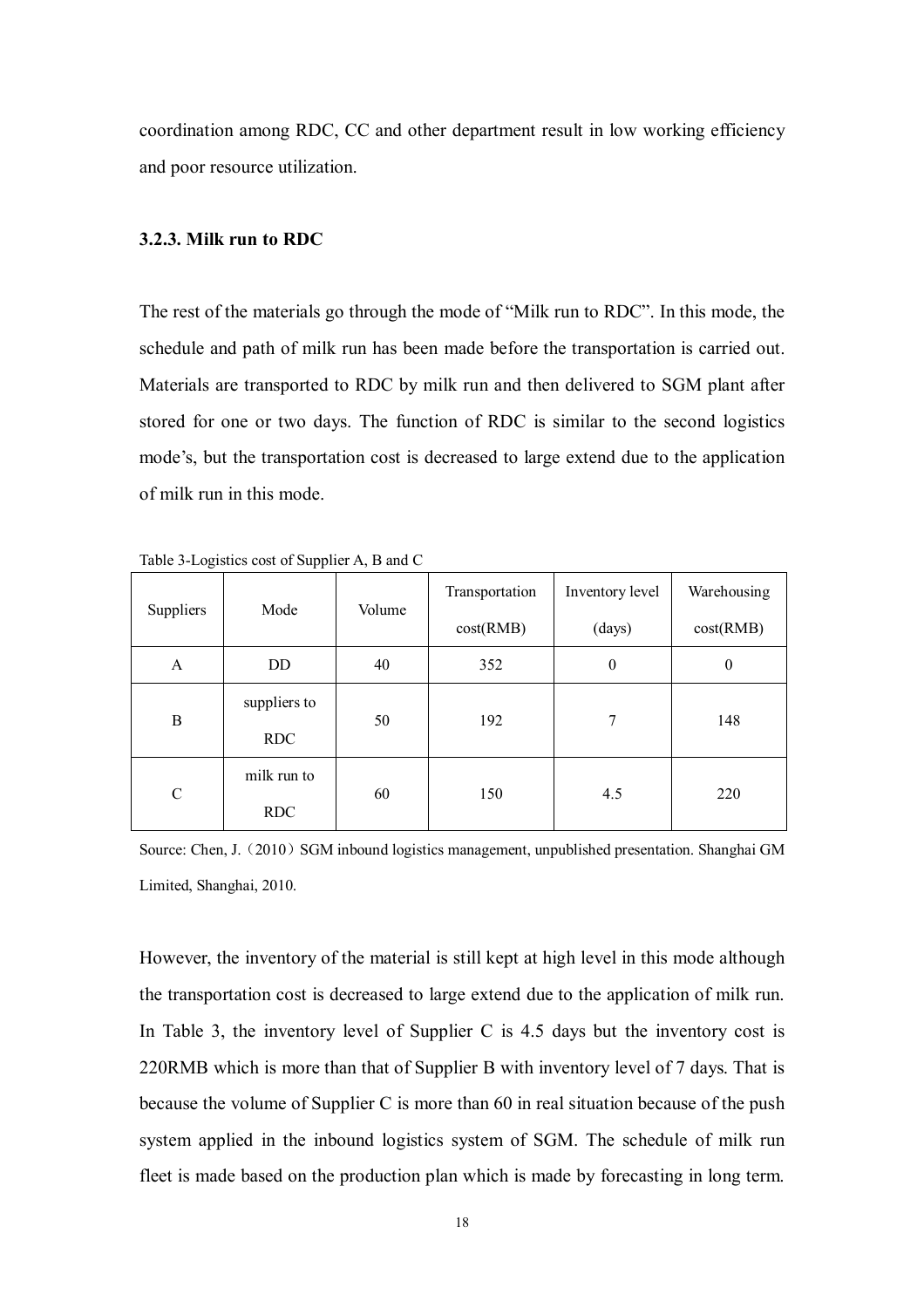As we all know, based on the forecast in long term, push system has little flexibility on adjusting to the production by and certainly results in the increased inventory of materials in RDC.

#### **3.3. Problem definition of SGM current inbound logistics system**

Based on what has discussed above, the main problems of SGM current inbound logistics system will be defined as followed:

● The current transportation mode keeps high transportation cost.

● Delay delivery with high frequency reduces the efficiency of whole inbound logistics system.

● The inventory of RDC in current system is kept at high level leading to high inventory cost.

● The function of distribution, consolidation and warehousing is carried out respectively by two warehouses —— RDC and CC, sometimes leading to the increased cost and low utilization rate of the resources.

● Push system is used partially between SGM and its' suppliers which results in an increase in inventory and low flexibility of production.

#### **3.4. Summary**

In this chapter, introduction of SGM logistics system is given in the first part, and then analysis on SGM current inbound logistics system is given based on which the main problems of SGM current inbound logistics system are defined lastly. In the next chapter, a new system will be introduced to replace the current inbound logistics system of SGM to solve the current main problems and improve the inbound logistics' performance.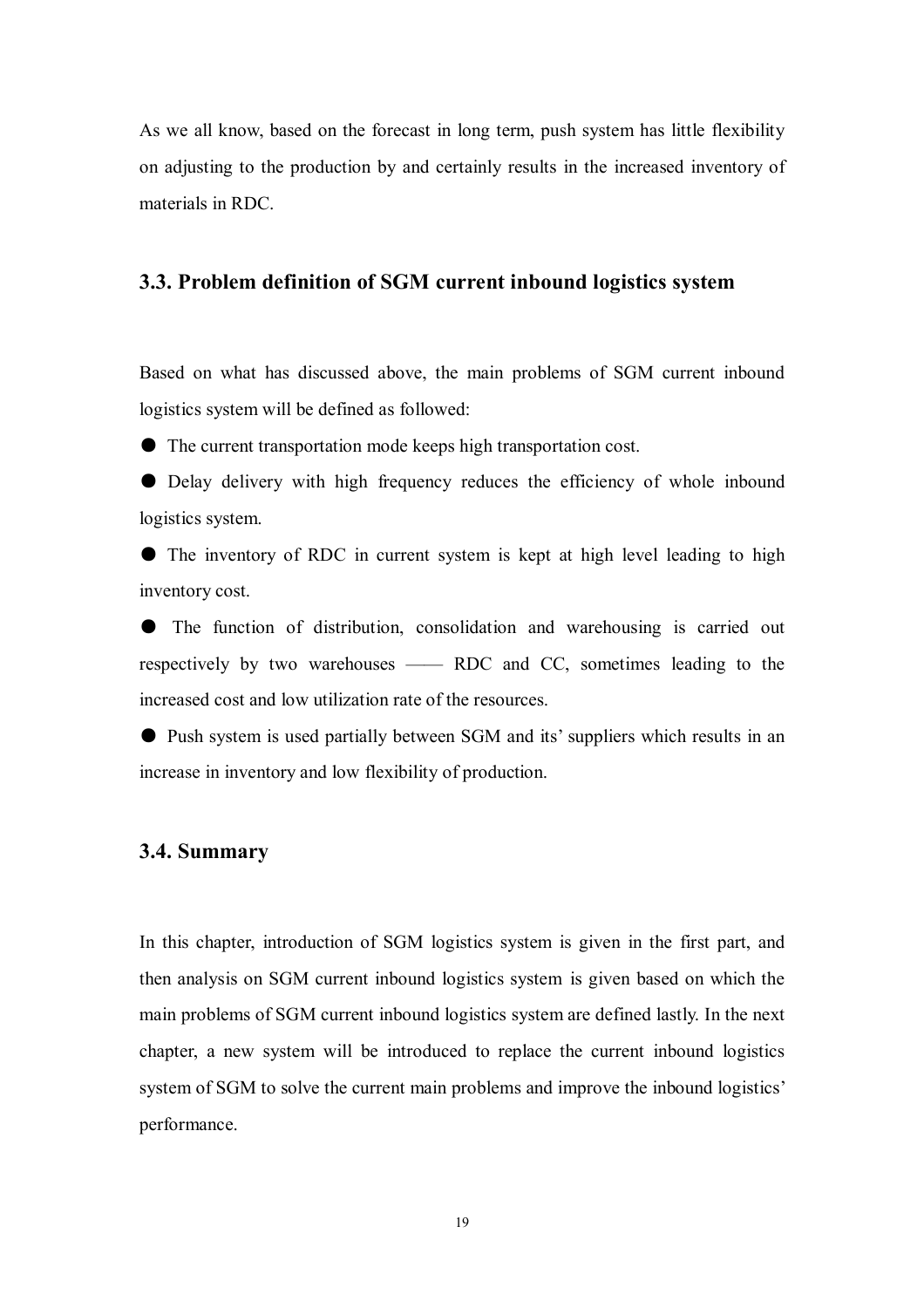# **Chapter 4 Milk Run and Distribution Center Integration System**

### **4.1. Milk Run and Distribution Center Integration System**

Based on what has been discussed in chapter 3, there are so many problems in SGM current inbound logistics system that a new strategy should be made to improve the current situation of SGM inbound logistics.

Milk Run and Distribution Center Integration System is such a new system which is made based on the milk run and distribution center integration strategy for SGM current inbound logistics. The characteristics of MRDCIS can be concluded as followed:

#### **4.1.1. A combination of milk run system and distribution center.**

MRDCIS is a combination of milk run system and distribution center, in which the transportation system is milk run, and distribution center is used in the warehousing system. In MRDCIS, all the materials will be transported by milk run trucks to the distribution center where stored for some time and then delivered to SGM plant.

#### **4.1.2. Milk run replaces the current transportation system**

According to Wang jinlian, milk run has lots of advantages compared with other transportation modes: high loading rate and low transportation cost, easy to manage the suppliers, less packaging, high turnover rate and low inventory level (Wang, 2009, p. 21). So milk run should be used in MRDCIS to replace the current transportation system according to LLM.

#### **4.1.3. Distribution center has the function of the distribution, consolidation, and**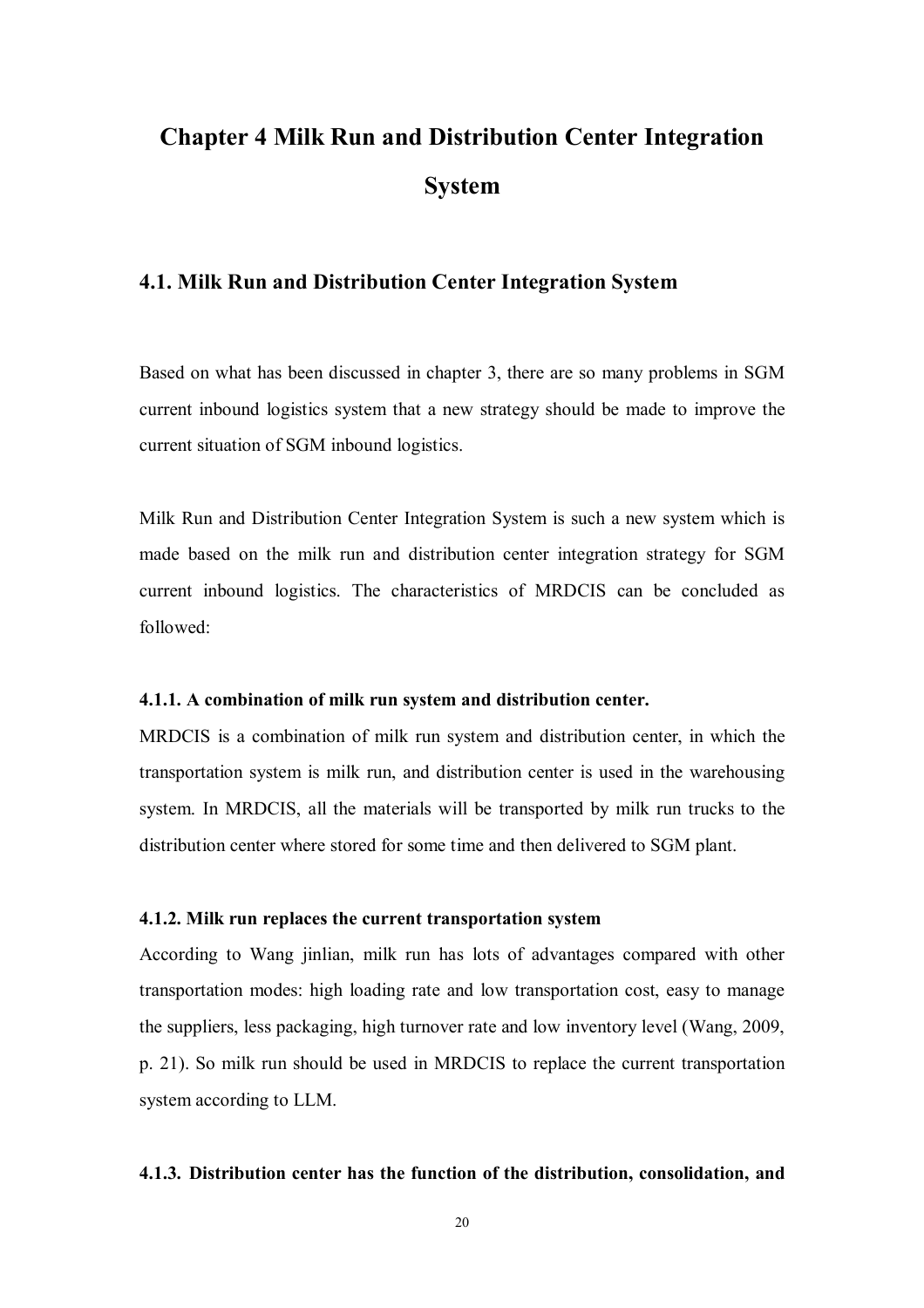#### **warehousing.**

Distribution center in MRDCIS is totally different from the traditional distribution center, warehouse or supply-hub. In fact, distribution center in MRDCIS is a combination of supply-hub, RDC and CC which has the function of the distribution, consolidation, and warehousing. As a result, the RDC and CC in current inbound logistics system will be integrated into the new distribution center in MRDCIS if it is applied in SGM. Lots of wastes and unnecessary logistics activities which are talked about in chapter 3 will be avoided by the integration of RDC and CC.

#### **4.1.4. Pull system is used in MRDCIS**

Pull system (David et al, 2000, p.117) is used in MRDCIS to keep low inventory level and high flexibility of the production. The order of the materials will be given according to the order of automotive vehicles that comes from customers. By using the pull system in MRDCIS, the extra inventory both of materials and vehicles will be cut down and flexibility of the production will be improved when the vehicle market is fluctuant.

# **4.1.5. An integration system of all the logistics activities involved in the whole inbound logistics.**

MRDCIS is an integration system of all the logistics activities involved in the whole inbound logistics including transportation, warehousing, packaging, repacking, etc. As a result, an integrated information system of milk run, distribution center and SGM plant is necessary when MRDCIS is applied in SGM. All the information interchange and communication will be carried by the integrated information system which contributes a lot to the integration and performance improvement of MRDCIS.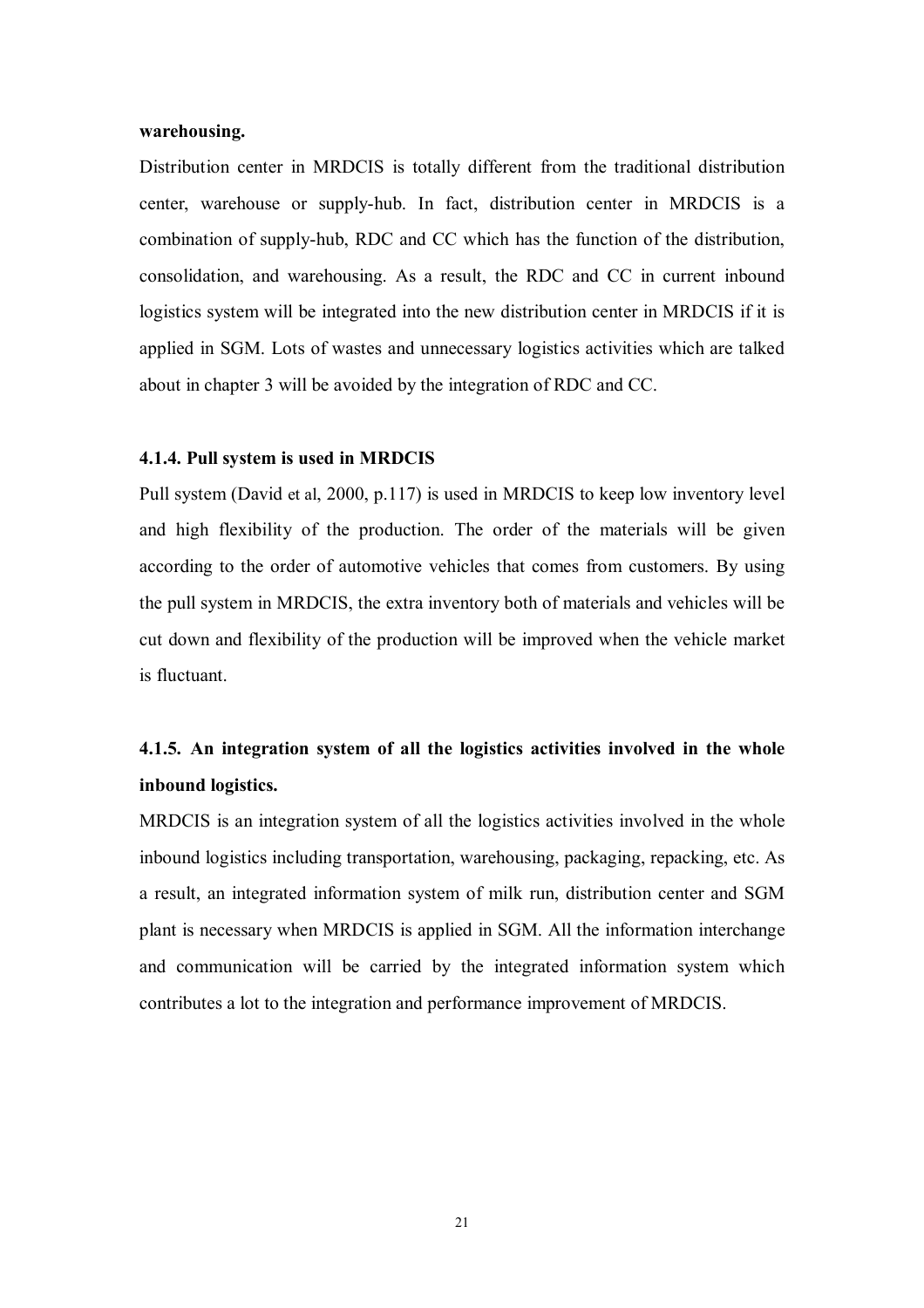

Figure 5-Milk Run and Distribution Center Integration System Source: Own presentation based on 4.1. Milk Run and Distribution Center Integration System

# **4.2. Comparison between SGM current inbound logistics system and MRDCIS**

#### **4.2.1. Advantages of MRDCIS**

Based on the introduction of MRDCIS, advantages of MRDCIS will be concluded as followed:

Milk run replaces the current transportation system, solving the problems of high transportation cost and delay delivery. By applying milk run to MRDCIS, the transportation cost could be cut down and the suppliers are all under control of SGM and on time delivery and lower inventory level will be more easily achieved.

RDC and CC will be integrated into a new distribution center which has the function of the distribution, consolidation, and warehousing, more multifunctional than the supply-hub, traditional distribution center and warehouse.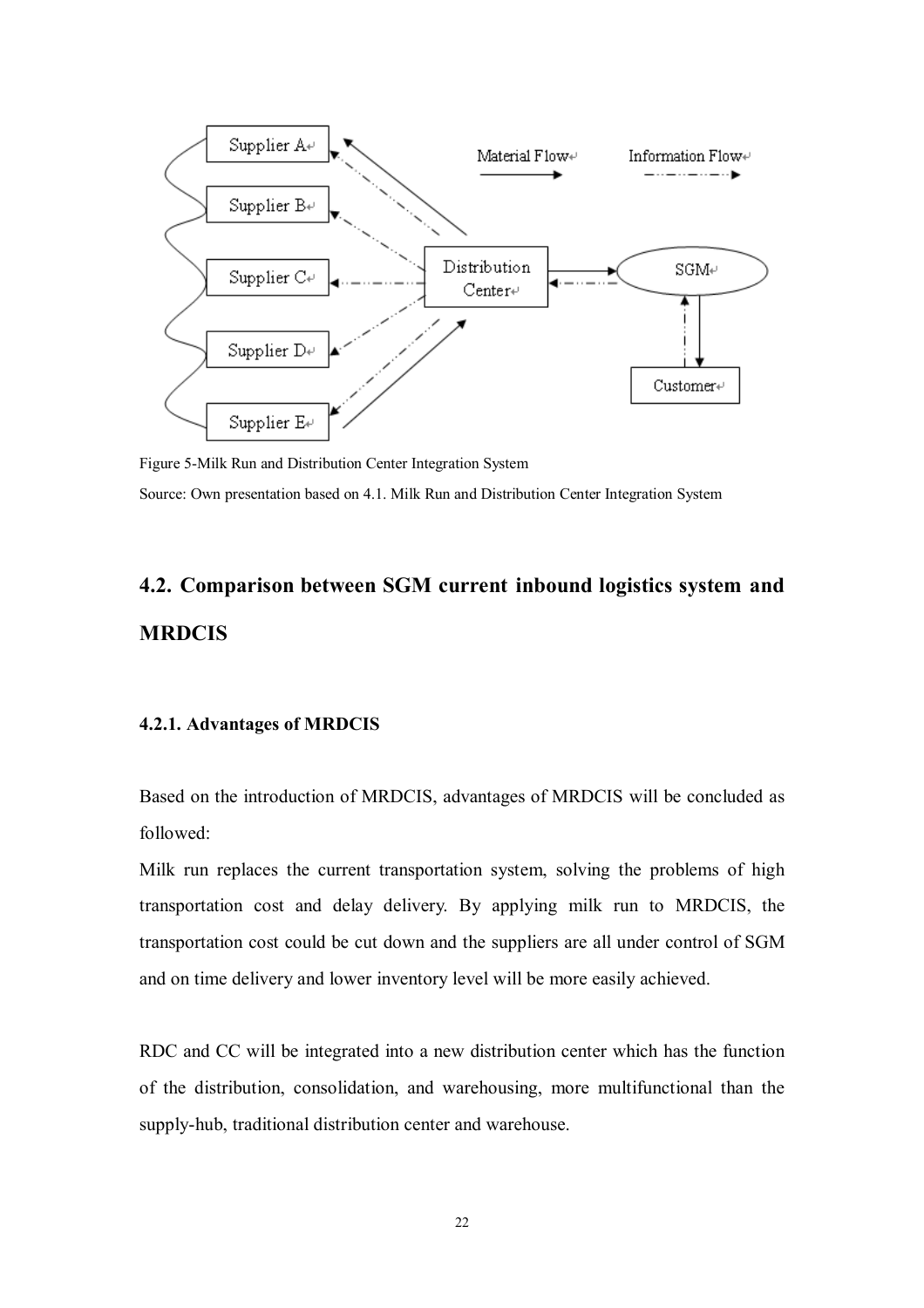It is an integration system of all the logistics activities involved in the whole inbound logistics with an integrated information system of milk run, distribution center and SGM plant. The integration of the systems of which is involved in MRDCIS overcomes the variety of problems in communication and coordination between the internal departments of SGM as well as SGM and its suppliers.

Pull system is used in MRDCIS to keep low inventory level and high flexibility of the production, which is more reasonable and lean according to LLM

#### **4.2.2. Comparison between current inbound logistics system and MRDCIS**

The comparison between MRDCIS and SGM inbound logistics system will be made based on what has been discussed above.

| <b>MRDCIS</b>                                                                                                                                                                                                                                                                             | SGM inbound logistics system                                                                                                                                                                                                                                                                                              |
|-------------------------------------------------------------------------------------------------------------------------------------------------------------------------------------------------------------------------------------------------------------------------------------------|---------------------------------------------------------------------------------------------------------------------------------------------------------------------------------------------------------------------------------------------------------------------------------------------------------------------------|
| Milk run replaces the current transportation<br>solving the problems<br>of high<br>system,<br>transportation cost and delay delivery.                                                                                                                                                     | The<br>current transportation mode<br>keeps<br>high<br>transportation cost.<br>Delay delivery with high frequency reduces the<br>efficiency of whole inbound logistics system.                                                                                                                                            |
| With milk run, the suppliers are all under<br>control of SGM so that lower inventory level<br>will be more easily achieved.<br>RDC and CC will be integrated into a new<br>distribution center which has the function of<br>distribution,<br>consolidation,<br>the<br>and<br>warehousing. | The inventory of RDC in current system is kept at<br>high level leading to high inventory cost.<br>The function of distribution, consolidation and<br>warehousing is carried out respectively by two<br>warehouses — RDC and CC, sometimes leading to<br>the increased cost and low utilization rate of the<br>resources. |
| Pull system is used in MRDCIS to keep low<br>inventory level and high flexibility of the<br>production, which is more reasonable and lean<br>according to LLM                                                                                                                             | Push system is used partially between SGM and its'<br>suppliers which results in an increase in inventory<br>and low flexibility of production.                                                                                                                                                                           |

Table 4-Comparison between MRDCIS and SGM current inbound logistics system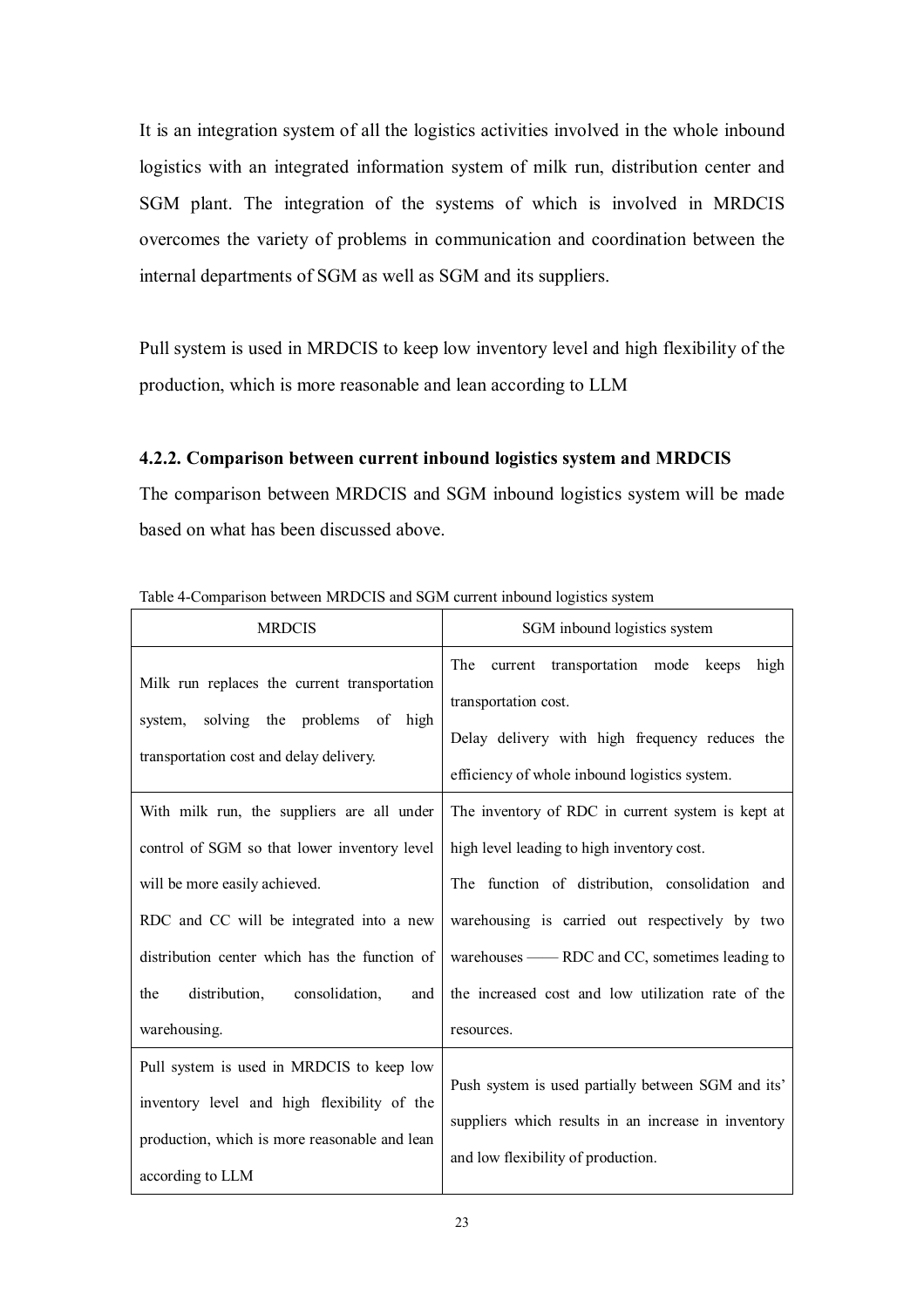|            | It is an integration system of all the logistics There are variety of problems in communication and |
|------------|-----------------------------------------------------------------------------------------------------|
|            | activities involved in the whole inbound coordination between the internal departments of           |
| logistics. | SGM as well as SGM and its suppliers.                                                               |

Source: Own presentation based on 3.3. Problem definition of SGM current inbound logistics system and 4.2.1. Advantages of MRDCIS

#### **4.3. Simulation of MRDCIS**

In this section, the real situation of MRDCIS applied in SGM will be simulated to evaluate the performance of MRDCIS based on the index of cost and efficiency which will be gained from the statistics of the simulation software. In addition, to quantity analyze the benefit and performance improvement of MRDCIS, a comparison of delay delivery, inventory level and logistics cost between MRDCIS and current inbound logistics system will be made through the simulation.

Before the simulation, hypothesis should be made to illustrate the precondition and a simulation mode of MRDCIS will be given in the following part based on which the simulation could be carried out. At last, a simulation analysis will be made according to the result of simulation. So this section consists of four parts which are hypothesis, simulation model of MRDCIS, simulation illustration and simulation analysis.

#### **4.3.1. Hypothesis**

Before estimating the simulation model of MRDCIS, lots of model hypothesis have to be put forward to illustrate the precondition of the model of MRDCIS. Specifically, the real situation is so complicated that some issues could not be simulated by software, so a variety of consumptions should be made for the simplicity of simulation mode: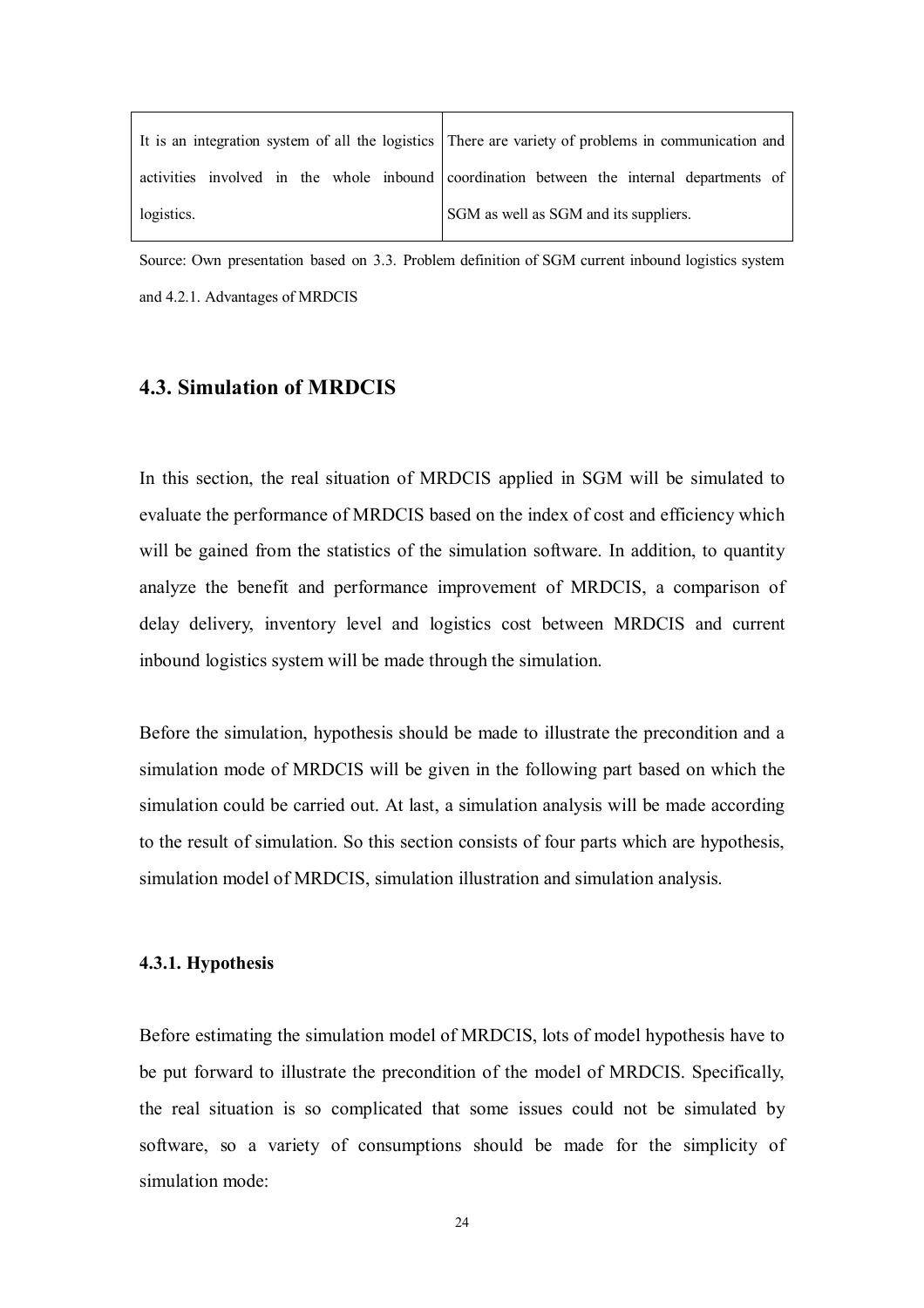- There are thousands of automotive suppliers which use different inbound logistics modes in real situation. To simplify the simulation mode, several suppliers with different inbound logistics modes will be chosen as the object of study including Supplier A, B and C.
- Considering the different package size of the material make the problem more complex, the package of the materials we choose is the same as a standard packaging unit in this simulation mode.
- Assume the daily demand of all the materials involved in the milk run route we choose are the same in this simulation mode.
- One issue should be assumed that the materials carried by one milk run truck will be handled in distribution center and delivered to SGM plant after stored for several days in this simulation mode.
- Special materials which have special requirement of loading and laying, leading to loading distributing rate will not taken into consideration in this simulation mode.
- The delay delivery caused by mistakes or unreasonable operations will not be considered in this simulation mode as well as extra inventory in distribution center caused by the shortage of areas.
- As the loss and damage caused by loading, dispatching, and handling happen in low frequency in real situation, the lost and damaged materials caused by loading, dispatching, and handling will be ignored in this simulation mode.

#### **4.3.2. Simulation model of MRDCIS**

The simulation model of MRDCIS is based on the trade-off between the transportation cost and inventory cost. The optimal situation with lowest inbound logistics cost will be found in the following part and several indexes will be figured out by Excel including delivery frequency and delivery volume by using the latest data of transportation and warehousing given by SGM logistics department.

As the transportation cost of milk run trucks from suppliers' factories to SGM plant for once can not be influenced by the quality of materials, the total transportation cost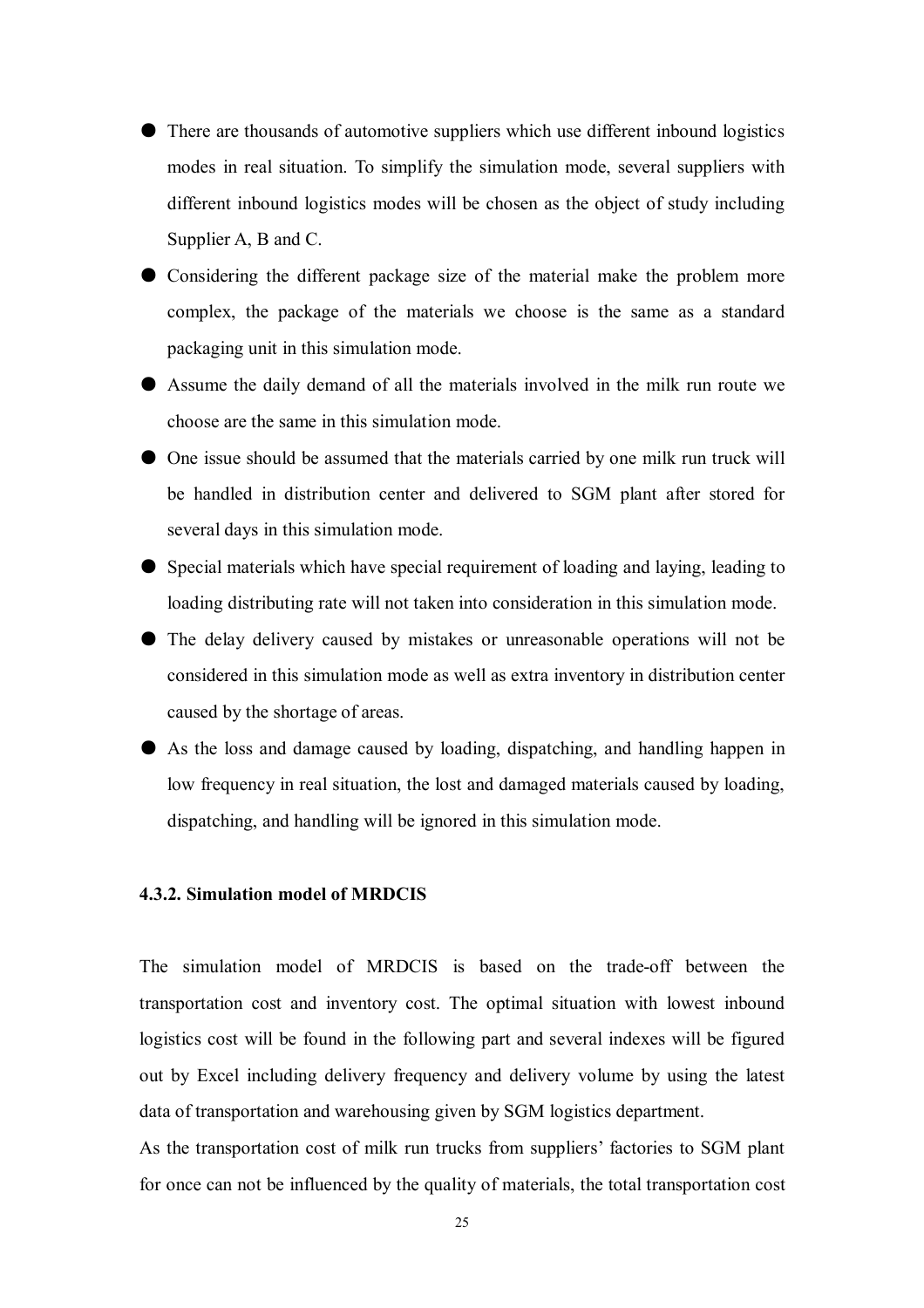only depends on delivery frequency. So low delivery frequency means low transportation cost. However, the milk run trucks with low delivery frequency must carry more materials compared with the situation of high delivery frequency because the total quantity of the materials in an order is unchangeable. As a result, the inventory cost will increase correspondingly when the quality of materials for once transportation increase. Obviously, there is a certain delivery frequency with corresponding delivery volume with which the total inbound logistics cost will be the lowest and that's the trade-off between the transportation cost and inventory cost.

#### **4.3.2.1. Model construction**

As we can see from the hypothesis, the total inbound logistics cost mainly consists of transportation cost of milk run fleet and inventory cost of distribution center in this case. The transportation cost of milk run fleet includes fixed cost which is the purchasing cost of milk run trucks, and variable costs which are fuel cost, maintenance cost, packaging cost, management cost, etc. The inventory cost of distribution center consists of material handling cost, storage cost, maintenance cost, management cost etc

Before model construction, some variables should be defined: take the total inbound logistics cost as C, purchasing cost of milk run trucks as  $C_p$ , transportation cost as  $C_t$ , inventory cost as  $C_i$ . For each batch of materials in each transportation, variable cost as  $C_v$ , fuel cost as  $C_f$ , maintenance cost as  $C_m$ , management cost of milk run fleet as  $C_{mag}$ . For each material in standard packaging unit, material handling cost as  $C_{mh}$ , storage cost per day in distribution center as  $C_s$ , management cost of distribution center as  $C_{\text{max}}'$ .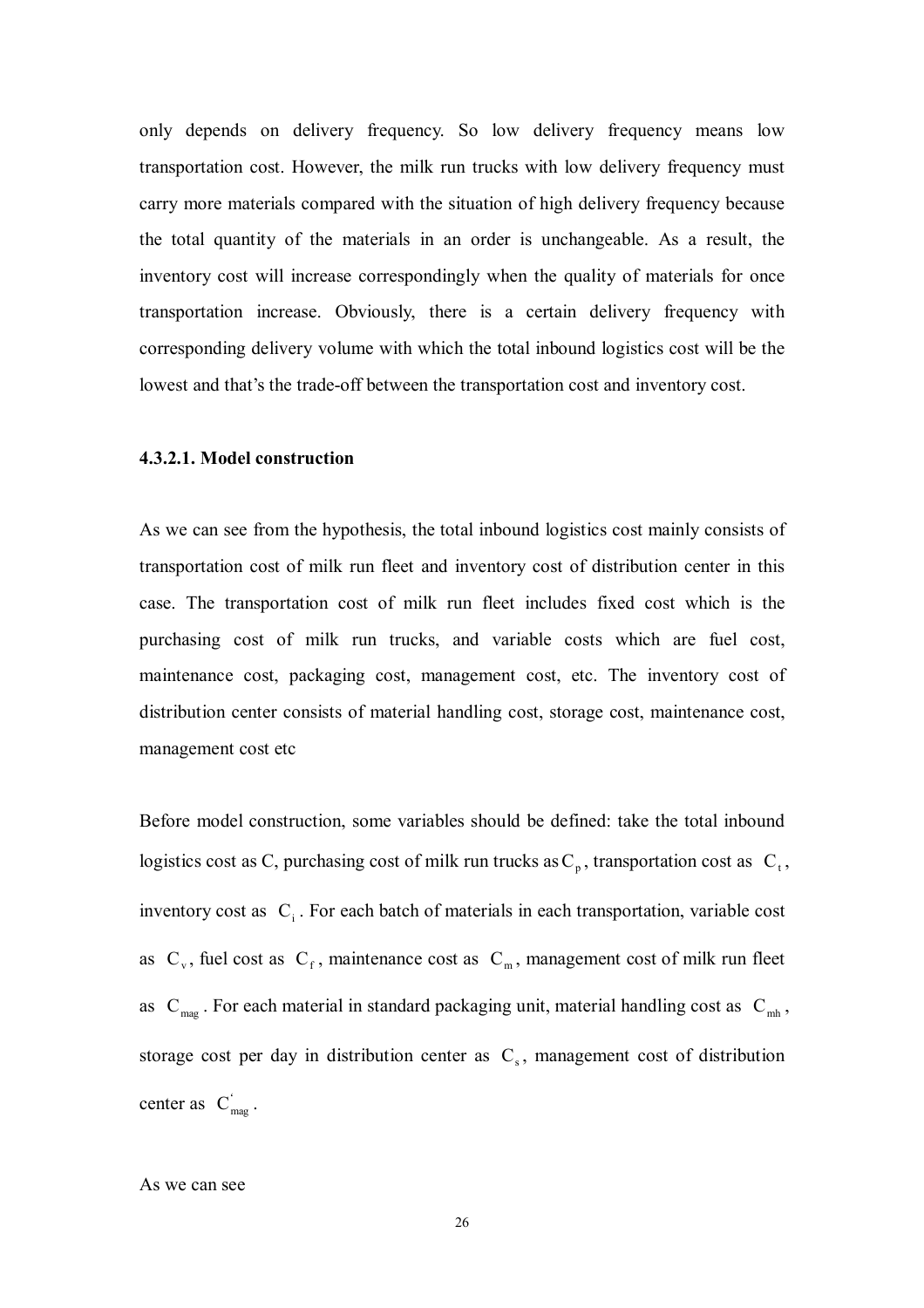$$
C = Ct + Ci, \tag{1}
$$

In which,

$$
C_{t} = C_{p} + C_{v}, \quad C_{v} = C_{f} + C_{m} + C_{mag}, \quad C_{i} = C_{mh} + C_{s} * T_{i} + C_{mag} \tag{2}
$$

Take an order of materials of Supplier A as an example, and take Supplier A's inbound logistics cost as  $C_A$ , delivery frequency as F, delivery volume as V, lifetime of milk run fleet as Y, storage time of each piece of materials is  $T_i$ , the lead time of each material as t, the quantity of materials required in the order as D.

For each order of materials of Supplier A

$$
C_{t} = C_{p}/Y^{*}t + C_{v}^{*}F, \ C_{v} = (C_{f} + C_{m} + C_{mag}), \ C_{i} = (C_{mh} + C_{s}^{*}T_{i} + C_{mag}^{*})^{*}V, V = D/F
$$
\n(3)

According to the formulas above, for Supplier A, we can get,

$$
C_A = C_p/Y^*t + (C_f + C_m + C_{mag})^*F + \sum_{i=1}^F (C_{mh} + C_s^*T_i + C_{mag}^*)^*D/F
$$
 (4)

Considering all the suppliers in the milk run route,

$$
C = \Sigma (C_p/Y^*t + (C_f + C_m + C_{mag})^*F + \sum_{i=1}^{F} (C_{mh} + C_s^*T_i + C_{mag}^*)^*D/F)
$$
(5)

#### **4.3.2.2. Model solution**

As the simulation model has been constructed, Excel will be used in the following part to figure out the lowest inbound logistics cost based on the latest data of transportation and warehousing given by SGM logistics department.

According to the simulation model for MRDICS, all the variables will be listed in Excel including consist variables which are t,  $C_p$ ,  $C_f$ ,  $C_m$ ,  $C_{mag}$ ,  $C_{m4}$ ,  $C_s$ ,  $C_{mag}$ ,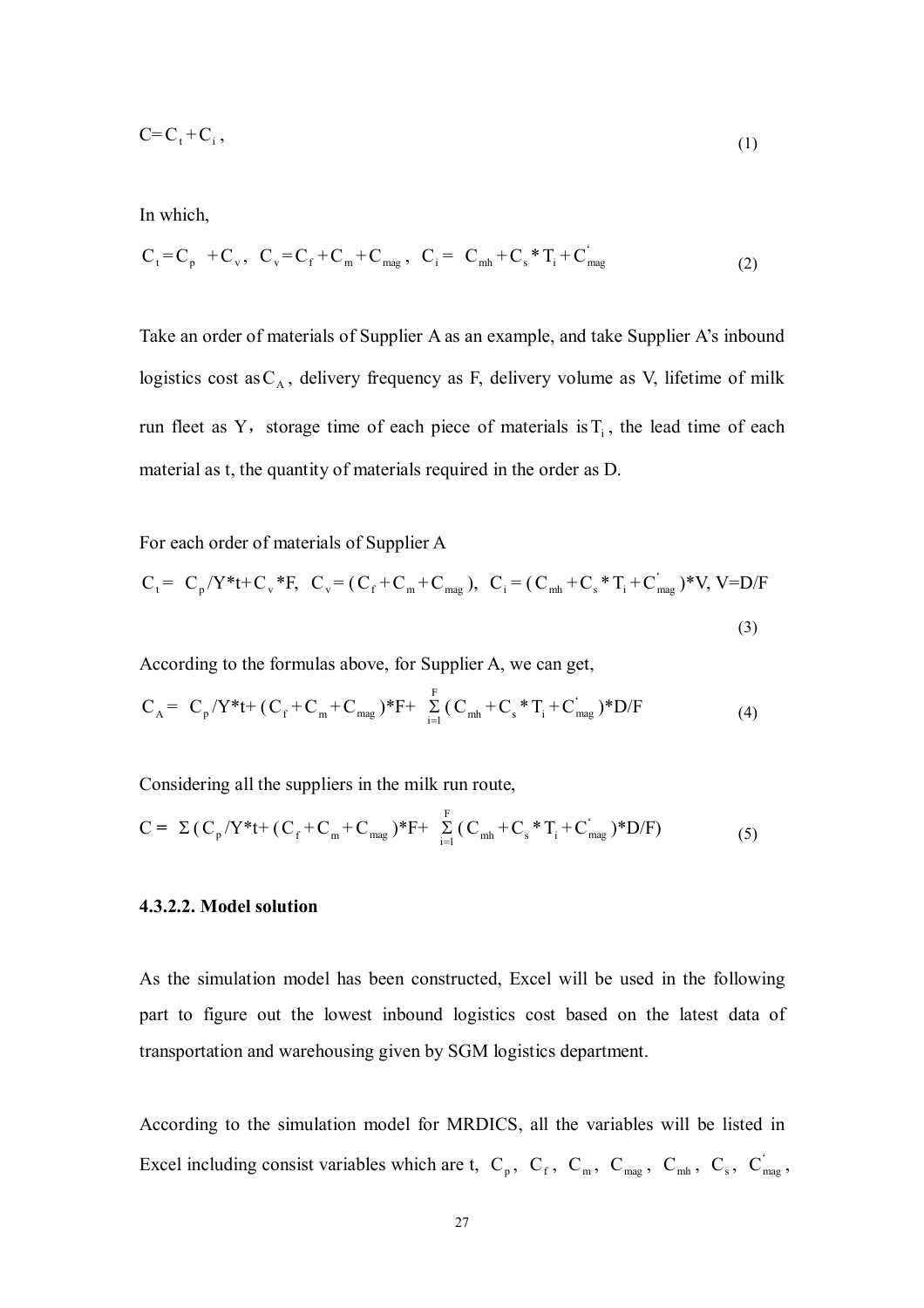

D, dependent variables which are  $C_t$ ,  $C_v$ ,  $C_A$ ,  $T_i$ , and decision variables are F and V.

Figure 6-Model solution

Source: Own calculation based on 4.3.2.1. Model construction.

According to the latest data of transportation and warehousing provided by SGM logistics department, for supplier A, the whole inbound logistics time for an order is 5 days on average, the quantity of materials required in the order is usually 40 standard packaging units, the initial investment of milk run truck is around 100000 RMB and its life time is 20 years.

As to transportation cost, for one delivery of milk run trucks, the costs segmentation of Supplier A's materials which consists of the purchasing cost, fuel cost, maintenance cost and management cost.

| Costs(RMB) |        | $\sim$<br>◡ | ั<br>m     | $\sim$ mag |
|------------|--------|-------------|------------|------------|
| Data       | 100000 | 10          | <b>I</b> 4 | 3.0        |

Table 5-Transportation cost of Supplier A in current inbound logistics system

Source: Dong, J. (2010). Optimization of transportation and warehousing in SGM, unpublished presentation. Shanghai GM Limited, Shanghai, 2010.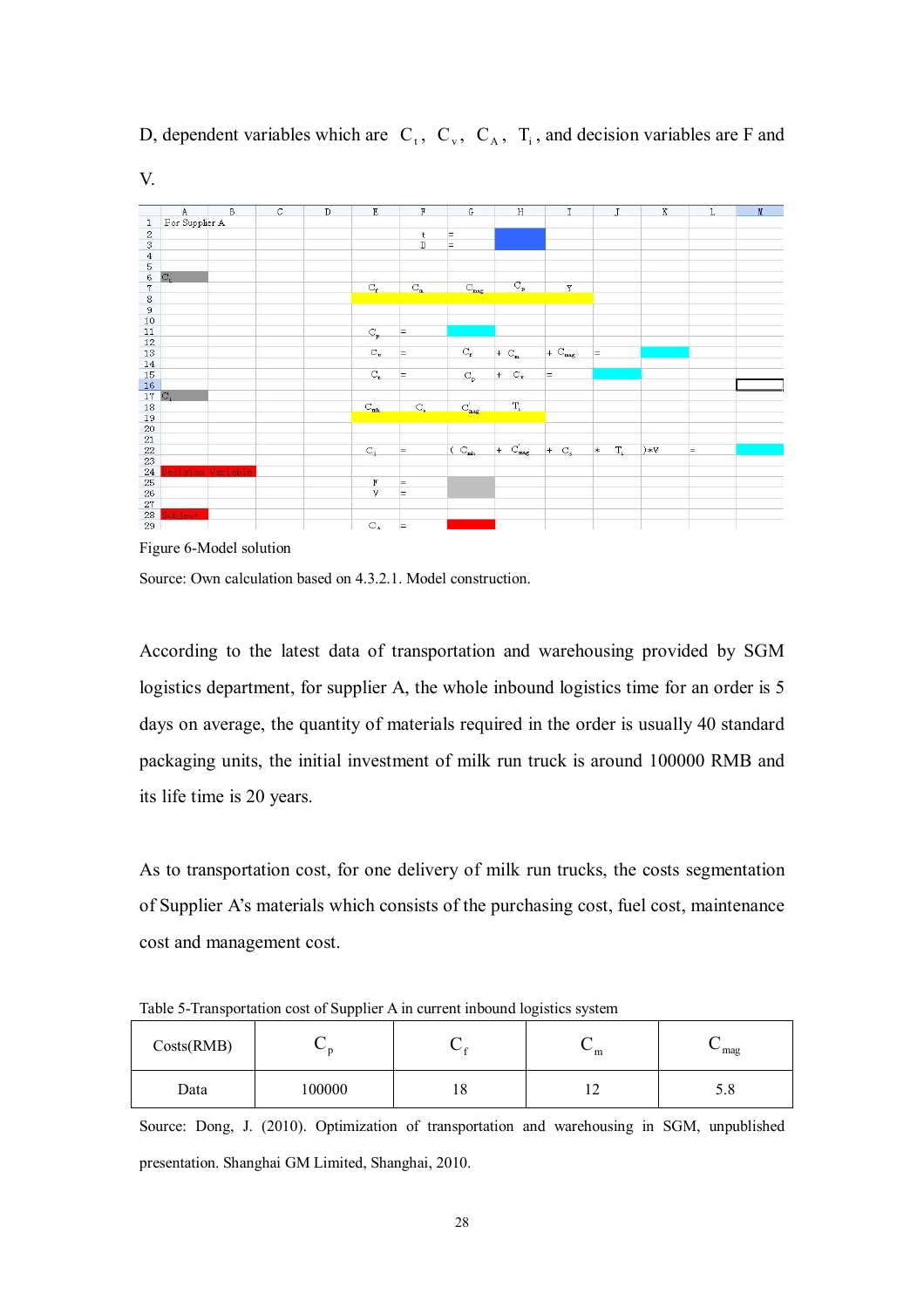As to inventory cost, for each material in standard packaging unit, the costs segmentation is given in Table 6:

| Costs(RMB) | $\sim$ mh |     | mag<br>ั |
|------------|-----------|-----|----------|
| Data       | U.J       | v.o | v. L     |

Table 6-Inventory cost of Supplier A in current inbound logistics system

Source: Dong, J. (2010). Optimization of transportation and warehousing in SGM, unpublished presentation. Shanghai GM Limited, Shanghai, 2010.

After taking all the data into the Excel, the constraints will be made:

- V must be smaller than the capacity of milk run trucks;
- F must be integer and larger than 1;
- D must be smaller than the capacity of distribution center for Supplier A.

By using the function of "solver" of Excel, we can figure out the lowest inbound logistics cost in Figure 7: When F equals 2 and V equals 20,  $C_A$  gets lowest which is 238 RMB. It means the milk run trucks should carry the materials for twice, and every time the delivery volume is 20 standard packaging units. Due to the whole inbound logistics time for this order is 5 days, the milk run truck should delivery the materials in the first day and the afternoon of the third day. In such situation, the total inbound logistics of this order of material is the lowest and the transportation cost and warehousing cost is respectively 140 RMB and 98 RMB.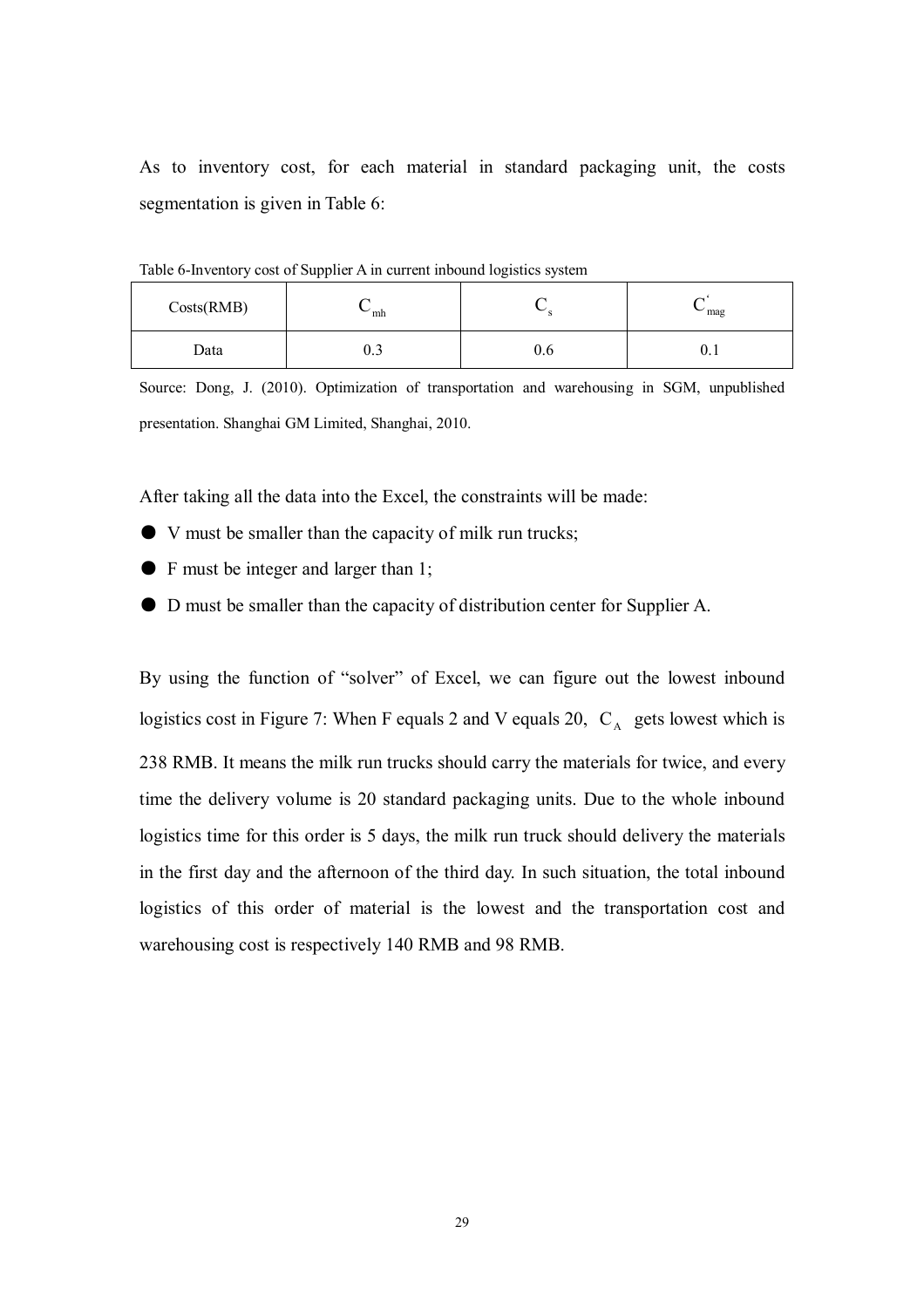

Figure 7-Model solution with data Source: Own calculation based on Table 5 and Table 6, see APPENDIX I

#### **4.3.3. Simulation illustration**

In this section, a kind of simulation software called Extendsim is used to simulate the current inbound logistics system of SGM and real situation of MRDCIS if applied in SGM based on current situation of SGM and the simulation model of MRDCIS respectively.

#### **4.3.3.1. Simulation of current inbound logistics system**

According to the hypothesis, Supplier A, B and C will be chosen to take as an example in simulation and based on the current inbound logistics system, the Supplier A takes DD, Supplier B takes the mode of suppliers to RDC, and "milk run to RDC" is applied for Supplier C.

The transportation and warehousing data for Supplier A, B and C is given in Table 7: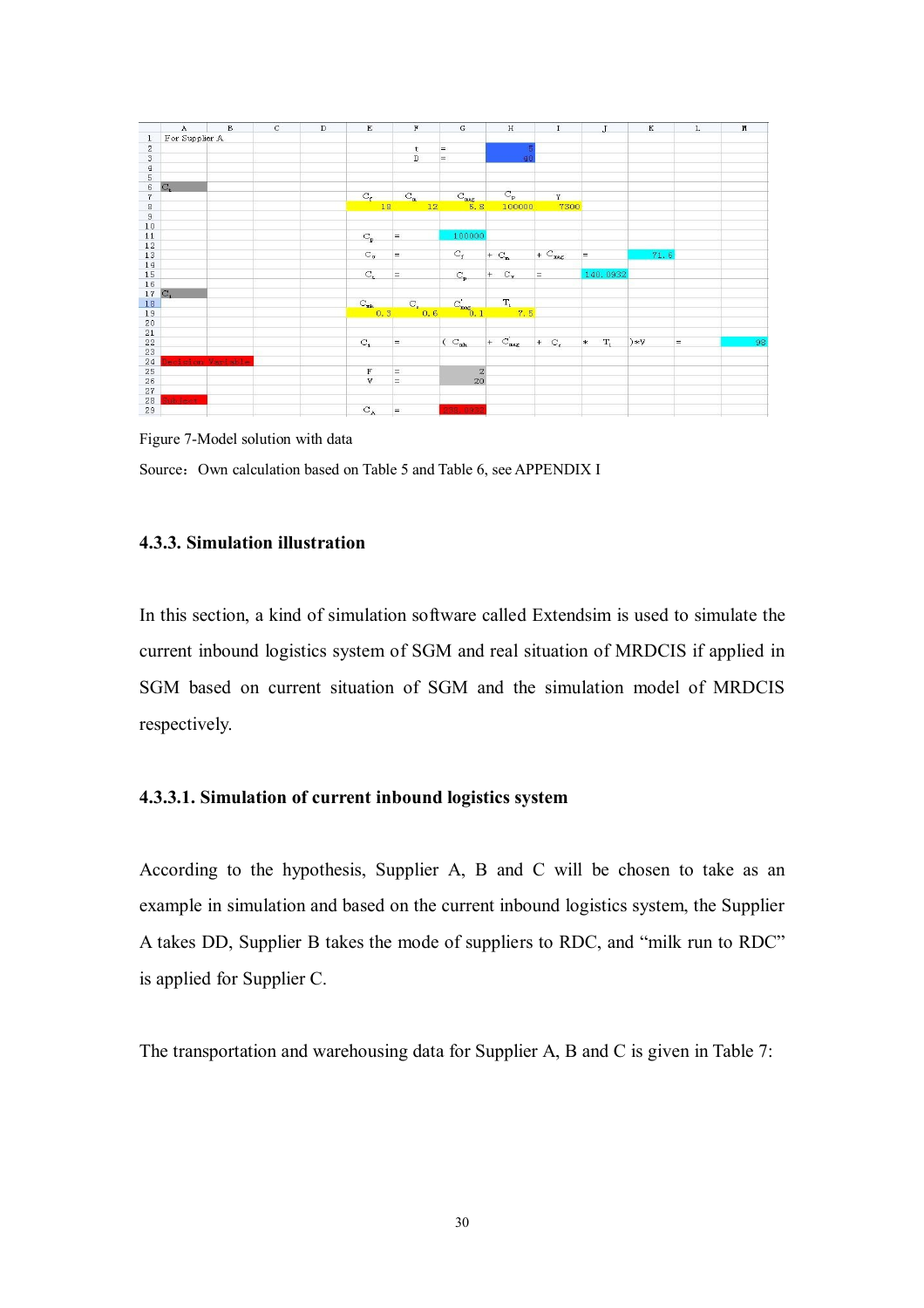| <b>Suppliers</b> | Mode             |   | D  | F | V  | $C_{t}$ (RMB) | $C_i$ (RMB) | C(RMB) |
|------------------|------------------|---|----|---|----|---------------|-------------|--------|
| A                | DD               |   | 40 |   | 40 | 352           | 0           | 352    |
| B                | Suppliers to RDC |   | 50 |   | 50 | 192           | 148         | 340    |
| C                | Milk run to RDC  | 6 | 90 | 2 | 45 | 150           | 220         | 370    |

Table 7-Transportation and warehousing data for Supplier A, B and C in current inbound logistics system

Source: Chen, J. (2010) SGM inbound logistics management, unpublished presentation. Shanghai GM Limited, Shanghai, 2010.

According to the data of current situation of the three suppliers, simulation for the current inbound logistics system is carried out:



Figure 8-Simulation for the current inbound logistics system

Source: Own presentation based on 4.3.3.1. Simulation of current inbound logistics system by Extendsim

In this simulation, some variables should be setup at first,: the simulation time is define as a year (365 days), the transportation time is defined as 3 to 6 hours, and the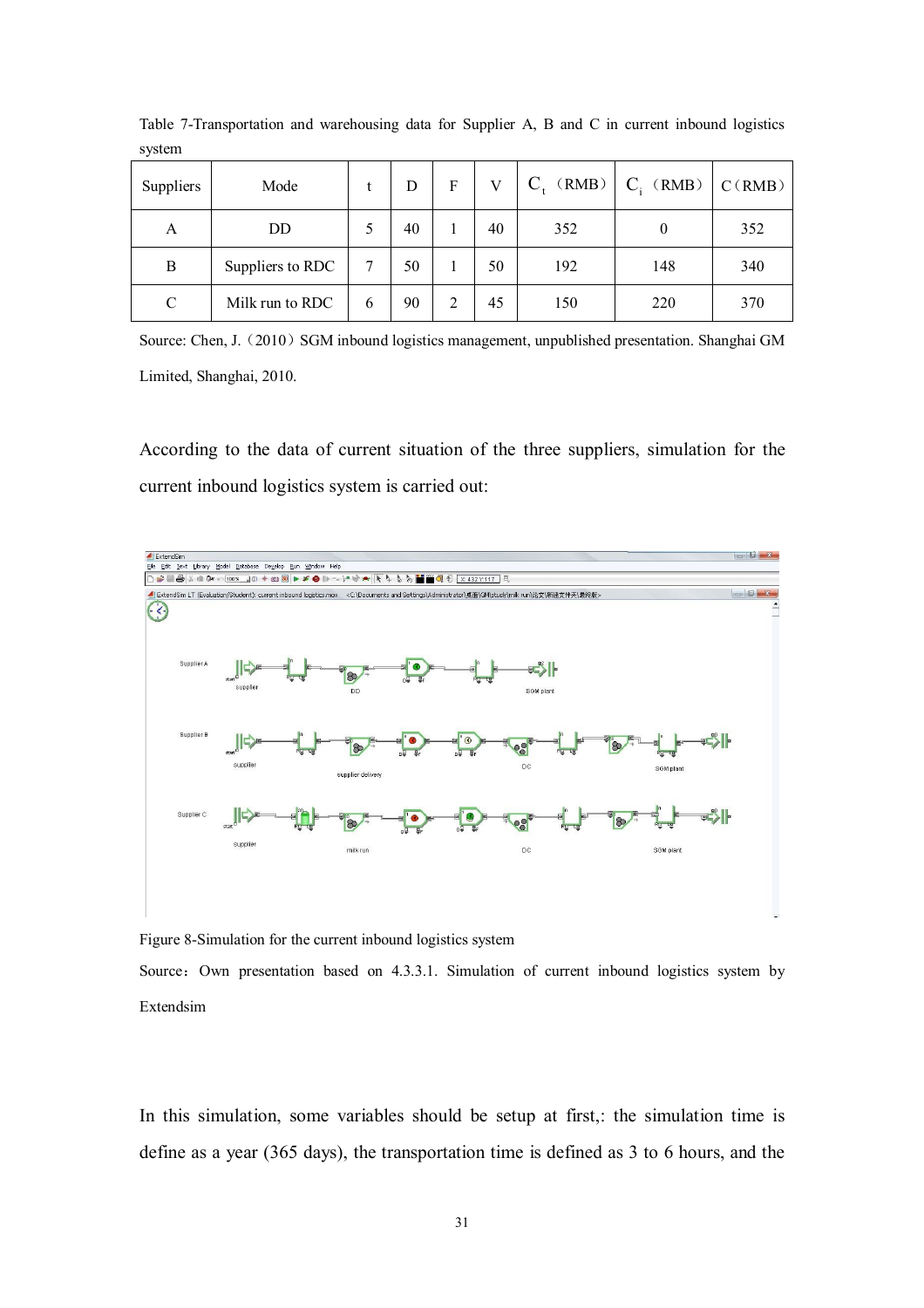inventory in SGM plant is made 0. Moreover, several indexes are recorded by Extendsim including inventory level in RDC, transportation cost, warehousing cost and total inbound logistics cost after running the simulation.

#### **4.3.3.2. Simulation of MRDCIS**

Supplier A, B and C will use MRDCIS if MRDCIS is applied in SGM and according to simulation mode which is discussed in last section, the indexes of Supplier A has been figured out with which the lowest logistics cost could be achieved. With the same way, the transportation and warehousing data of the four suppliers could be gained based on the simulation mode:

Table 8-Transportation and warehousing data for Supplier A, B and C in MRDCIS

| Suppliers | Mode          | D  | F |    | $C_{\text{t}}(\text{RMB})$ | $C_i(RMB)$ | C(RMB) |
|-----------|---------------|----|---|----|----------------------------|------------|--------|
| А         | <b>MRDCIS</b> | 40 | 2 | 20 | 140                        | 98         | 238    |
| B         | <b>MRDCIS</b> | 50 | 2 | 25 | 162                        | 122        | 284    |
| C         | <b>MRDCIS</b> | 90 |   | 30 | 146                        | 192        | 338    |

Source: Own calculation based on 4.3.2.1. Model construction, see APPENDIX I

According to the data of the three suppliers in Table 8, simulation for the current inbound logistics system is carried out: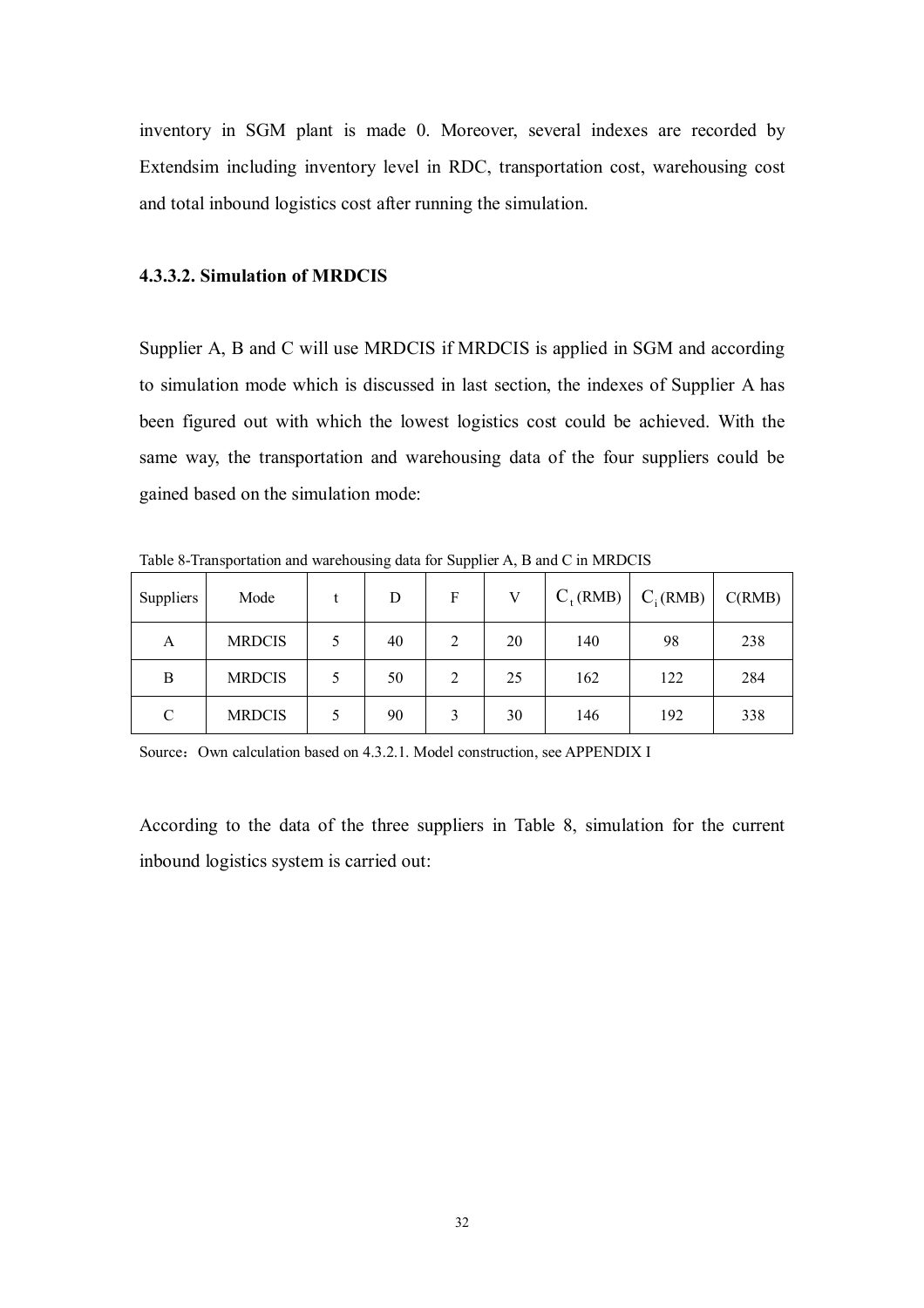

Figure 9-Simulation for MRDCIS Source: Own calculation based on 4.3.3.2. Simulation of MRDCIS by Extendsim

In this simulation, some variables should be setup as same as the last simulation including simulation time, transportation time and inventory in SGM plant. Moreover, several indexes are also recorded by Extendsim including inventory level in RDC, transportation cost, warehousing cost and total inbound logistics cost after running the simulation.

#### **4.3.4. Simulation analysis**

After simulating for a time unit, Extendsim records the average data of the three suppliers in MRDCIS based on which some analysis about the current inbound logistics system and MRDCIS will be given in this part including delay time, inventory level, and cost.

#### **4.3.4.1. Delay Time**

Due to communication and coordination between SGM and its suppliers are getting better in MRDCIS than in original system and the transportation mode of milk run improve the OTD (Dong, 2010, p. 4), the delay time in MRDCIS is obviously smaller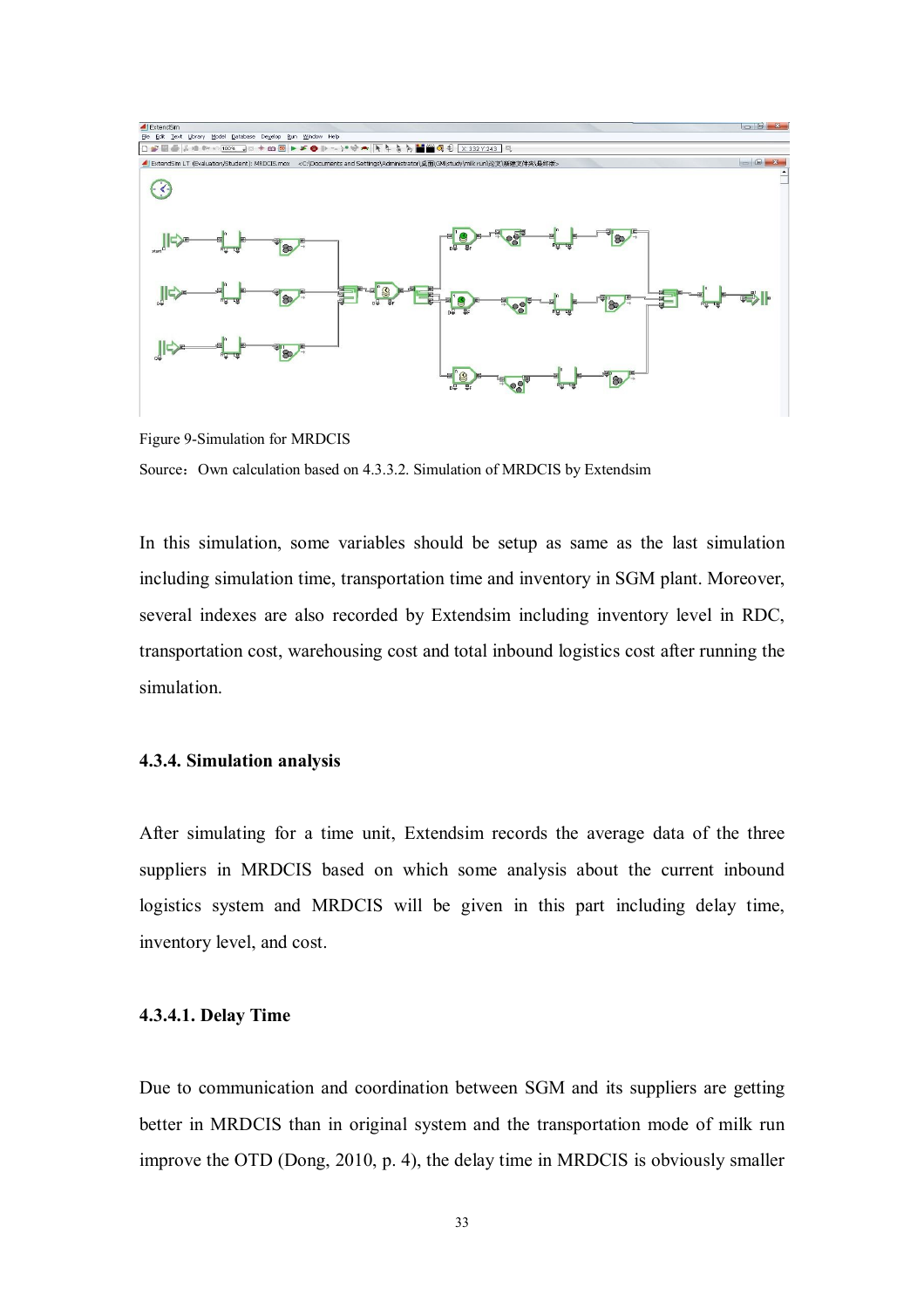the current inbound logistics.

#### **4.3.4.2. Inventory Level**

The inventory level of MRDCIS is also lower when compared with current inbound logistics system. Seen form Table 9, the total inventory of the three suppliers' materials 10.8 is less than that of current inbound logistics system which is 11.5. In addition, Supplier B's inventory is cut down for 7 to 3.75 while Supplier C's inventory is cut down from 4.5 to 3.3. In real situation, DD serves for about 10% of the total suppliers of SGM, the rest of which is taken by the other two modes, so the inventory level will be cut down to a large extend if MRDCIS is applied in SGM.

| were a morning per er early mountain region to opport and three cap |                        |               |  |  |  |  |  |  |  |
|---------------------------------------------------------------------|------------------------|---------------|--|--|--|--|--|--|--|
|                                                                     | Inventory level (days) |               |  |  |  |  |  |  |  |
| Suppliers                                                           | Current system         | <b>MRDCIS</b> |  |  |  |  |  |  |  |
| A                                                                   | $\boldsymbol{0}$       | 3.75          |  |  |  |  |  |  |  |
| B                                                                   |                        | 3.75          |  |  |  |  |  |  |  |
| C                                                                   | 4.5                    | 3.33          |  |  |  |  |  |  |  |
| Total                                                               | 11.5                   | 10.8          |  |  |  |  |  |  |  |

Table 9-Inventory Level of current inbound logistics system and MRDCIS

Source: Own calculation based on Table 2 and Table 8, see APPENDIX II

From the data we can see, the efficiency is getting better in terms of delay time and inventory level in MRDCIS due to advantages of MRDCIS and the decrease of inventory level not only improves the efficiency of the system but also cuts down the inventory cost.

#### **4.3.4.3. Cost analysis**

Based on the data recorded by Extendsim in Table 10, a cost advantage of MRDICS will be found by comparing the cost of the two systems: the total costs of the three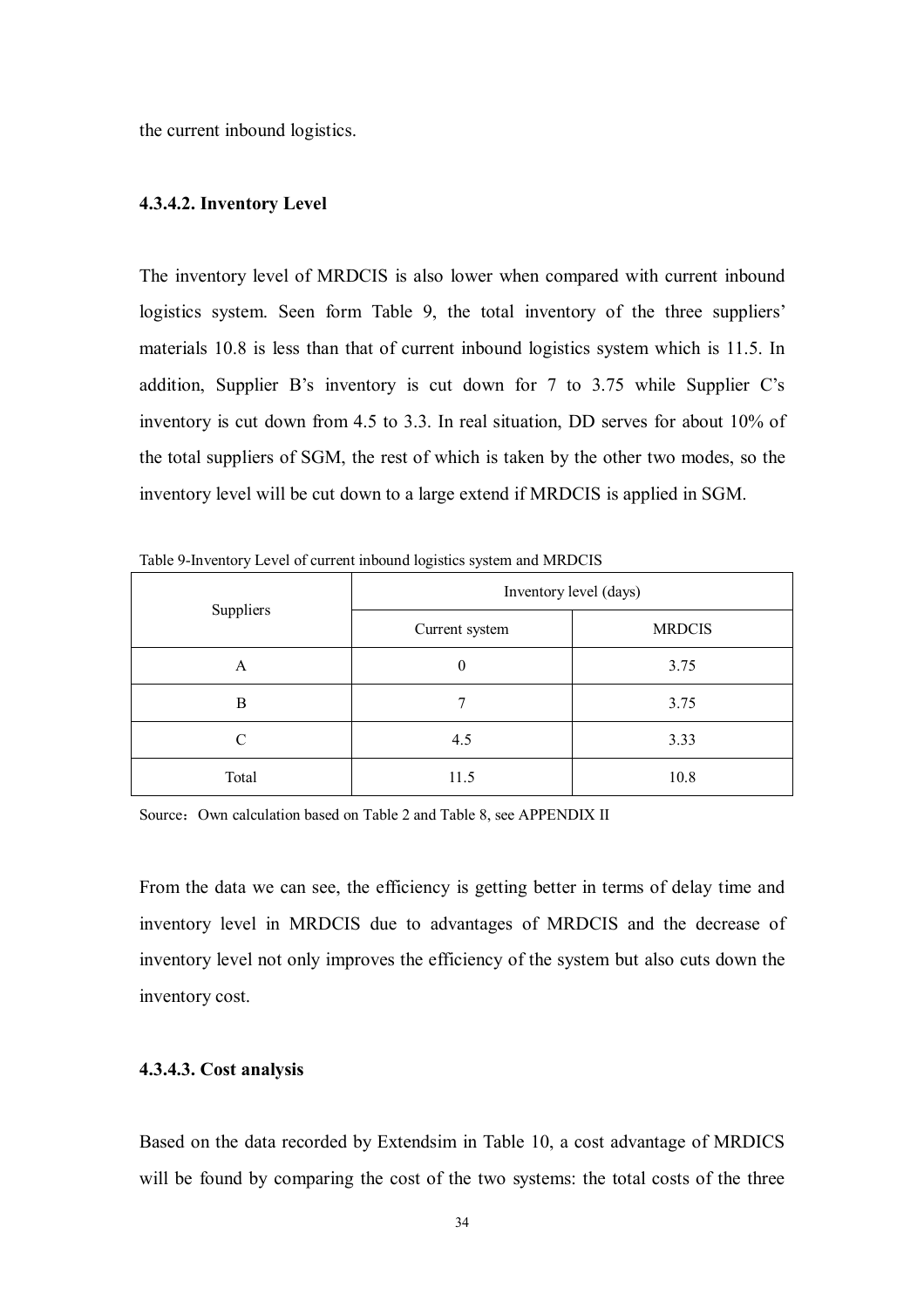suppliers are respectively decreased in MRDICS from 352, 340, and 370 RMB to 240, 287 and 344 RMB. Obviously SGM will keep lower inbound logistics cost if MRDCIS is applied in SGM.

For Supplier A, due to DD is used for it in current inbound logistics system, the transportation cost for DD is so high that it is actually higher than the total inbound logistics cost of Supplier A in MRDCIS. As a result, the total logistics cost for Supplier A has been cut down in MRDCIS.

For Supplier B, the transportation cost and inventory cost of MRDCIS are higher than that of current inbound logistics system, which means MRDCIS has cost advantages both in transportation and warehousing when compared with the mode of "Suppliers to RDC"

For Supplier C, the inventory cost is cut down form 220 to 195 while transportation cost keeps the same, but the total cost is lower than that of current situation. See from the data we can conclude the low inventory cost of MRDCIS contributes a lot to the decrease of its total inbound logistics cost. The transportation cost is not cut down because milk run is also used in current logistics system for Supplier C.

| Suppliers<br>A<br>B<br>C |       | Current inbound logistics system |              | <b>MRDCIS</b> |       |     |  |
|--------------------------|-------|----------------------------------|--------------|---------------|-------|-----|--|
|                          | $C_t$ | $C_i$                            | $\mathsf{C}$ |               | $C_i$ | C   |  |
|                          | 352   | $\theta$                         | 352          | 148           | 92    | 240 |  |
|                          | 192   | 148                              | 340          | 170           | 117   | 287 |  |
|                          | 150   | 220                              | 370          | 149           | 195   | 344 |  |

Table 10-Logistics costs of current inbound logistics system and MRDCIS

Source: Own calculation based on Table 7 and 4.3.3.2. Simulation of MRDCIS by Extendsim

#### **4.4. Feasibility of MRDCIS in SGM**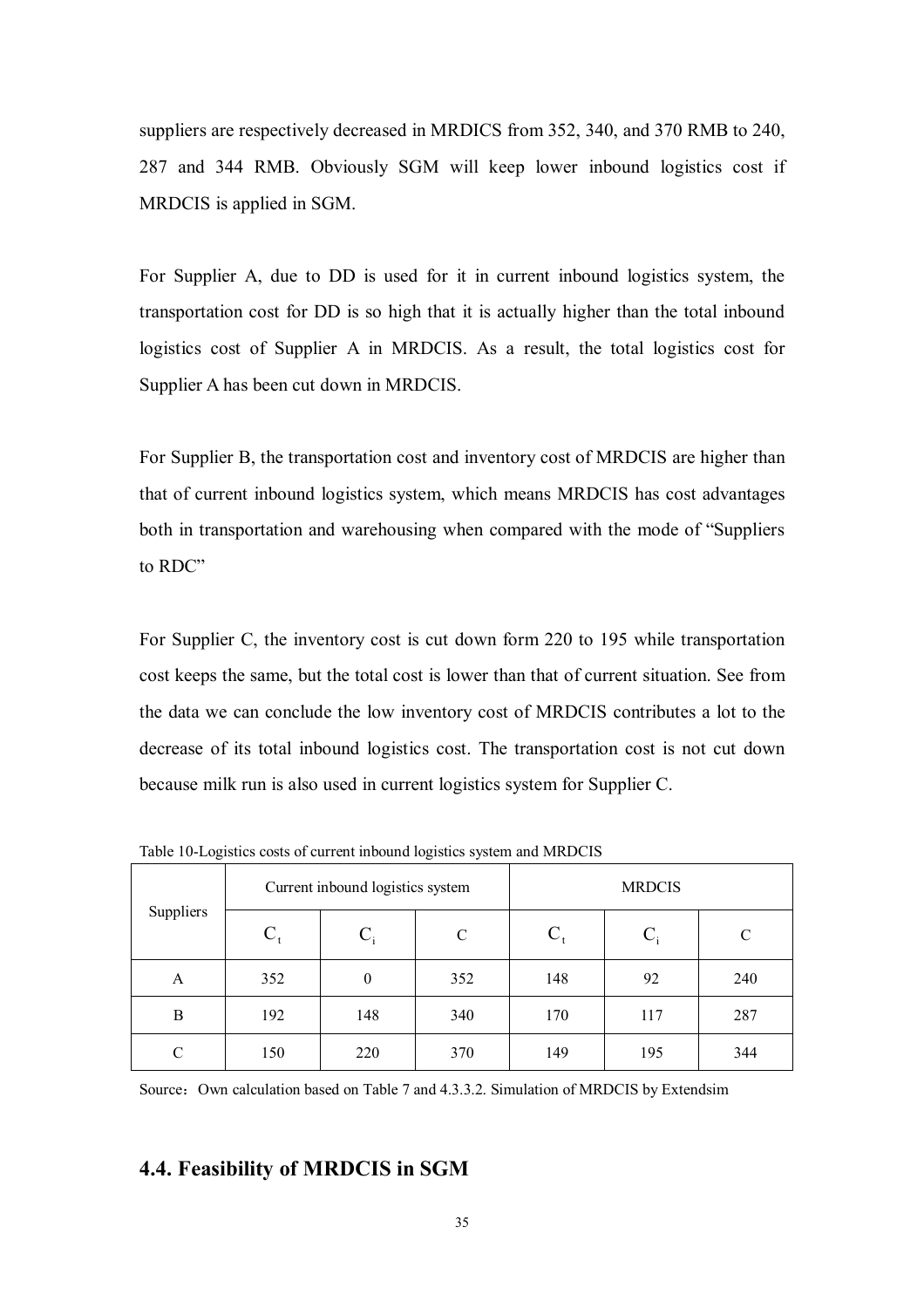Before MRDCIS is applied in SGM, weather it could be implemented in SGM should be considered. According to what has been discussed above, the current inbound logistics system should be changed if MRDCIS applied in SGM, and weather this kind of interchange could be achieved is the key to make MRDCIS into application in SGM and the priority factor to consider when the decision-makers think about the application of MRDCIS in SGM.

#### **4.4.1. Milk run**

Milk run is a section that should be considered during the application of MRDCIS in SGM. As all the automotive parts are carried by milk run trucks, it is necessary to expand the milk run fleet and make a complex and flexible schedule of thousands of milk run routings. Outsourcing the business of milk run to the 3PL could solve the problem of the management of milk run fleet such as fleet expansion, planning and scheduling. In addition, outsourcing could also cut down the cost of milk run by the professional service of 3PL.

#### **4.4.2. Distribution Center**

There are also some problems of distribution center that should be taken into consideration if MRDCIS is applied in SGM. The most important problem is the communication and coordination between distribution center and milk run. Based on the factor milk run has applied in SGM for a few years, the communication and coordination between the two departments could be improved by optimizing the current system of "Milk run to RDC" since the two modes are similar to some extend.

#### **4.4.3. Supporting system**

Information system and technology is needed in MRDCIS, which brings a large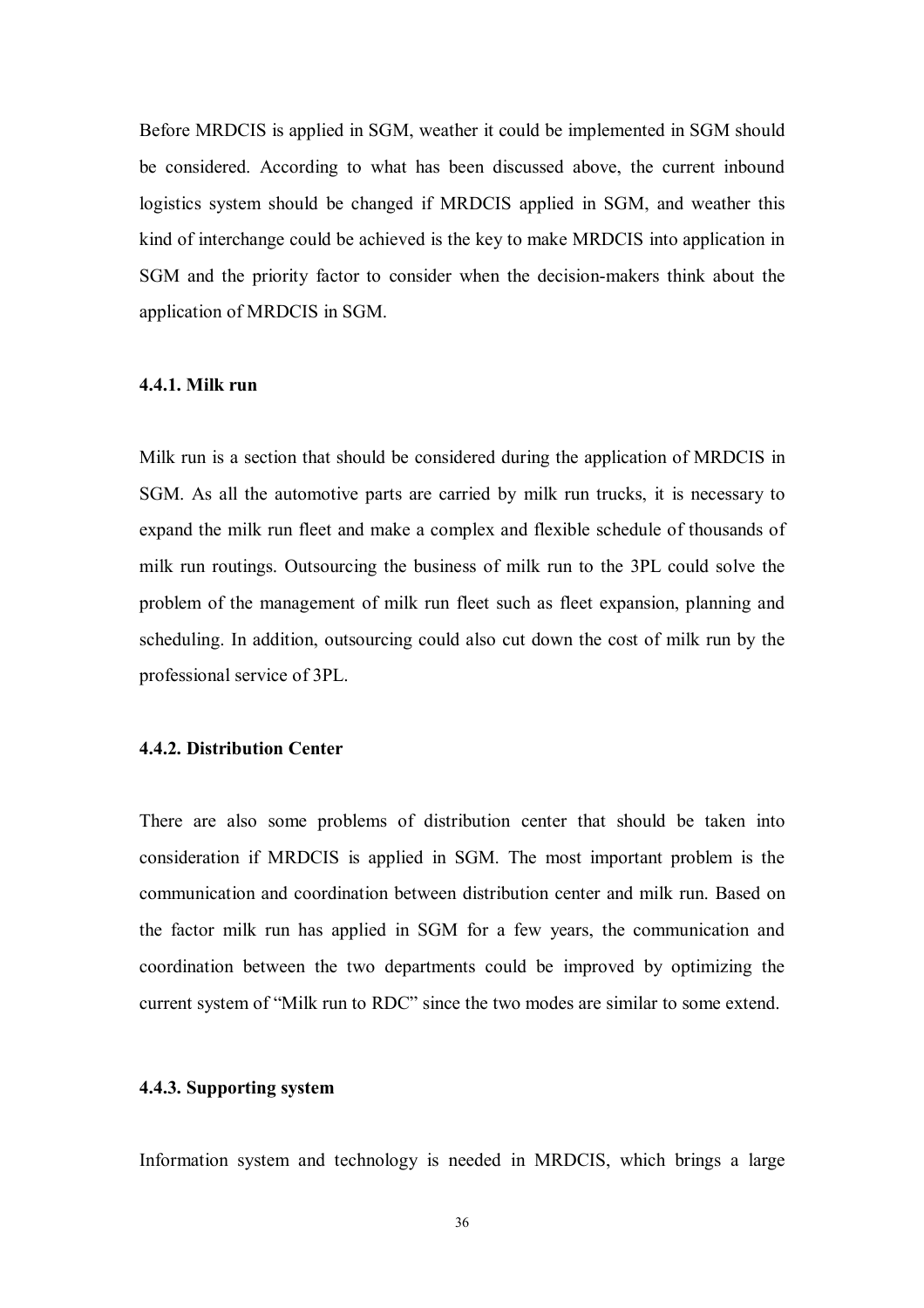challenge to the current management system of SGM. However, by continuous improvement of ten years, SGM has built a very powerful and integrated internal communication and tracking system and SGM's suppliers and 3PL providers also have multi-functional information system. So the information system required in MRDCIS could be achieved by integrating the information system of SGM, suppliers and 3PL providers. One the other hand, as 3PL providers have professional logistics facilities and service, the information technology such as RFID and EDI could be gained by outsourcing the business to 3PL providers.

#### **4.5. Summary**

In this chapter, MRDCIS is introduced including its mode, advantages, comparison between it and current inbound logistics and the feasibility of MRDCIS. Based on the introduction of MRDCIS, it is obvious that all the problems defined in chapter 3 could be solved in MRDCIS effectively. To prove the advantage of MRDCIS in solving these problems such as delay time, inventory level and cost, the simulation of MRDCIS is carried and from the analysis on the data recorded in the simulation we can draw a conclusion that the inbound logistics will keep lower delay rate, lower inventory level and lower cost if MRDCIS is applied in SGM to replace the current inbound logistics system.

In the next chapter, the supporting system of MRDCIS will be discussed and the expected results for implementation of MRDCIS will be given at last part.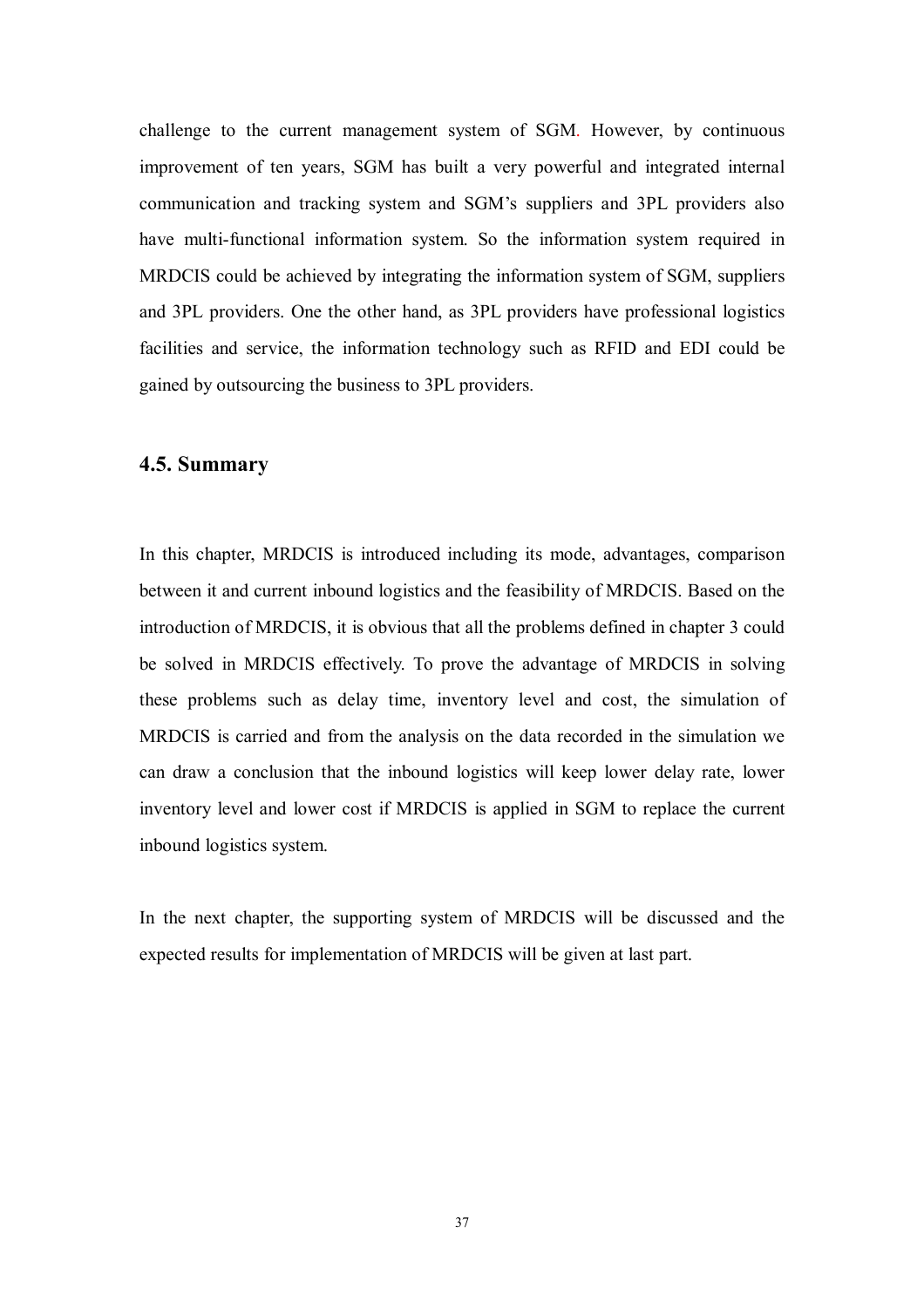# **Chapter 5 Perspective on the application of MRDCIS in SGM**

When discussing the application of MRDCIS in SGM, one issue that should be taken into consideration is the supporting system of MRDCIS. In this chapter, supporting system of MRDCIS will be discussed including information system and information technology. Moreover, the expected result of applicaiton of MRDCIS will be given based on what has been discussed so far about MRDCIS.

#### **5.1. Supporting system of MRDCIS**

In this section, supporting system of MRDCIS will be introduced including information system which provides the system integration, business management, operation planning, etc. and information technology which provides technology service support in terms of hardware.

The current information system of SGM inbound logistics has not been advanced and integrated, and can not meet the demand of the business for communication and management. In addition, information technology SGM now use is not advanced which makes logistics activities inefficiency. As a result, the application of advanced information system and technology is quite necessary.

#### **5.1.1. Information system**

As to the current information system of SGM inbound logistics has not been integrated, an integrated management system is required among suppliers, milk run department, distribution center, and SGM plant to offer better communication and coordination and Enterprise Resource Planning (Wylie, 1990, pp.300-339) is such a kind of integrated management system. In addition, some other management systems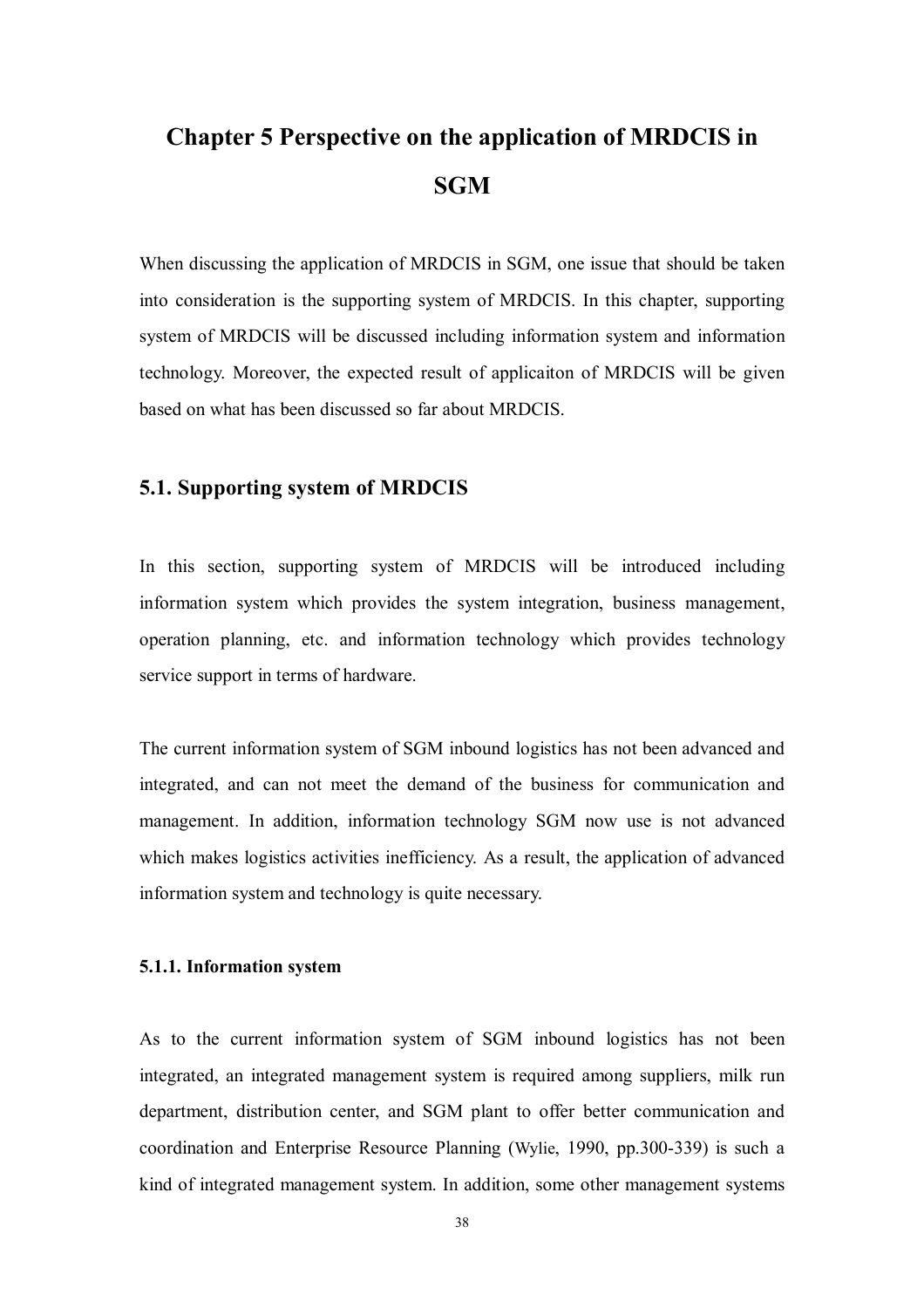such as Fleet Management System, and Transportation Management System should be used in MRDCIS for logistics planning, implementation, and operation to improve the efficiency and effectiveness of MRDCIS.

#### **5.1.1.1. Enterprise Resource Planning**

Enterprise resource planning integrates internal and external management information across an entire organization, embracing finance, manufacturing, sales and service, customer relationship management, etc. ERP systems automate this activity with an integrated software application (Hossein, 2004, p. 707).

Obviously, ERP system is an integrative and powerful system which should be used in MRDCIS. If applied in MRDCIS, ERP should be used to integrate the systems of suppliers, milk run, distribution center and SGM plant. All the information of suppliers, milk run, distribution center and SGM plant should be shared in this system such as the inventory level of suppliers and distribution center, JPH (Dong, 2010, p. 7) of SGM plant, schedule of milk run, etc. so that any party involved in MRDCIS could communicate and coordinate with each other efficiently.

The application of ERP in system integration will improve the coordination and communications between the parties involved in MRDCIS and also avoid lots of mistakes made in current management system.

#### **5.1.1.2. Transportation Management System**

A Transportation Management System is a software system designed to manage transportation operations and TMS could manage three key processes of transportation management of milk run (Wikipedia, 2011):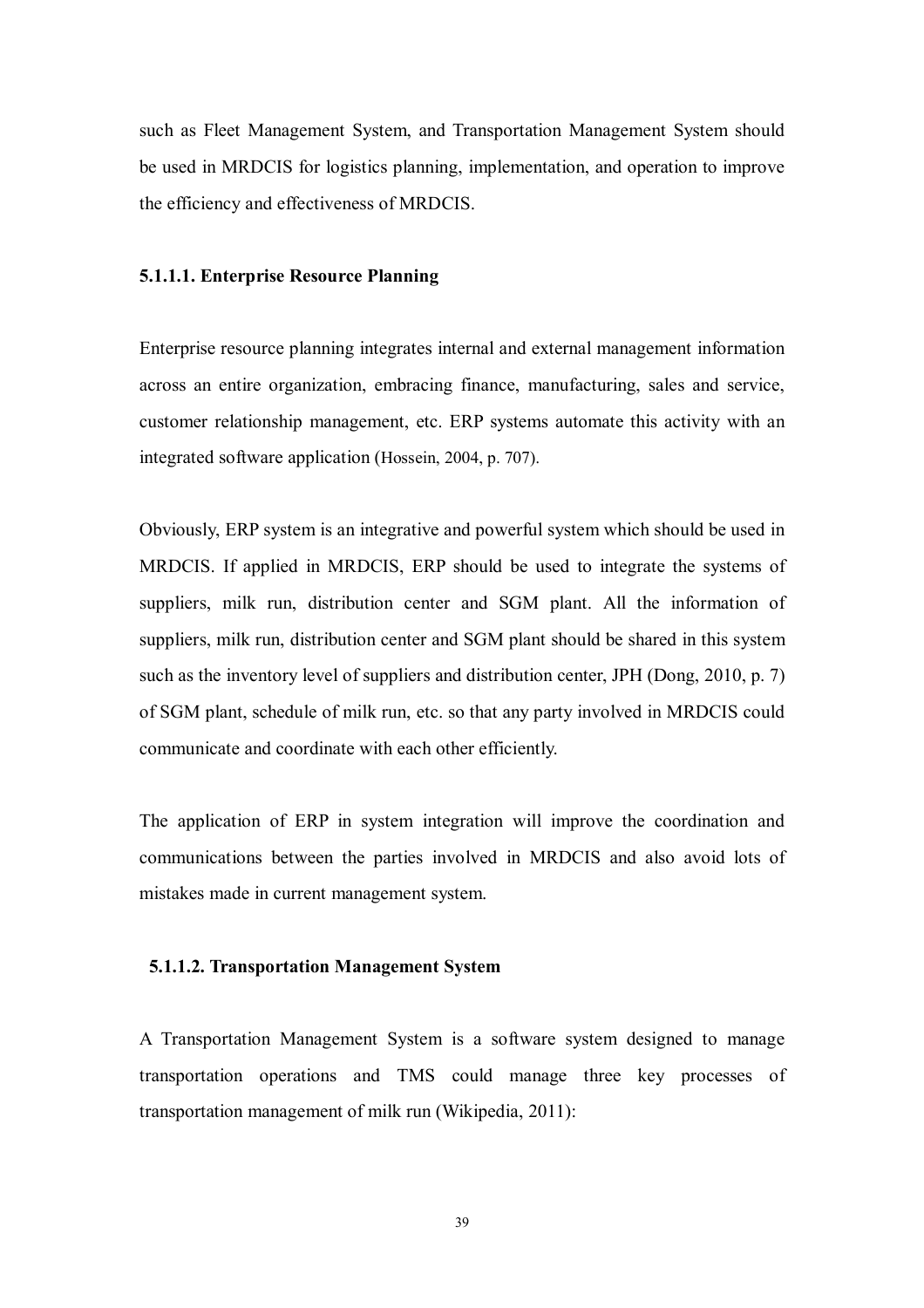#### ● Routing planning

There are various suggested routing solutions offered to solve the transportation problems and the TMS will analysis them from the aspects of transport cost, shorter lead-time, fewer stops, etc. and finally give the most efficient transport schemes of milk run.

#### ● Transport follow-up

TMS will also follow up the transport and take charge of the activities such as editing of reception, custom clearance, invoicing and booking documents, sending of transport alerts when milk run comes to delay.

#### ● Performance improvement

TMS also has the function of performance improvement by putting forward some KPIs of transportation, according to which decision makers could take some measure to improve the efficiency and quality of transportation of milk run fleet.

Based on what is discussed above, TMS has the function of routing planning, transport follow-up, and performance improvement which will result in the most efficient transportation with lower running cost and better delivery performance.

#### **5.1.1.3. Fleet Management System**

Fleet Management System assists the company in accomplishing a series of tasks about the management relating to a company's fleet of vehicles which is referred to milk run trucks in this case.

The function of FMS includes vehicle financing, vehicle maintenance, vehicle telematics, driver management, speed management, fuel management and health and safety management (Wikipedia, 2011). In addition, the office could contract with the milk run fleet and do some activities such as remote control and related information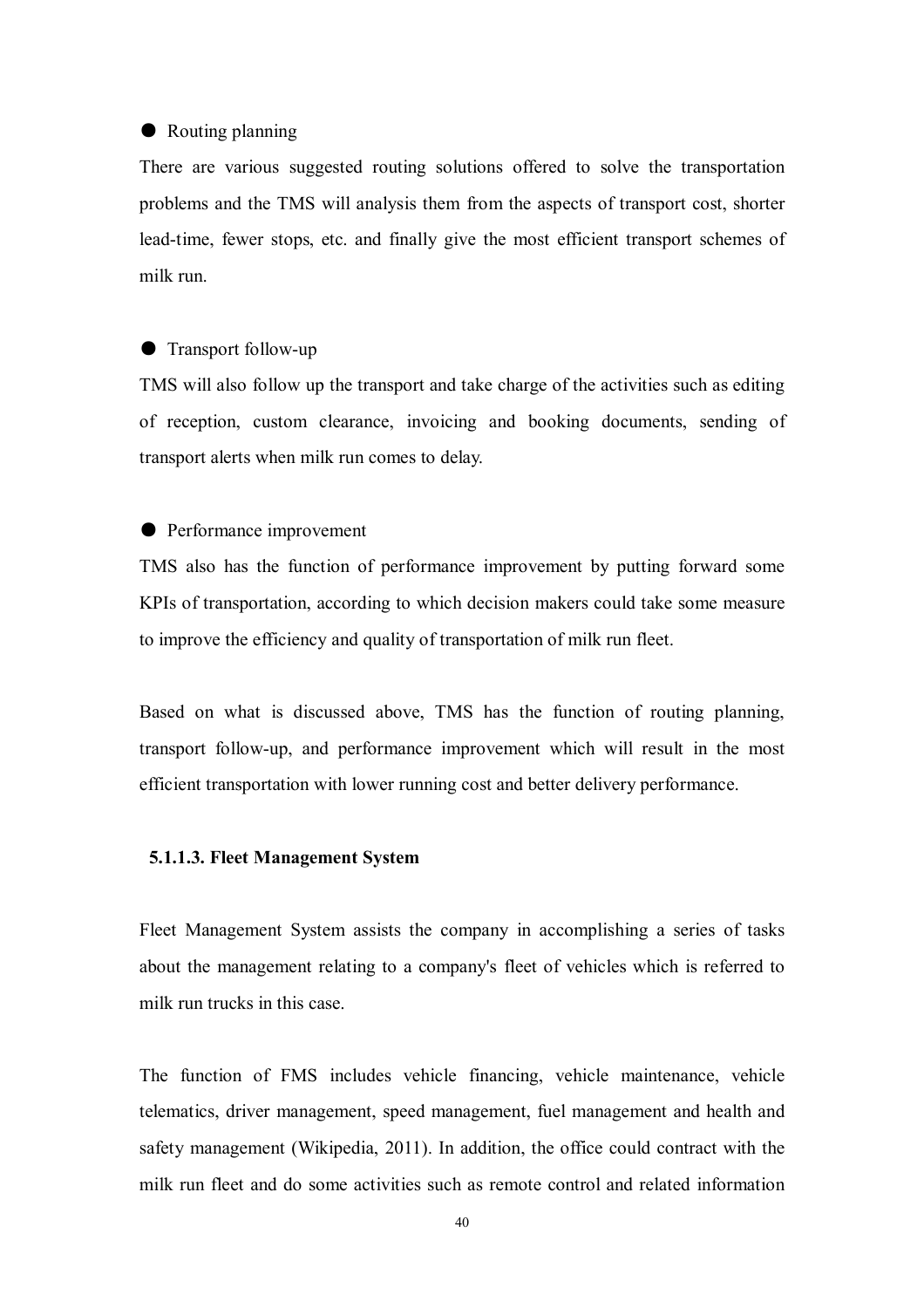obtainment about the fleet by using the hardware installed in the trucks.



Figure 10-Fleet Management System Source: Own presentation based on 5.1.1.3 fleet management system

The FMS provides the function of driver profiling, dispatch, and vehicle efficiency, so that the fleet can be maintained well and kept as the most efficient fleet that will contribute to the better performance of the fleet.

#### **5.1.2. Information technology**

Except for the information systems that are discussed above, some advanced information technology is also necessary to be adopted to improve the efficiency of MRDCIS by providing technology and operation support for the information system. The most popular and advanced information technology is Radio-Frequency Identification and Electronic Data Interchange which will be introduced as follows:

#### **5.1.2.1. RFID**

RFID is a technology that uses communication through the use of radio waves to exchange data between a reader and an electronic tag attached to an object, for the purpose of identification and tracking (Wikipedia, 2011).

As an advanced identification technology, RFID could be used for tracking and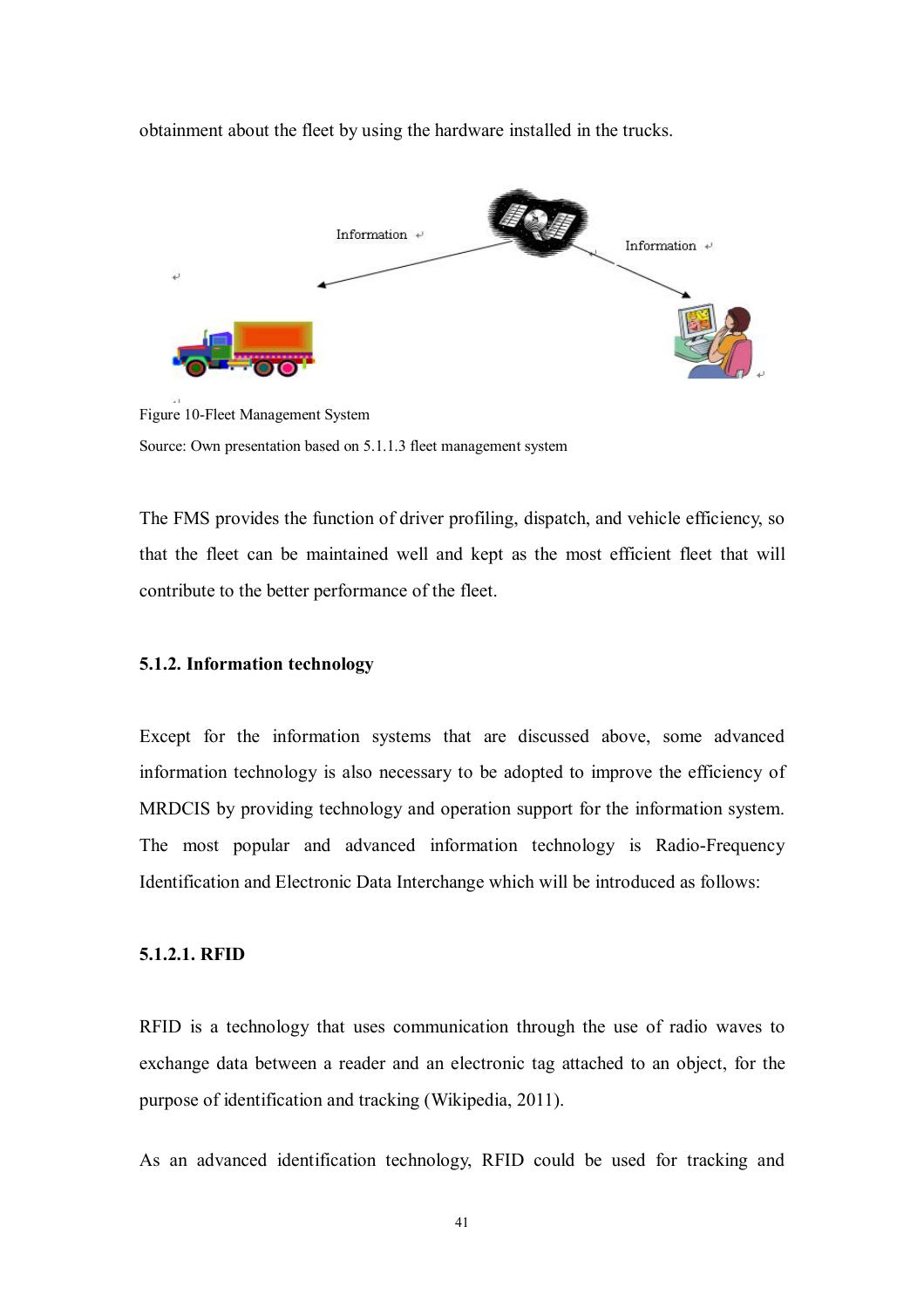tracing such as tracking of materials, milk run trucks, and even containers and racks which are used for packaging. On the other hand, RFID is also powerful in inventory management including materials receiving, shipment and inventory verification. In addition, RFID provides better service of identification with fewer mistakes in operation.

By applying RFID into MRDCIS, the visibility of supply chain of SGM will be implemented more easily. The materials will be tracked at anytime and the work efficiency of distribution center will be improved.

#### **5.1.2.2. EDI**

EDI is the structured transmission of data between organizations by electronic means. It is used to transfer electronic documents or business data from one computer system to another computer system (National Institute of Standards and Technology, 1996).

Due to some of the partners of SGM are oversea suppliers, the communication and data exchange between SGM and oversea suppliers are often inefficiency and full of mistakes because of the different cultures of companies. As EDI is an advanced data exchange tool, it could provide a more efficient and effect platform of communication and data exchange between SGM and its suppliers by making uniform format of data exchanging. Additionally EDI guarantees the security of the internal data of SGM. The protection of the internal data is very important especially for SGM because the data exchange among the parties involved in MRDCIS is quite frequent.

Due to the fact that most suppliers of SGM are large companies and most of them have possibilities to do Electronic Data Interchange, and compared with the benefit that brought by EDI, the cost of investment is relatively lower.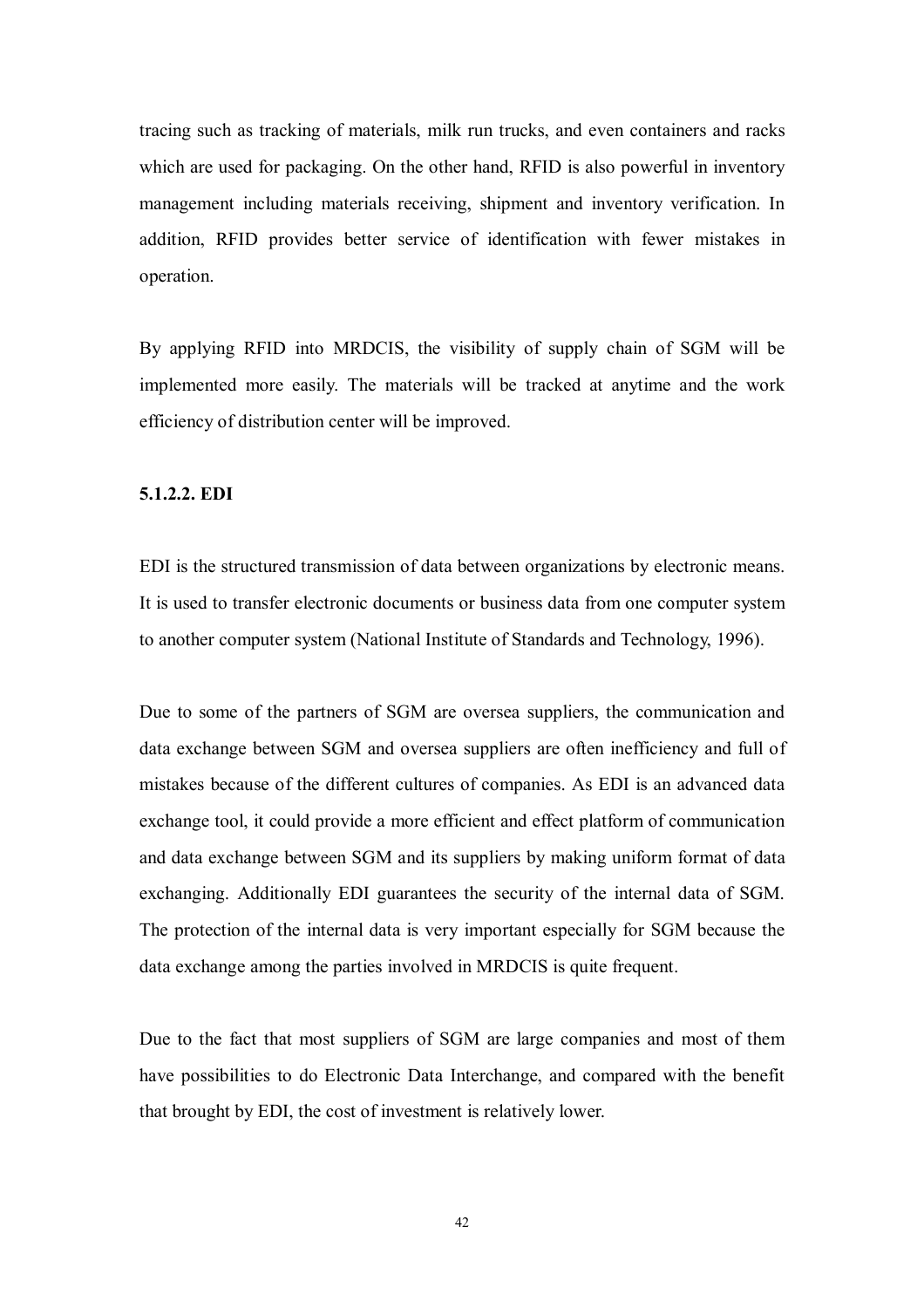#### **5.2. Expected result of the application of MRDCIS**

With the MRDCIS applied in SGM, the whole inbound logistics system has been changed both in its mode and operation, which will have an impact on SGM logistics system even the whole supply chain. In general, the application of MRDICS in SGM will influence SGM in both short term and long term.

#### **5.2.1. Short term**

In short term, the applicaiton of MRDICS will have a positive impact on SGM logistics and production system: on one hand, MRDCIS contributes a lot to the efficiency and cost-effectiveness of SGM logistics system by keeping lower delay rate, lower inventory level and lower logistics cost which has been discussed in chapter 3 and 4; one the other hand, the advanced supporting system of MRDCIS improves the efficiency of the logistics system on operation level and offers an excellent platform of communication and coordination between the parties involved in MRDCIS. Generally, the implementation of MRDICS will make SGM logistics system more competitive in terms of efficiency and cost-effectiveness in short term.

#### **5.2.2. Long term**

As low logistics cost is included in the total cost of the finished automotive vehicles, and it makes the production more competitive in price, we can infer that SGM will become more competitive and get a large market share in long term with the improved customer service and competitive price. What is more important is the concept of if MRDICS is applied in SGM, LLM will be integrated into the culture of SGM which is beneficial to the competitive advantage of SGM.

#### **5.3. Summary**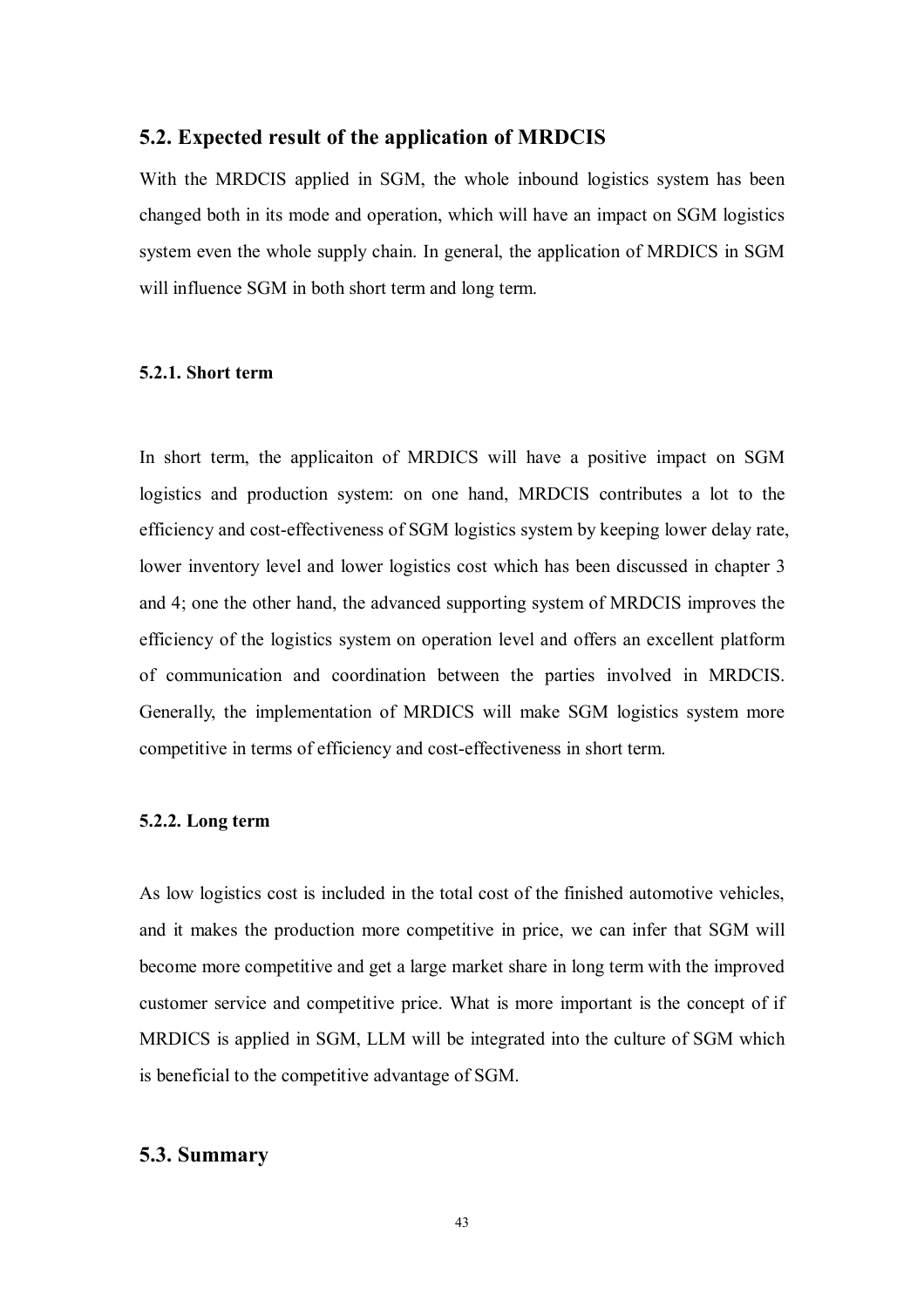By applying the supporting system of MRDCIS, efficiency and visibility of logistics system of SGM could be improved as well as the communication and coordination of the partners involved in MRDCIS. The expected result of application of MRDICS can be concluded based on the discussion so far: MRDCIS will contributes a lot to the efficiency and cost-effectiveness of SGM logistics system in shot term and eventually improve the competitive advantage of SGM in long term.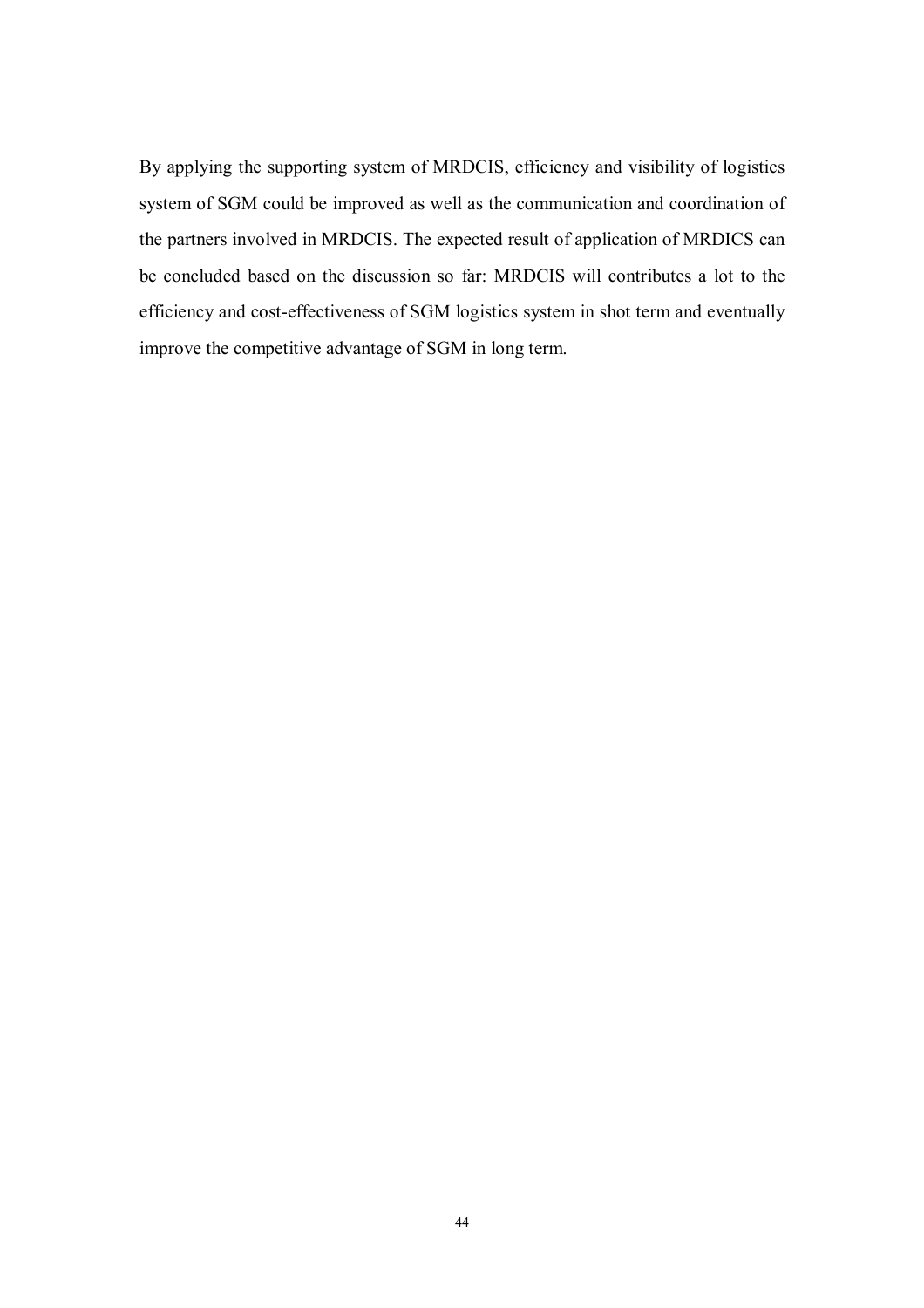### **Chapter 6 Conclusion**

### **6.1 Summary of this research paper**

SGM is an international automotive vehicle manufacturer which is a famous and leading company in logistics, however, its inbound logistics mode is not lean according to LLM, and variety of problems are involved in the current inbound logistics system of SGM such as delay delivery, poor inventory level, and high transportation cost, etc.

Based on the problems of current inbound logistics system of SGM, milk run and distribution center integration strategy is put forward to solve the problems and improve the performance of inbound logistics system of SGM. The new system based on milk run and distribution center integration strategy has lots of advantages over current inbound logistics system by combining milk run with distribution center such as the advanced transportation and warehousing mode, the application of pull system, good platform for communication and coordination.

By replacing the current inbound logistics system with milk run and distribution center integration system, the problems of the current inbound logistics will be solved: the rate of delay delivery will be cut down, inventory will be kept at a very low level, and the logistics cost will also be decreased to a large extend. Based on what is discussed above, materials will be transported, stored, handled and delivered efficiently and effectively with lower logistics cost.

After analyzing on the feasibility of MRDCIS in SGM, one conclusion could be given: MRDICS could be applied in SGM according to the current situation by using and integrating the resource of current inbound logistics system including system,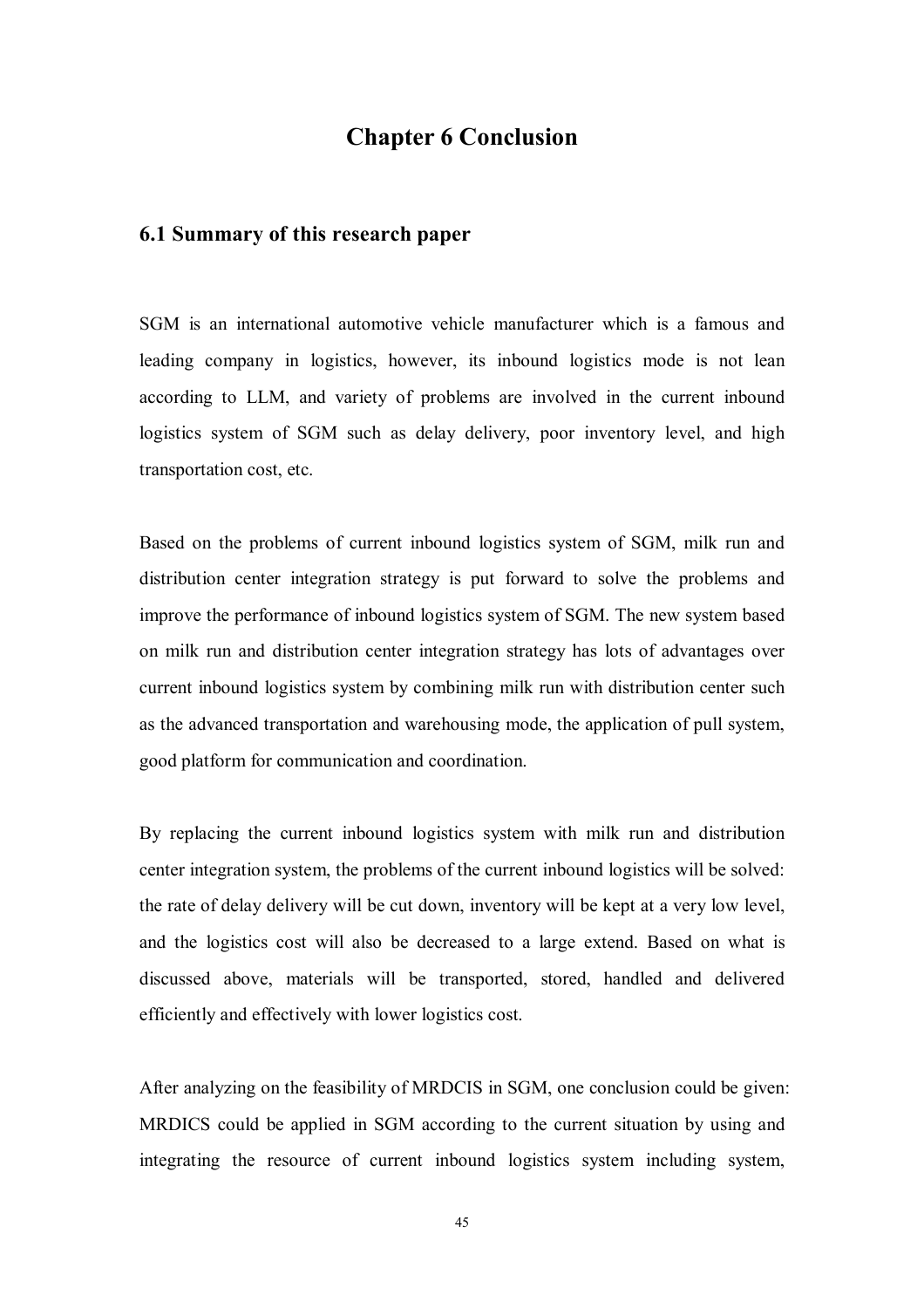facilities and manpower. In addition, supporting system of MRDCIS should be made with the implementation of MRDCIS to improve the logistics activities in terms of operation level such as ERP, FMS, TMS, RFID, EDI, etc.

In conclusion, with the MRDCIS implemented in SGM, the performance of SGM inbound logistics system will be improved in terms of efficiency and cost-effectiveness and finally SGM will become more competitive with its lean logistics system.

#### **6.2 Suggestions for the implementation of MRDCIS**

Apart from what is discussed in this research paper, more factors and issues should be evaluated before the implementation of MRDCIS in SGM such as the perpetration for implementation of MRDCIS, flexibility of MRDCIS, supplier management, etc.

When considering the implementation of MRDCIS in SGM, lots of preparations should be made: more manpower is needed including drivers, handlers, managers, etc; budget should be made based on the forecasting of investment of MRDCIS before implementation; the processes of MRDCIS applied in SGM should be detailed made as well as the standardized operation sheets for all the operators in MRDCIS.

As the production line of SGM changes in high frequency based on the demand of automotive vehicle market, the suppliers will be changed at the same time which influences the running of MRDCIS to large extend. For example, the milk run routings should be redesigned as well as the package of the automotive parts if a new type of vehicle comes into production. So MRDICS must be built flexibly enough to adapt to the situation and it is the main problem that should be figured out when considering the improvement of the performance of MRDCIS.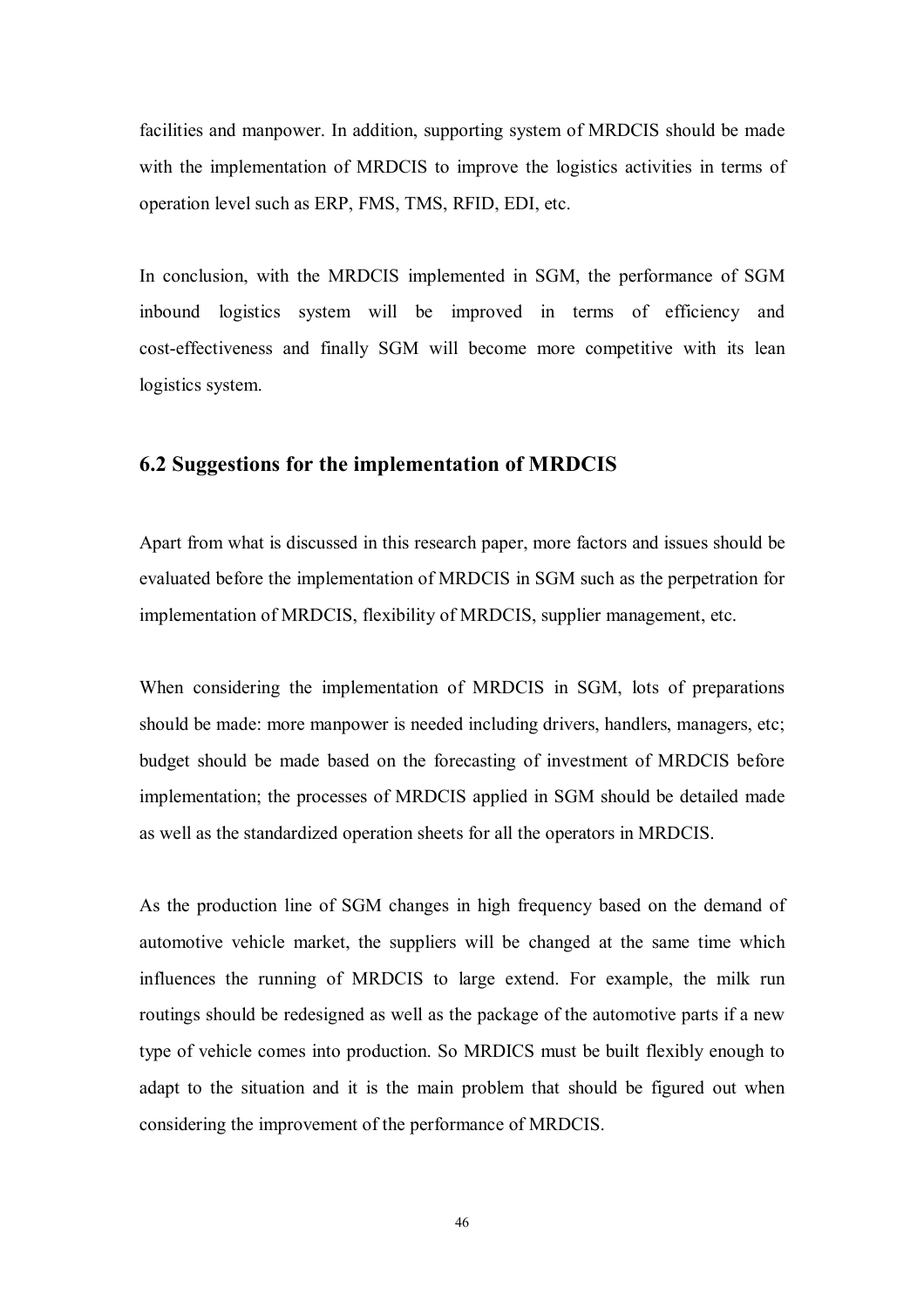What can be concluded from this research paper is that all the suppliers of SGM should cooperate with SGM if MRDCIS is applied in SGM. When milk run is used as the mode of transportation in inbound logistics system, it brings a large challenge to the suppliers of SGM in terms of following the schedule of milk run, the way of loading and the package used in the transportation of milk run, which means an increase in operation cost for suppliers. As a result, making the suppliers accept the change and the increased logistics cost becomes the key point.

More researches and studies will be made after MRDCIS is implemented in SGM such as the improvement of performance of MRDCIS, problem solving of MRDCIS, the application of new technology in MRDCIS, etc.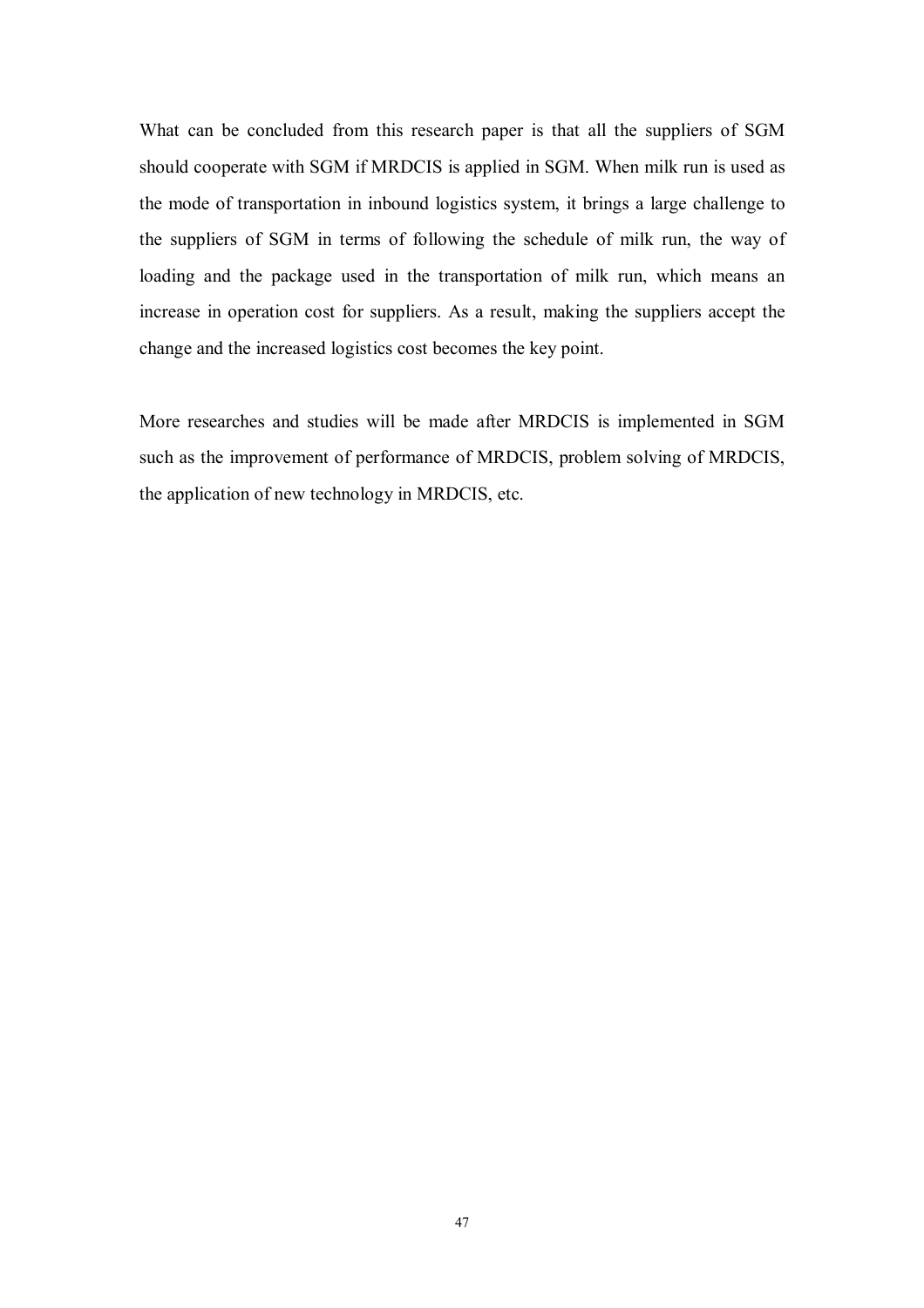### **Bibliography**

.

- Barnes, E. (2000). On the strategy of supply hubs for cost reduction and responsiveness, The Logistics Institute-Asia Pacific Report, Georgia Institute of Technology and National University of Singapore, Singapore.
- Carter, J. R. & Ferrin, B. G. (1996). Transportation cost s and inventory management: Why transportation costs matter. *Production and Inventory Management Journal*, 1996, 37 (3): 58 - 62.
- Chatur, A. A. (2005). Driving costs out of the supply chain: inbound logistics. Infosys. Retrived October 8, 2010 from the World Wide Web: http://doc.vsharing.com/96139
- Chen, J.  $(2010)$  SGM inbound logistics management, unpublished presentation. Shanghai GM Limited, Shanghai, 2010.
- Chopra, S. & Meindl, P. (2001). Supplier Chain Management- Strategies, Planning, and Operation. Beijing: Tsinghua University.
- Christopher, M. (1998). *Logistics and Supply Chain Management* – *Strategies for*  Reducing Cost and Improving Service(2<sup>nd</sup> ed). London: Prentice Hall.
- Chuah, K. H. & Yingling, J. C. (2005). Routing for a just-in-time supply pickup and delivery system. *Transportation Science*, 39 (3): 328-339.
- David, H. (2003). "Automotive industry drives optimization in logistics", *Purchasing*  132(7): 56-80.
- David, H. (2004). "Inbound supply managers ask 3PL providers: Got technology?". *Purchasing*. 133(7): 55-58.
- David, S. L. & Philip. K. & Edith, S. L. (2000). Designing and Managing the Supply Chain. New York: McGraw Hill Higher Education.
- Dong, J. (2010). Optimization of transportation and warehousing in SGM, unpublished presentation. Shanghai GM Limited, Shanghai, 2010.
- Du, T. & Wang, F, K. &Lu, P. (2007). A real-time vehicle-dispatching system for consolidating milk run. Transportation Research Part E: Logistics and Transportation Review, 43(5), 565-77.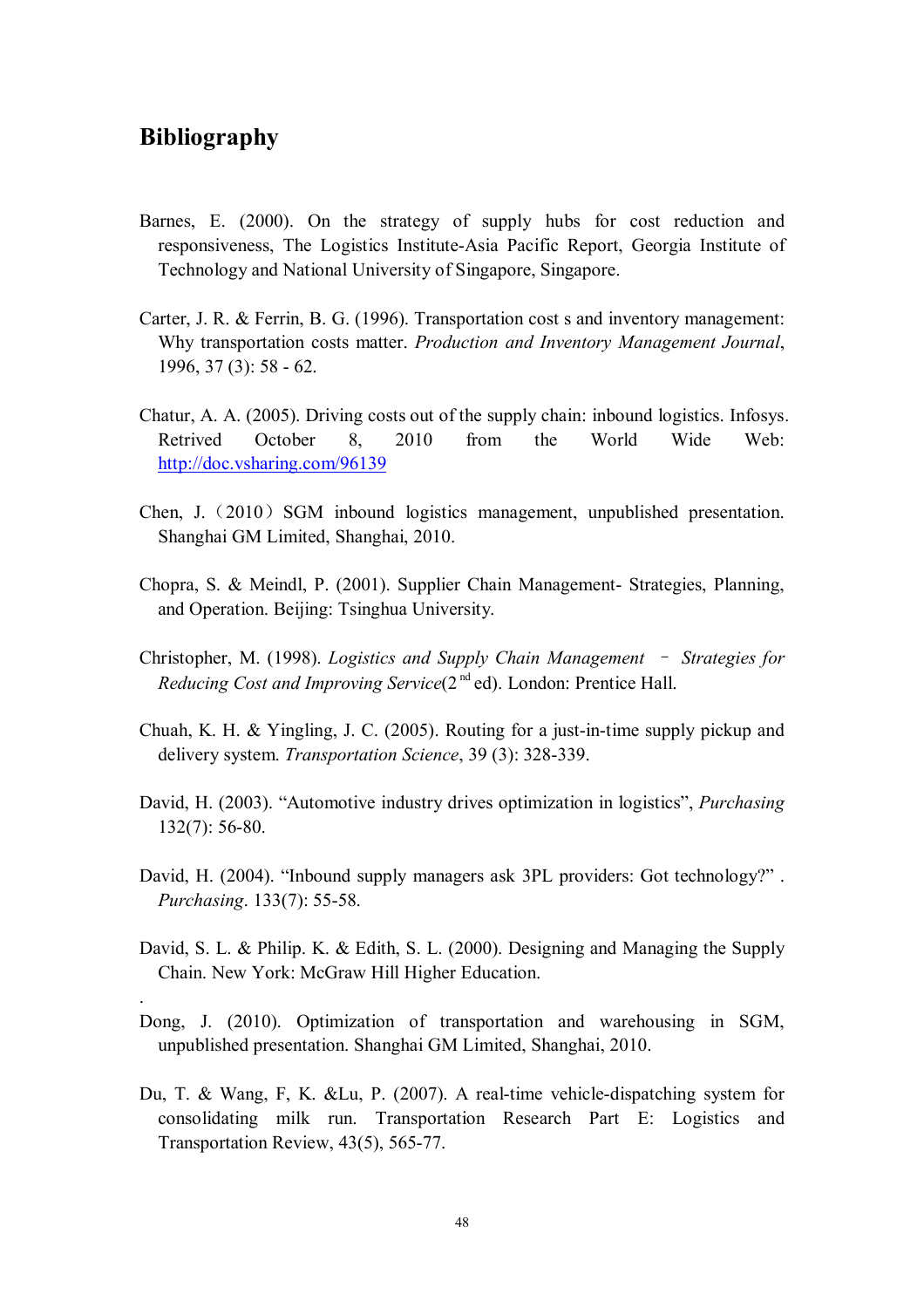- Electronic Data Interchange. (1996, April 9). *Wikipedia*. Retrieved June 3, 2011 from the World Wide Web: http://en.wikipedia.org/wiki/RFID
- Eskandari, M. J. & Sadjadi, S. J. & Jabalameli, M. S. & Bozorgi-Amiri, A. (2009). A robust optimization approach for the Milk Run problem. *Computers & Industry Engineering*, 09(5), 1076-1081.
- Ferrin, B. (1994). Planning just-in-time supply operations: a multiple-case analysis, *Journal of Business Logistics*, 15(1), 53-69.
- Fleet Management System. (2002, June). *Wikipedia*. Retrieved May 27, 2011 from the World Wide Web: http://en.wikipedia.org/wiki/Fleet\_management
- Freyssenet, M. & Mair, A., Shimizu. & K., Volpato, G. (1998). *One Best Way? Models of the World's Automobile Producers*. Oxford : Oxford University Press.
- Harrison, A. (2001). Perestroika in automotive inbound. Manufacturing Engineer, 80 (6): 247-251.
- Holmstroem, J. B. & Aavikko, P. (1994). Achieving a management break through in inbound logistics by improving the efficiency of operational decisions. *Production and Inventory Management Journal*, 35 (3), 1-8.
- Hossein, B. (2004). *The Internet Encyclopedia*, California: John Wiley & Sons, Inc.
- Ichoua, S. & Gendreau, M., Potvin, J.Y. (2000). Diversion issues in real-time vehicle dispatching. *Transportation Science* 34, 426–438.
- Jiang, S.M. (2010). Design and Application of Automobile Accessory Parts Inbound Logistics. Wuhan: Wuhan Technology University
- Jiang, X.B. (2007), Research on inbound logistics of automotive vehicle manufacture industry in China. *Authoritative Forum*, 07(5), 88-91.
- Liu, L. H. (2006).Current Research on Inventory-transportation Integrated Optimization Problem.*Logistics Technology*, 06(4): 16-18.
- Lumsden, K. (2006). *Lean principle*. Unpublished presentation, Chalmers University of Technology, Gothenburg, Sweden.
- Manson, S. J. (2003) Integrating the warehousing and transportation functions of the supply chain. *Transportation Research*, (03)39: 141-159.
- Michael, A. L. (2000). Lean production and sustainable competitive advantage.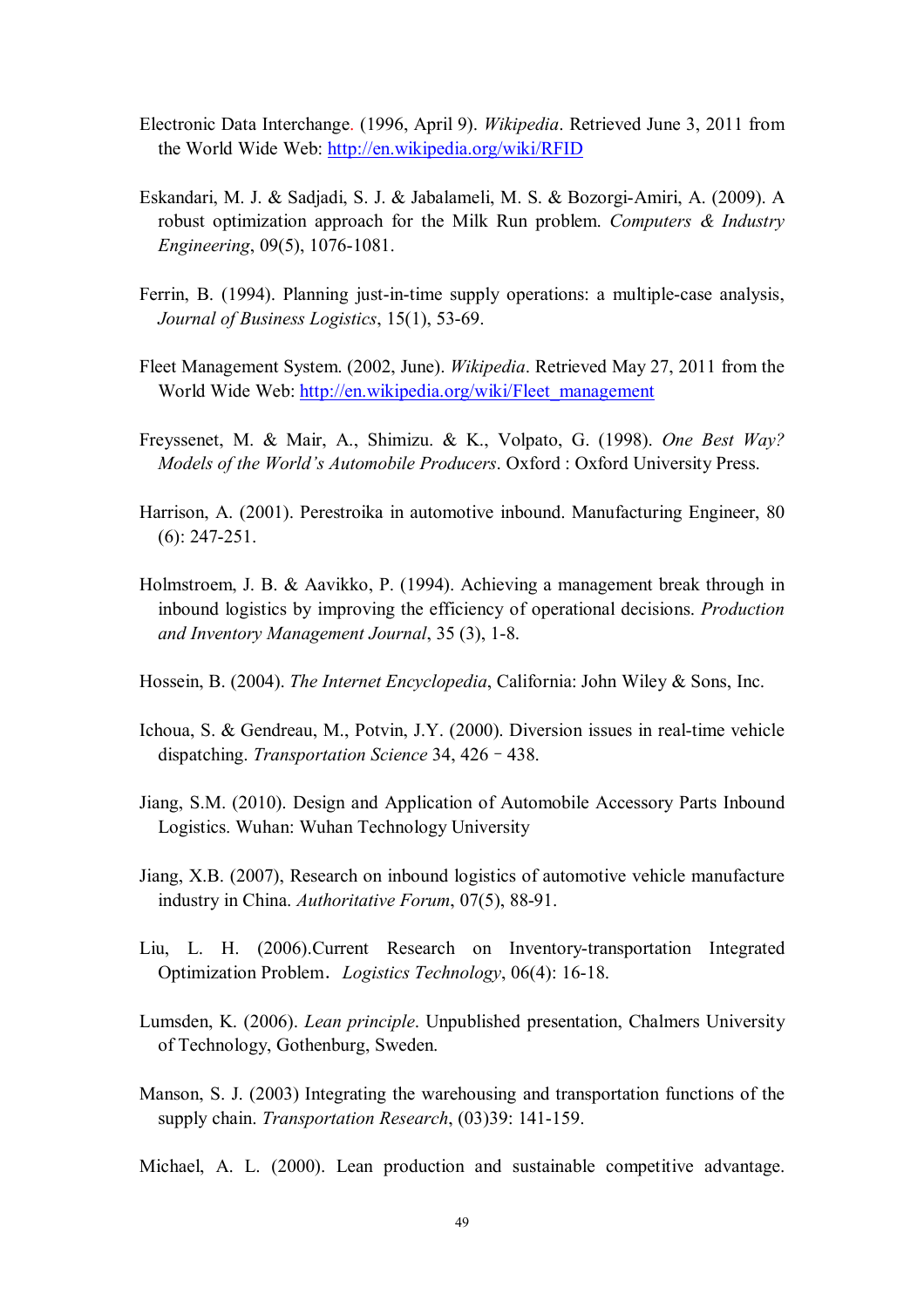*International Journal of Operation and Production Management*, (20)8: 959-978.

- Radio-Frequency Identification. (1983, May 17). *Wikipedia*. Retrieved June 13, 2011 from the World Wide Web: http://en.wikipedia.org/wiki/RFID
- Richardson, H. L. (2003). Big checkbooks make for big clout. *Transportation and Distribution*, 44 (7), 30-34.
- Stadtler, H. (2005) Supply chain management and advanced planning—basics, overview and challenges. *European Journal of Operational Research*, 163(3): 575 –588.
- Svensson, G. (2001). The impact of out sourcing on inbound logistics flows. *International Journal of Logistics Management*, 12(1), 21-35.
- Transportation Management System. (2002, July). *Wikipedia*. Retrieved June 7, 2011 from the World Wide Web: http://en.wikipedia.org/wiki/Transportation\_management\_system
- Wang, J. L. (2009). Study on milk run routing models and optimization algorithms for part inbound logistics in automotive manufacture. Shanghai: Shanghai Jiaotong University.
- Wang, Z. G. & Zhu, B. F. & Yang, Y. (2010). Replenishment policy for supply hub based on Third-party logistics. *International Conference on Computer Application and System Modeling: Vol*. 4 (pp.193-197). Taiyuan: North University of China.
- Wylie, L. (1990). A Vision of Next Generation MRP II, *Scenario*, 1(18):300-339.
- Ye, C. (2010). Analysis on inbound logistics system of SGM, unpublished presentation. Shanghai GM Limited, Shanghai, 2010.
- Yi, J. M. & Zhou, J. & Gao, X. L. & Shi, T. (2007). Tactical planning and optimization of a milk run system of parts pickup for an engine manufacturer. *Journal of Southeast University*, 07(23): 99-104.
- Zhou. J. R & Zhang.L. (2005). Research on the application of Milk run. Research, 08(5), 111-112.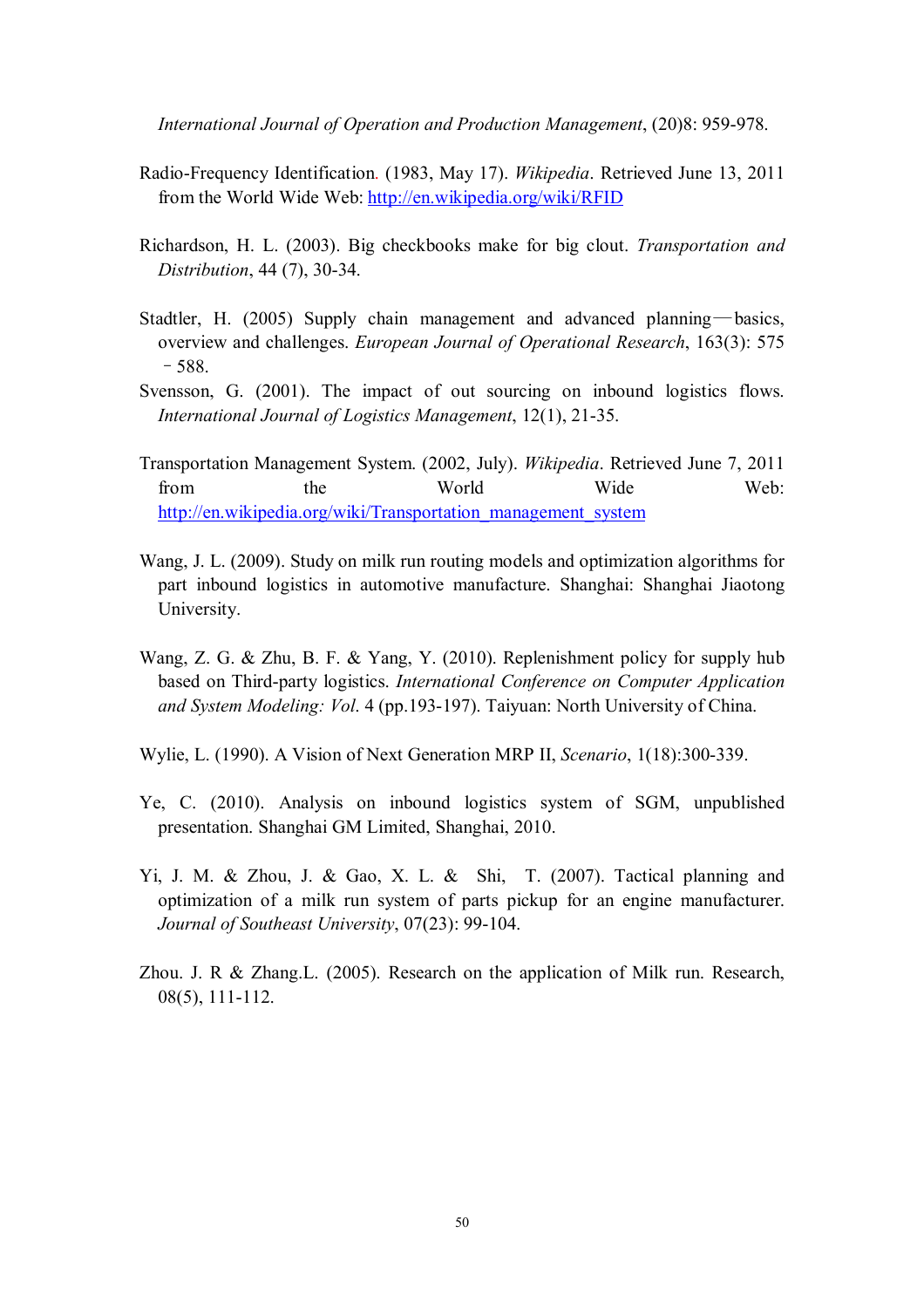# **Appendix I -Model Solution for Supplier A/B/C**

# Supplier A

| For Supplier A |              |                                   |                           |                           |                                     |               |      |  |
|----------------|--------------|-----------------------------------|---------------------------|---------------------------|-------------------------------------|---------------|------|--|
|                |              | t                                 | $=$                       | 5                         |                                     |               |      |  |
|                |              | ${\rm D}$                         | $=$                       | $40\,$                    |                                     |               |      |  |
|                |              |                                   |                           |                           |                                     |               |      |  |
| Capacity       |              | Milk Run Truck                    |                           | 40                        |                                     |               |      |  |
|                |              | Distribution Center               |                           | $100\,$                   |                                     |               |      |  |
|                |              |                                   |                           |                           |                                     |               |      |  |
| $C_t$          | $C_{\rm f}$  | $\mathbf{C}_{\rm m}$              | $\mathbf{C}_{\text{mag}}$ | $\mathbf{C}_{\rm p}$      | $\mathbf Y$                         |               |      |  |
|                | 18           | 12                                | 5.8                       | 100000                    | 7300                                |               |      |  |
|                |              |                                   |                           |                           |                                     |               |      |  |
|                | $C_{p}$      | $\hspace{0.1in} = \hspace{0.1in}$ | 100000                    |                           |                                     |               |      |  |
|                |              |                                   |                           |                           |                                     |               |      |  |
|                | $C_{v}$      | $\,=\,$                           | $C_f$                     | $+$ C <sub>m</sub>        | $C_{\text{ma}}$<br>$\boldsymbol{+}$ | $)\,\,*_{F=}$ | 71.6 |  |
|                |              |                                   |                           |                           |                                     |               |      |  |
|                | $C_t$        | $\,=\,$                           | $\mathbf{C}_{\rm p}$      | $\mathrm{C}_{\mathrm{v}}$ | $=$                                 | 140.1         |      |  |
|                |              |                                   |                           |                           |                                     |               |      |  |
| $C_i$          | $C_{\rm mh}$ | $C_{\rm s}$                       | $C_{mag}^{'}$             | $T_i$                     |                                     |               |      |  |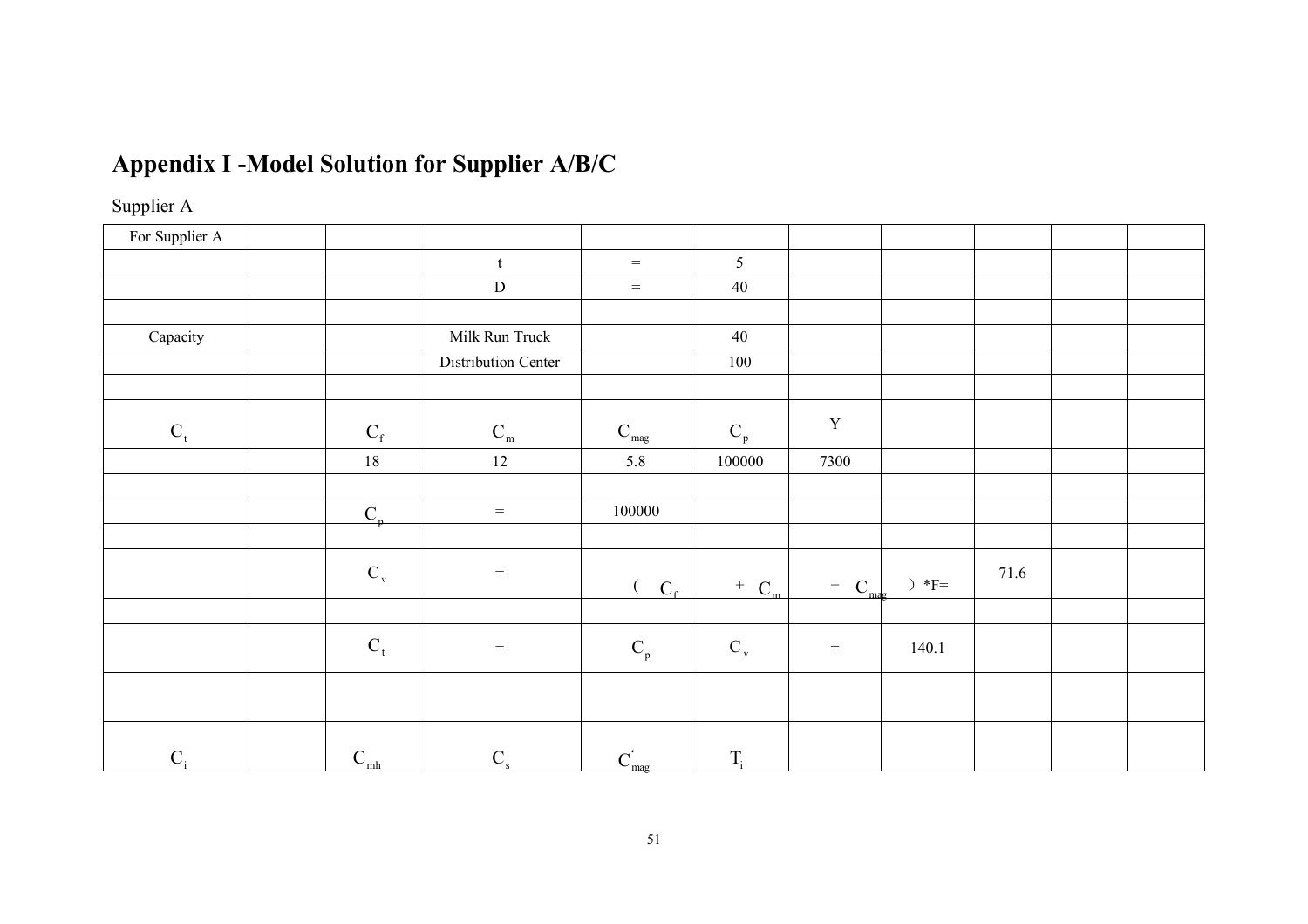|                   | 0.3         | $0.6\,$ | 0.1             | 7.5                  |         |              |       |     |    |
|-------------------|-------------|---------|-----------------|----------------------|---------|--------------|-------|-----|----|
|                   |             |         |                 |                      |         |              |       |     |    |
|                   |             |         |                 |                      |         |              |       |     |    |
|                   | $C_i$       | $=$     | $C_{\text{mh}}$ | $C_{mag}^{'}$<br>$+$ | $+ C_s$ | $T_i$<br>$+$ | $)*V$ | $=$ | 98 |
|                   |             |         |                 |                      |         |              |       |     |    |
| Decision Variable |             |         |                 |                      |         |              |       |     |    |
|                   | $\rm F$     | $=$     | $\overline{2}$  |                      |         |              |       |     |    |
|                   | $\mathbf V$ | $=$     | 30              |                      |         |              |       |     |    |
|                   |             |         |                 |                      |         |              |       |     |    |
| Subject           |             |         |                 |                      |         |              |       |     |    |
|                   | $C_A$       | $=$     | 287.1           |                      |         |              |       |     |    |
|                   |             |         |                 |                      |         |              |       |     |    |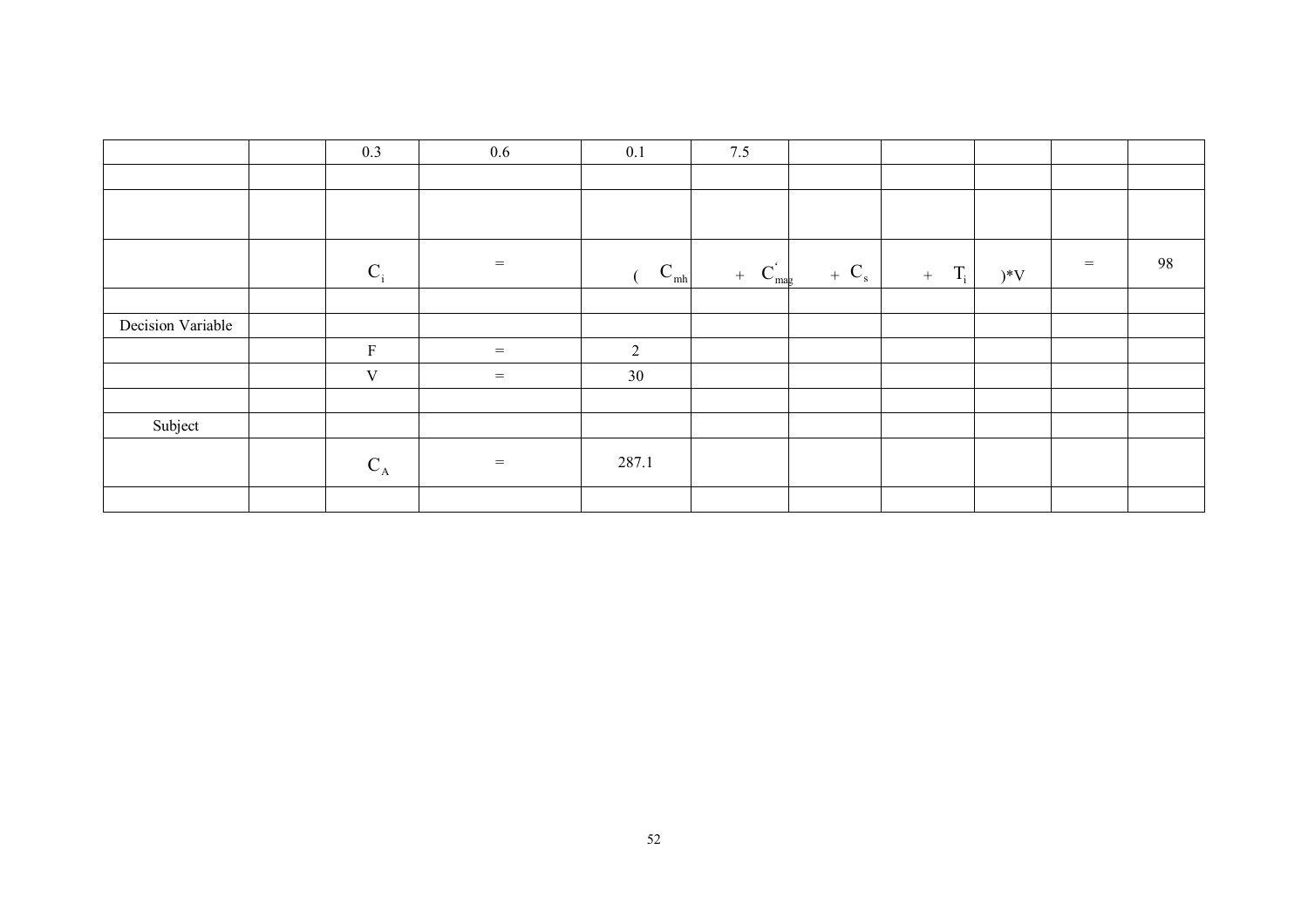| Supplier B |  |
|------------|--|
|------------|--|

| For Supplier B |                           |                                |                           |                           |                 |            |      |  |
|----------------|---------------------------|--------------------------------|---------------------------|---------------------------|-----------------|------------|------|--|
|                |                           | $\ensuremath{\mathbf{t}}$      | $=$                       | 5                         |                 |            |      |  |
|                |                           | ${\bf D}$                      | $=$                       | 50                        |                 |            |      |  |
|                |                           |                                |                           |                           |                 |            |      |  |
| Capacity       |                           | Milk Run Truck                 |                           | 45                        |                 |            |      |  |
|                |                           | Distribution Center            |                           | 100                       |                 |            |      |  |
|                |                           |                                |                           |                           |                 |            |      |  |
| $C_t$          | $\mathbf{C}_\text{f}$     | $C_{\scriptscriptstyle \rm m}$ | $\mathbf{C}_{\text{mag}}$ | $\mathbf{C}_\mathrm{p}$   | $\mathbf Y$     |            |      |  |
|                | 24                        | 15.5                           | 7.2                       | 100000                    | 7300            |            |      |  |
|                |                           |                                |                           |                           |                 |            |      |  |
|                | $C_{n}$                   | $=$                            | 100000                    |                           |                 |            |      |  |
|                |                           |                                |                           |                           |                 |            |      |  |
|                | $\mathrm{C}_{\mathrm{v}}$ | $=$                            | $C_{\rm f}$               | $+$ C <sub>m</sub>        | $\, +$<br>$C_m$ | $)\,\,*F=$ | 93.4 |  |
|                |                           |                                |                           |                           |                 |            |      |  |
|                | $\mathbf{C}_\mathrm{t}$   | $=$                            | $\mathbf{C}_\mathrm{p}$   | $\mathrm{C}_{\mathrm{v}}$ | $\equiv$        | 161.9      |      |  |
|                |                           |                                |                           |                           |                 |            |      |  |
| $C_i$          | $C_{\rm mh}$              | $\mathbf{C}_\mathrm{s}$        | $C_{\text{mag}}^{\prime}$ | $T_i$                     |                 |            |      |  |
|                | 0.3                       | $0.6\,$                        | 0.1                       | 7.5                       |                 |            |      |  |
|                |                           |                                |                           |                           |                 |            |      |  |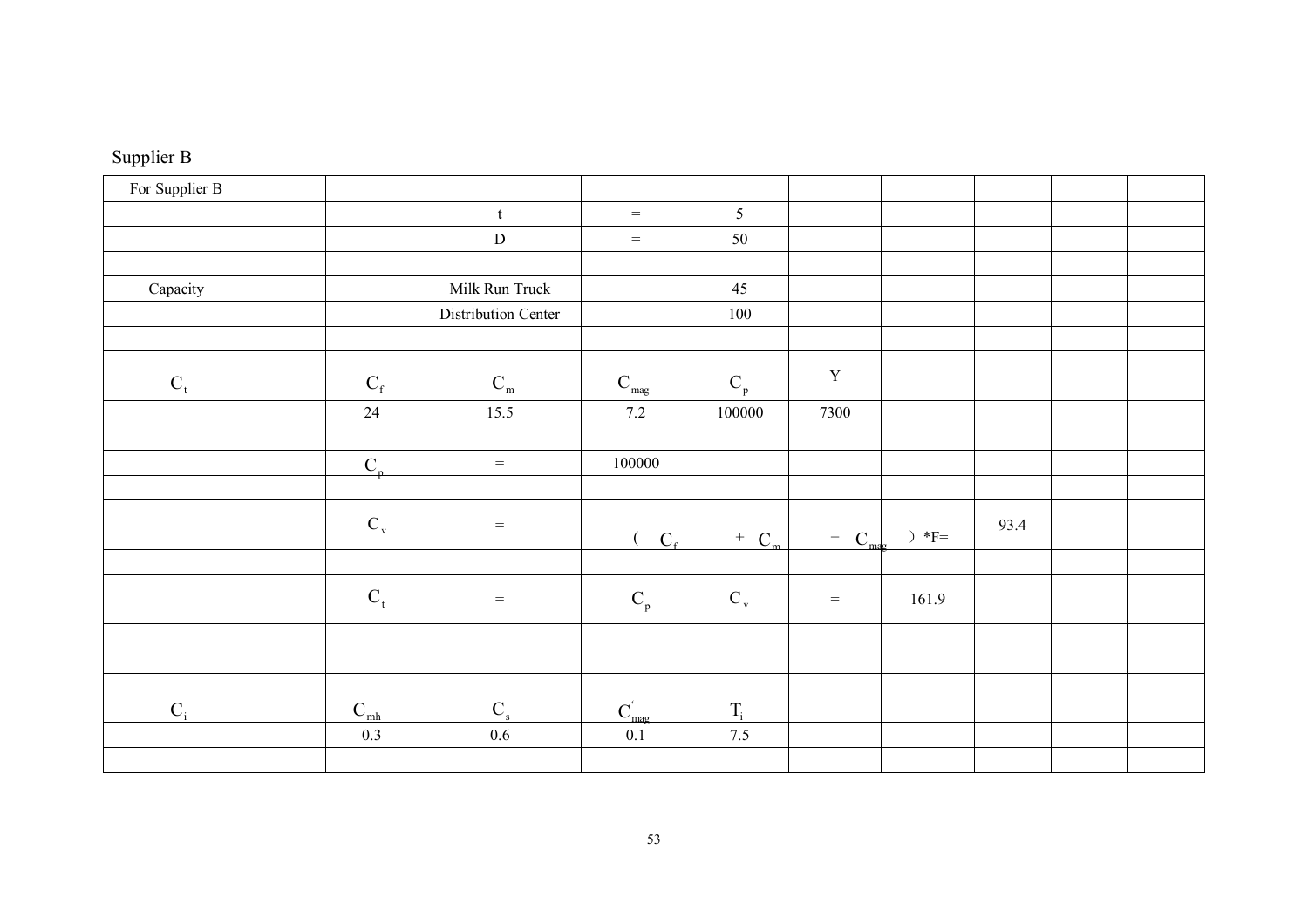|                   | $C_i$       | $=$               | $\mathbf{C}_{\text{mh}}$ | $+ C_{\text{mag}}^{\prime}$ | $+ C_{s}$ | $+$ T <sub>i</sub> | $)*V$ | $=$ | 122.5 |
|-------------------|-------------|-------------------|--------------------------|-----------------------------|-----------|--------------------|-------|-----|-------|
|                   |             |                   |                          |                             |           |                    |       |     |       |
| Decision Variable |             |                   |                          |                             |           |                    |       |     |       |
|                   | $\mathbf F$ | $=$               | $\mathcal{D}$            |                             |           |                    |       |     |       |
|                   | V           | $\qquad \qquad =$ | 25                       |                             |           |                    |       |     |       |
|                   |             |                   |                          |                             |           |                    |       |     |       |
| Subject           |             |                   |                          |                             |           |                    |       |     |       |
|                   | $C_A$       | $=$               | 284.4                    |                             |           |                    |       |     |       |
|                   |             |                   |                          |                             |           |                    |       |     |       |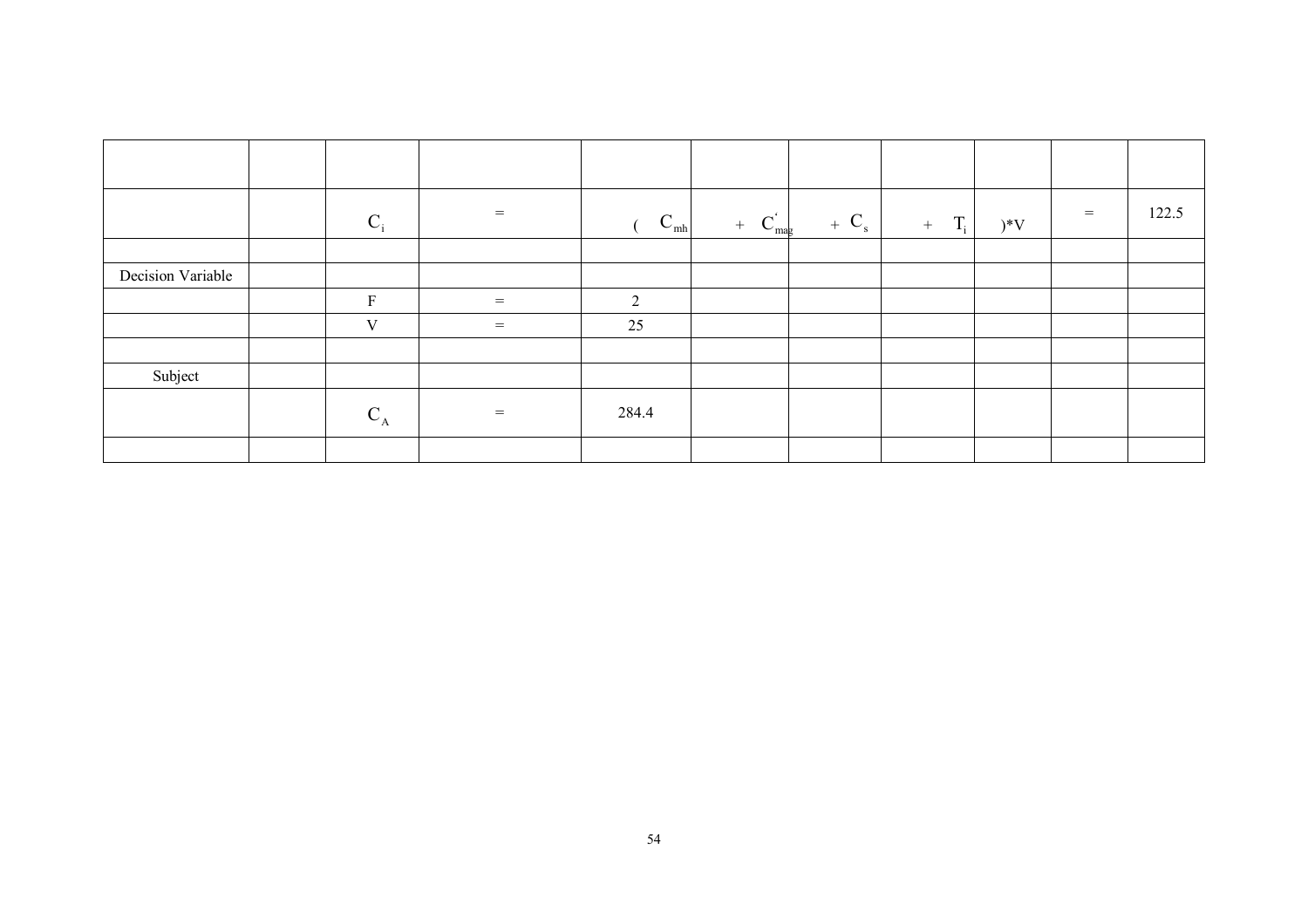| Supplier C |  |
|------------|--|
|------------|--|

| For Supplier C          |                           |                                   |                           |                           |                   |       |      |  |
|-------------------------|---------------------------|-----------------------------------|---------------------------|---------------------------|-------------------|-------|------|--|
|                         |                           | $\ensuremath{\mathbf{t}}$         | $=$                       | 5                         |                   |       |      |  |
|                         |                           | ${\bf D}$                         | $=$                       | 90                        |                   |       |      |  |
|                         |                           |                                   |                           |                           |                   |       |      |  |
| Capacity                |                           | Milk Run Truck                    |                           | 60                        |                   |       |      |  |
|                         |                           | Distribution Center               |                           | 180                       |                   |       |      |  |
|                         |                           |                                   |                           |                           |                   |       |      |  |
| $\mathbf{C}_\mathrm{t}$ | $\mathbf{C}_{\mathrm{f}}$ | $\mathbf{C}_{\rm m}$              | $\mathbf{C}_{\text{mag}}$ | $\mathbf{C}_{\rm p}$      | $\mathbf Y$       |       |      |  |
|                         | $10\,$                    | 12                                | 3.8                       | 100000                    | 7300              |       |      |  |
|                         |                           |                                   |                           |                           |                   |       |      |  |
|                         | $C_{p}$                   | $=$                               | 100000                    |                           |                   |       |      |  |
|                         |                           |                                   |                           |                           |                   |       |      |  |
|                         | $\mathrm{C}_{\mathrm{v}}$ | $\hspace{1.6cm} = \hspace{1.6cm}$ | $C_{\rm f}$               | $+$ C <sub>m</sub>        | $\pm$<br>$C_{ma}$ |       | 77.4 |  |
|                         |                           |                                   |                           |                           |                   |       |      |  |
|                         | $C_t$                     | $\equiv$                          | $\mathbf{C}_{\rm p}$      | $\mathrm{C}_{\mathrm{v}}$ | $\,=\,$           | 145.9 |      |  |
|                         |                           |                                   |                           |                           |                   |       |      |  |
| $C_i$                   | $C_{\rm mh}$              | $\mathbf{C}_\mathrm{s}$           | $C_{\text{mag}}^{\prime}$ | $T_i$                     |                   |       |      |  |
|                         | 0.3                       | $0.6\,$                           | 0.1                       | 7.5                       |                   |       |      |  |
|                         |                           |                                   |                           |                           |                   |       |      |  |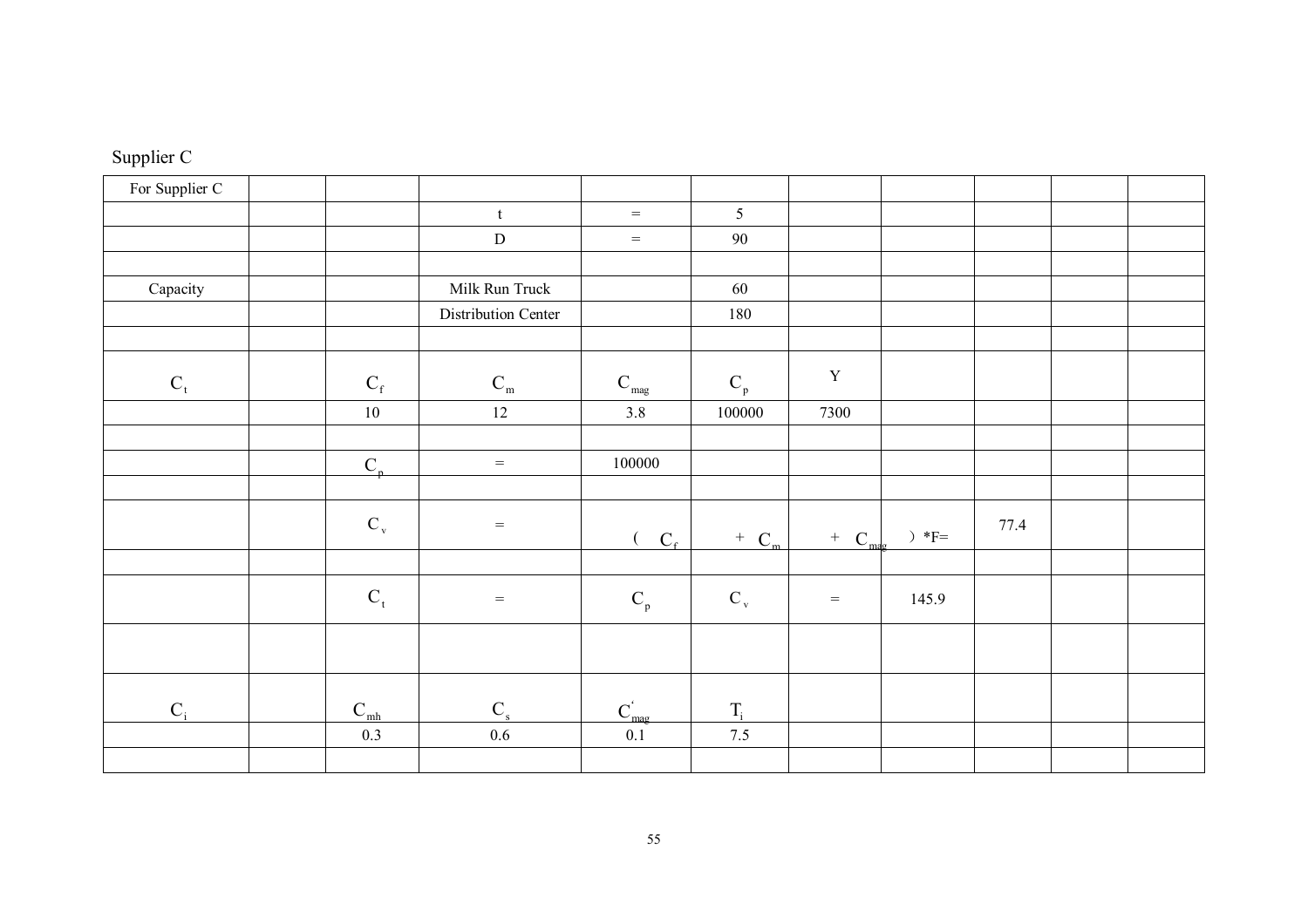|                   | $C_i$       | $=$     | $\mathbf{C}_{\text{mh}}$ | $C_{\text{mag}}^{'}$<br>$+$ | $+ Cs$ | $T_i$<br>$+$ | $)*V$ | $=$ | 192 |
|-------------------|-------------|---------|--------------------------|-----------------------------|--------|--------------|-------|-----|-----|
|                   |             |         |                          |                             |        |              |       |     |     |
| Decision Variable |             |         |                          |                             |        |              |       |     |     |
|                   | $\mathbf F$ | $\,=\,$ | 3                        |                             |        |              |       |     |     |
|                   | V           | $=$     | 30                       |                             |        |              |       |     |     |
|                   |             |         |                          |                             |        |              |       |     |     |
| Subject           |             |         |                          |                             |        |              |       |     |     |
|                   | $C_A$       | $=$     | 337.9                    |                             |        |              |       |     |     |
|                   |             |         |                          |                             |        |              |       |     |     |